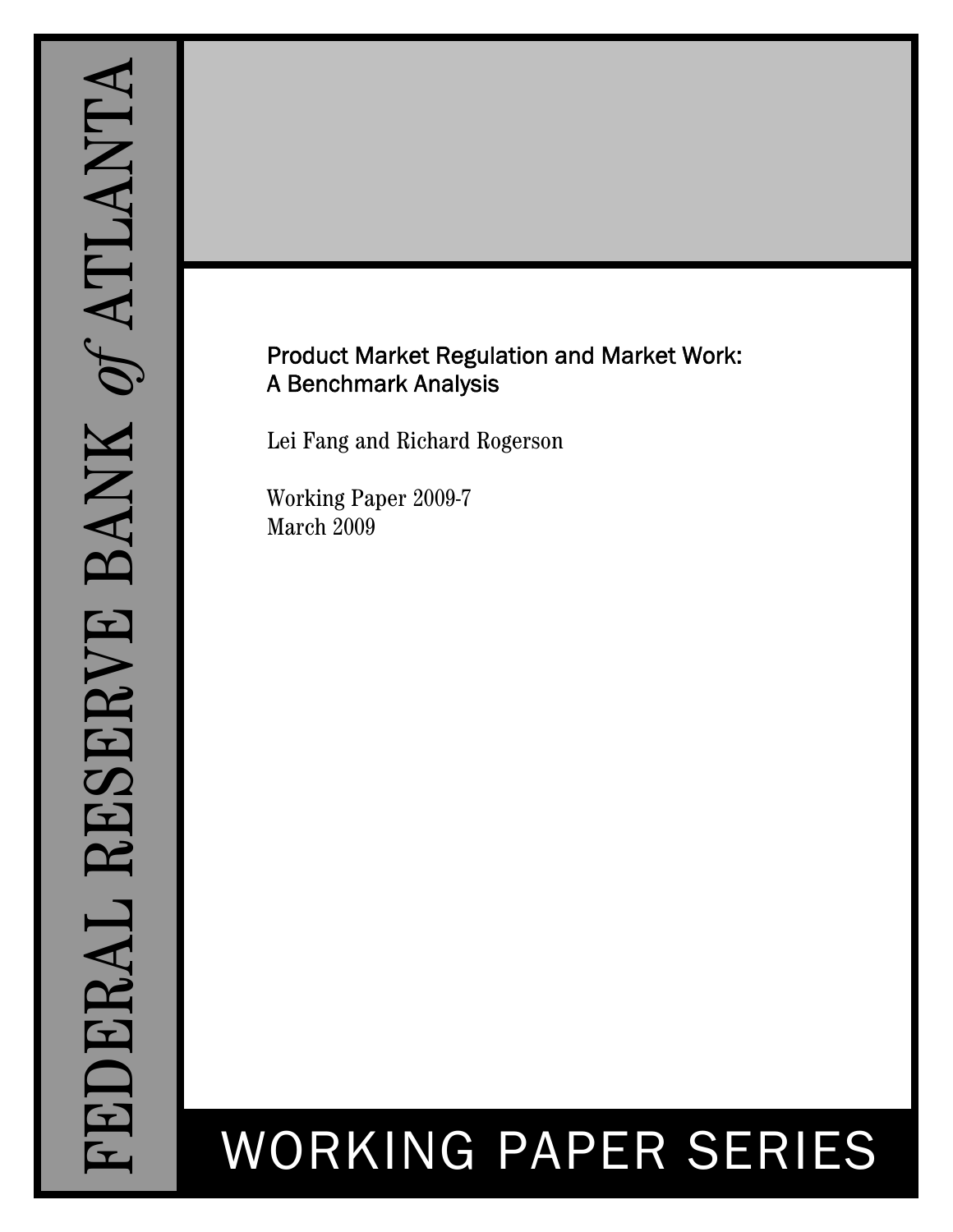# Product Market Regulation and Market Work: A Benchmark Analysis

Lei Fang and Richard Rogerson

Working Paper 2009-7 March 2009

Abstract: Recent empirical work finds a negative correlation between product market regulation and aggregate employment. We examine the effect of product market regulations on hours worked in a benchmark aggregate model of time allocation as well as in a standard dynamic model of entry and exit. We find that product market regulations affect time devoted to market work in effectively the same fashion that taxes on labor income or consumption do. In particular, if product market regulations are to affect aggregate market work in this model, the key driving force is the size of income transfers associated with the regulation relative to labor income, and the key propagation mechanism is the labor supply elasticity. We show in a two-sector model that industry-level analysis is of little help in assessing the aggregate effects of product market regulation.

JEL classification: E24, J22, L5

Key words: labor supply, product market regulation, entry barriers

The authors thank Berthold Herrendorf, Yongsung Chang, Ellen McGrattan, an anonymous referee, and seminar participants at Arizona State University, New York University, the University of Wisconsin at Madison, the International Monetary Fund, and the University of Tokyo for useful comments. Rogerson acknowledges financial support from the National Science Foundation. The views expressed here are the authors' and not necessarily those of the Federal Reserve Bank of Atlanta or the Federal Reserve System. Any remaining errors are the authors' responsibility.

Please address questions regarding content to Lei Fang, Research Department, Federal Reserve Bank of Atlanta, 1000 Peachtree Street, N.E., Atlanta, GA 30309-4470, 404-498-8057, lei.fang@atl.frb.org, or Richard Rogerson, Department of Economics, W.P. Carey School of Business, Arizona State University, P.O. Box 873506, Tempe, AZ 85287, 480-727-6671, richard.rogerson@asu.edu.

Federal Reserve Bank of Atlanta working papers, including revised versions, are available on the Atlanta Fed's Web site at www.frbatlanta.org. Click "Publications" and then "Working Papers." Use the WebScriber Service (at www.frbatlanta.org) to receive e-mail notifications about new papers.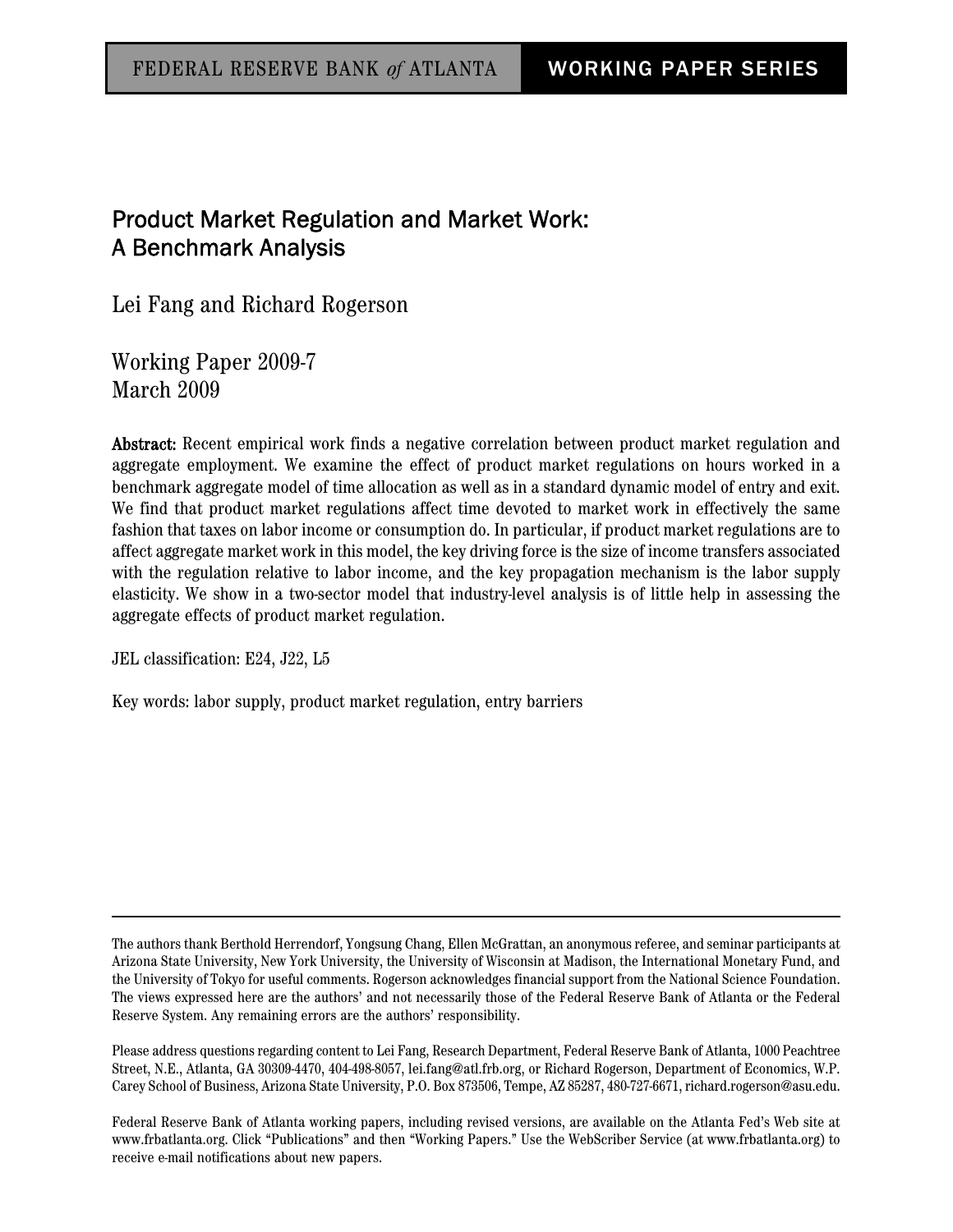# 1 Introduction

Time devoted to market work differs greatly across OECD economies: total hours of work per person of working age are currently more than 30% lower in Belgium, France, Germany, and Italy than they are in the US. A growing literature seeks to understand the causes of these differences.<sup>1</sup> Any explanation for these differences must consist of two components: driving forces and propagation mechanisms. The driving forces are those factors that differ across these economies, and the propagation mechanism is the economic channels through which these factors influence hours of work. Many driving forces have been suggested in the literature, including taxes, labor market regulations, and unions. A recent literature has emerged on the importance of product market regulations for labor market outcomes. Empirical work by Boeri et al (2000), Bertrand and Kramarz (2002), and Lopez-Garcia (2003) finds a strong negative correlation between product market regulation and employment. Theoretical work includes contributions by Nickell (1999), Fonseca et al (2001), Blanchard and Giavazzi (2003), Messina (2006), and Ebell and Haefke (2004, 2006).

Interpreting the results of purely empirical analyses can be difficult. On the one hand, there is always the danger that the results only reflect a correlation of the variables of interest, and are not evidence of causation. Second, even if the empirical evidence is taken to imply a causative relationship, a full understanding requires knowledge of the important economic mechanism that underlies the causation. But a purely empirical analysis cannot provide this information. A deeper understanding of how product market regulations potentially affect labor market outcomes requires a systematic assessment of the channels through which

<sup>1</sup>Recent examples include Alesina et al (2006), Davis and Henrekssen (2004), Prescott (2004), and Rogerson (2006, 2008). A related literature seeks to understand differences in unemployment rates, but these differences are almost an order of magnitude smaller in terms of implications for differences in hours devoted to market work.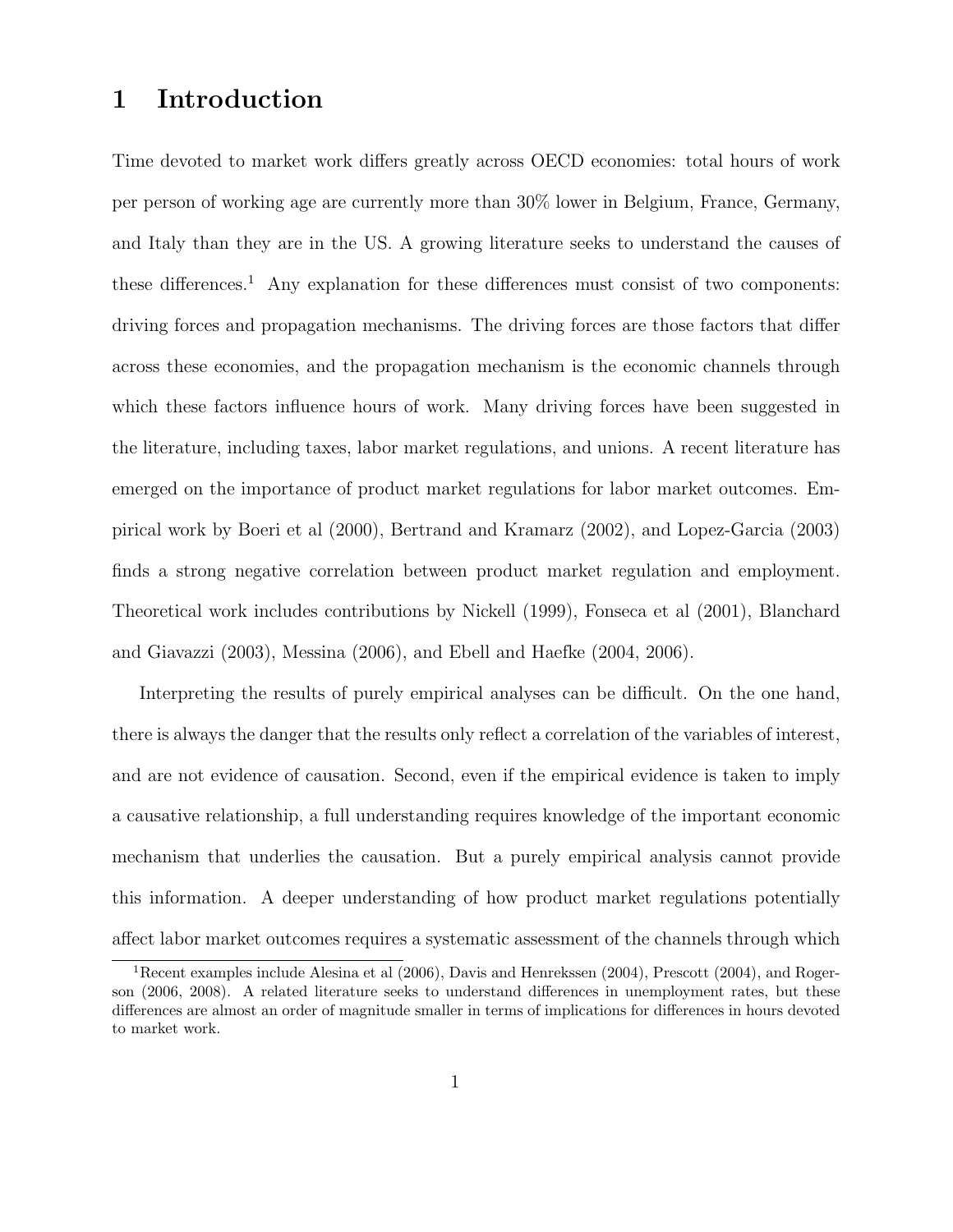these regulations affect equilibrium outcomes in various economic environments. This paper contributes to this effort by examining the effects of one prominent aspect of product market regulations–increased entry costs– on labor market outcomes in a simple benchmark model of aggregate time allocation embedded in a model of entry.

Our analysis generates two important insights about the effect of product market regulations which take the form of entry barriers. First, from the perspective of influencing time devoted to market work, the key driving force is the size of nonlabor income relative to labor income that accrue to households as a result of the regulation. Second, the extent to which this driving force leads to less market work is completely determined by the elasticity of labor supply. These two insights taken together imply that understanding the effects of product market regulations on time allocated to market work in this setting is isomorphic to the problem of understanding the effects of labor income taxes on time allocated to market work. In both cases the key driving force is the size of transfers relative to labor income, and the key parameter of the propagation mechanism is the labor supply elasticity.

Two conclusions follow from these results. First, the importance of product market regulation relative to taxation of labor income is completely dictated by the relative magnitude of the nonlabor income payments induced by each. Second, entry barriers that consist of real resource costs have no impact on the volume of market work. Specifically, in this case it does not matter how large the barriers are, since they do not generate any transfer payments in equilibrium. We emphasize that effects on hours of work are only one dimension through which entry barriers can affect economic outcomes. Even when entry barriers do not have any effect on hours of work, they do entail welfare costs by affecting the amount of entry.

We first establish our results in the context of a simple static model, since this allows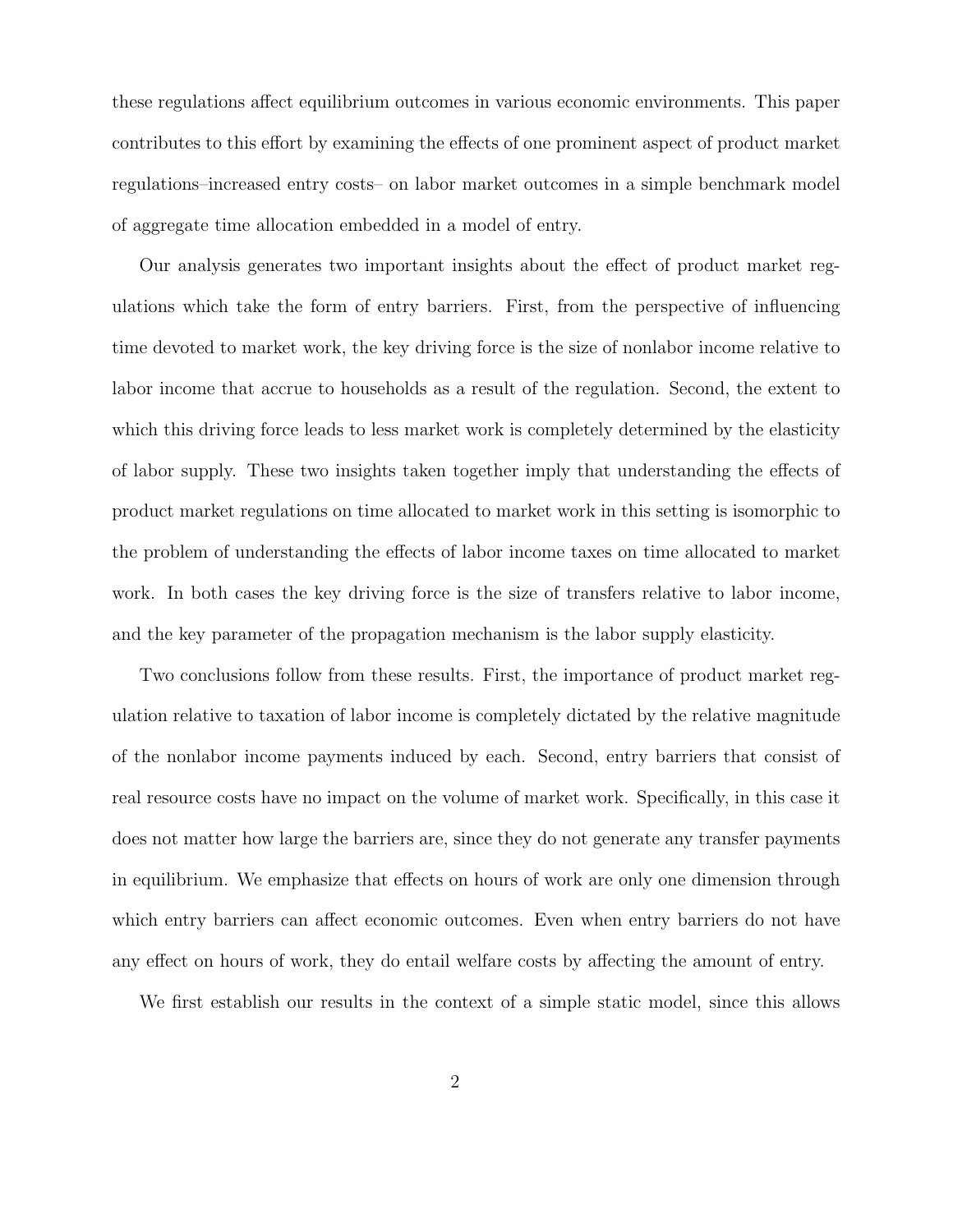us to derive the results analytically and best highlights the key economics at work. We consider a dynamic model of entry and exit that is able to replicate the key stylized facts about entry and exit. This setting is of interest because it allows for effects on the selection of firms in operation as well as allowing for positive profit flows in steady state. Since we cannot establish analytical results in this setting, we report the results of policy changes in a calibrated version of the model. The findings in this more empirically reasonable model of firm entry and exit are effectively identical to those in the simpler static model. We also relate our findings to those of Hopenhayn and Rogerson (1993) regarding the effect of firing taxes, and show that a key qualification regarding their results is that they assume that firing taxes are used to fund a lump-sum transfer payment. When this assumption is removed, say because the firing tax represents a real resource cost, we find that firing taxes do not lead to lower hours, just as is true for the case of entry barriers.

Our results are most related to those obtained in Messina (2006), and suggest that his analysis overstates the effect of entry barriers on hours of work. He assumes that the entry barrier is a payment which effectively leads to a transfer payment to consumers. But he calibrates the size of the entry by using data from Djankov et al (2002), which is based on measures of time costs. But if one models the entry barrier as a time cost then there are no transfer payments generated and the impact on hours would be zero. Similarly, Ebell and Haefke (2006) consider a model with trading frictions, and their quantitative analysis shows that changes in regulations which reflect real resource costs have virtually no effect on unemployment.

An outline of the paper follows. The next section lays out the static model and characterizes how labor taxes and entry barriers affect equilibrium hours worked. Section 3 shows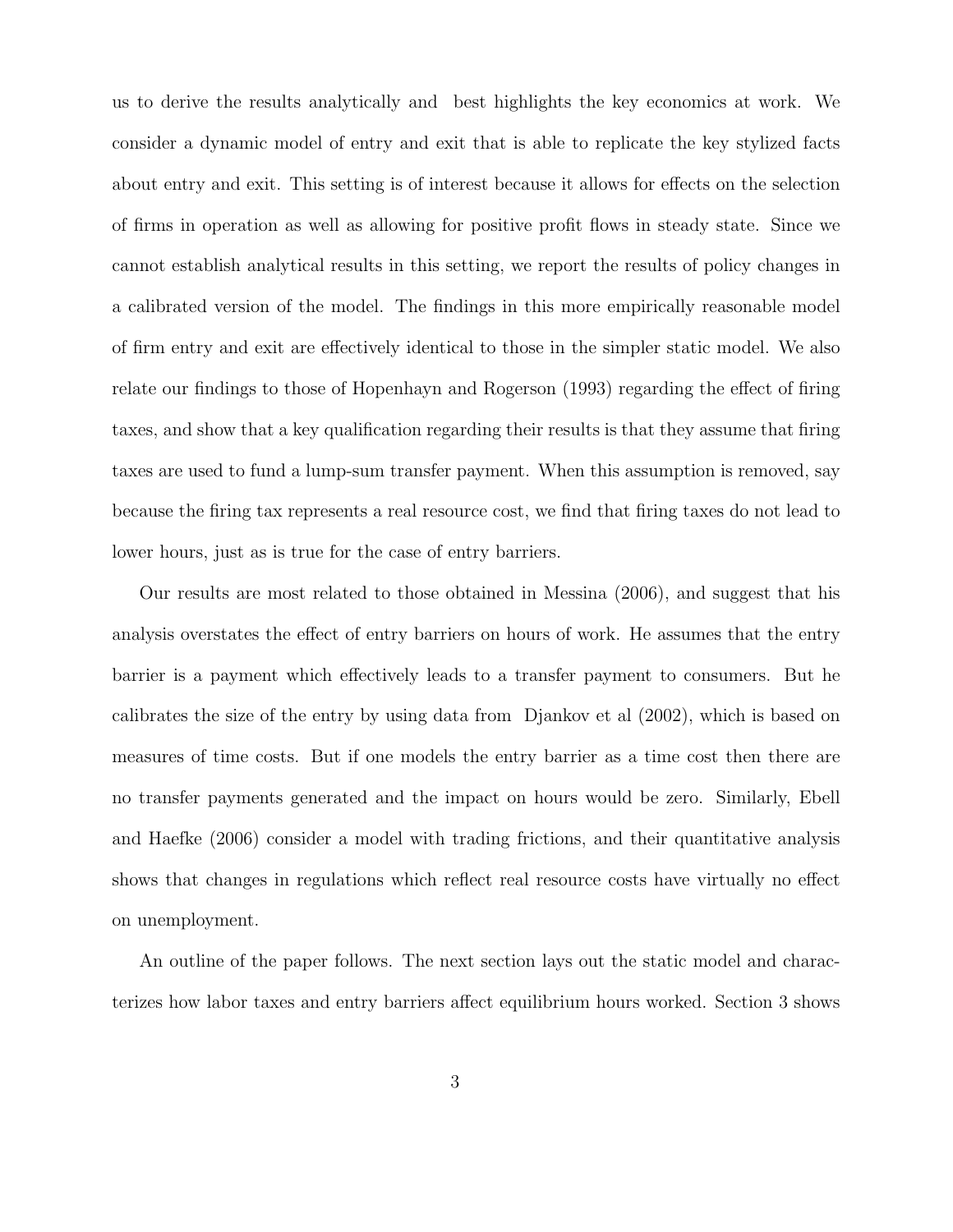that the results in Section 2 continue to hold in several extensions of the simple static model. Section 4 presents the dynamic model and calibration results. Section 5 concludes.

# 2 Static Analysis

This section lays out the benchmark static model of monopolistic competition and characterizes the equilibrium allocation for the model. We then analyze the implications for the effect of taxes and product market regulation on equilibrium hours of work.

# 2.1 Model and Equilibrium

There is a representative household with preferences defined over consumption of a final good  $(c)$  and leisure  $(1-h)$  given by:

$$
\alpha \log(c) + (1 - \alpha) \frac{(1 - h)^{1 - \gamma} - 1}{1 - \gamma}.
$$
\n(2.1)

where  $0 < \alpha < 1$  and  $\gamma \geq 0$ . We adopt this specification of preferences because it is consistent with balanced growth and permits a parsimonious way of incorporating a range of labor supply elasticities. All of the results derived below continue to hold in the more general case of any utility function consistent with balanced growth.

There are two production sectors: an intermediate goods sector and a final goods sector. Each point on the positive real line represents a potential intermediate good. Each intermediate good *i* can be produced using a linear technology  $y(i) = h(i)$ , where  $h(i)$  is labor input for the intermediate good i, but there is a fixed cost  $\phi > 0$  associated with operating any of these technologies. We assume that the fixed cost is in units of labor. For the purposes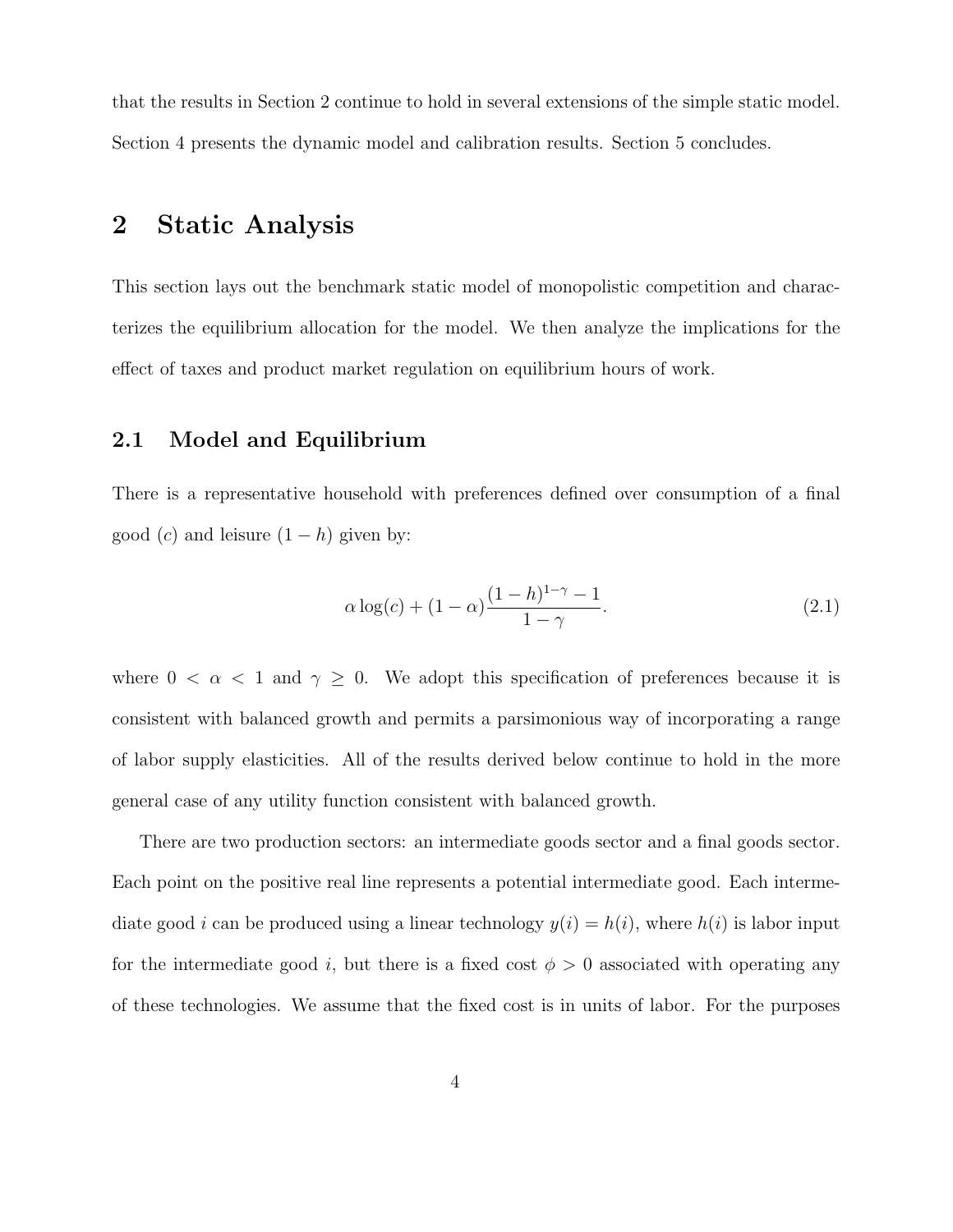of the decentralization we will also assume that each point on the real line corresponds to a different firm.

The final goods sector combines the available intermediate goods into the final good (i.e., consumption) via the CES production function:

$$
c = \left[\int_0^\infty y(i)^{\rho} di\right]^{1/\rho}].
$$
\n(2.2)

We assume that the final goods sector is competitive, and hence for simplicity we assume that there is a single representative firm in this sector. The representative household owns all of the firms and hence receives any profits that might accrue in equilibrium.

We study an equilibrium in which the consumer behaves competitively in both the output and the labor markets and the final goods firm behaves competitively in both the final goods market and the intermediate goods market, while intermediate goods firms behave as monopolistic competitors in output markets and as perfect competitors in the labor market. Given the symmetry imposed on the environment, we focus on equilibria in which all active intermediate goods firms charge the same price and produce the same amount. Given that we have an unbounded set of potential firms, profits in equilibrium will be zero for any firm that operates. The equilibrium will only determine the mass of firms that operate and not the identities of these firms, so without any loss of generality we assume that the firms that operate lie in an interval with left endpoint equal to 0. We normalize the price of the final good to be equal to one and denote the symmetric price of the intermediate goods by  $p$ , and the wage rate by  $w$ .

Formally, a symmetric equilibrium for our model is a list  $c^*, h^*, y^*, N^*, p^*, w^*, d^*(p)$ , with the function  $d^*(p)$  denoting the demand function that an intermediate goods producer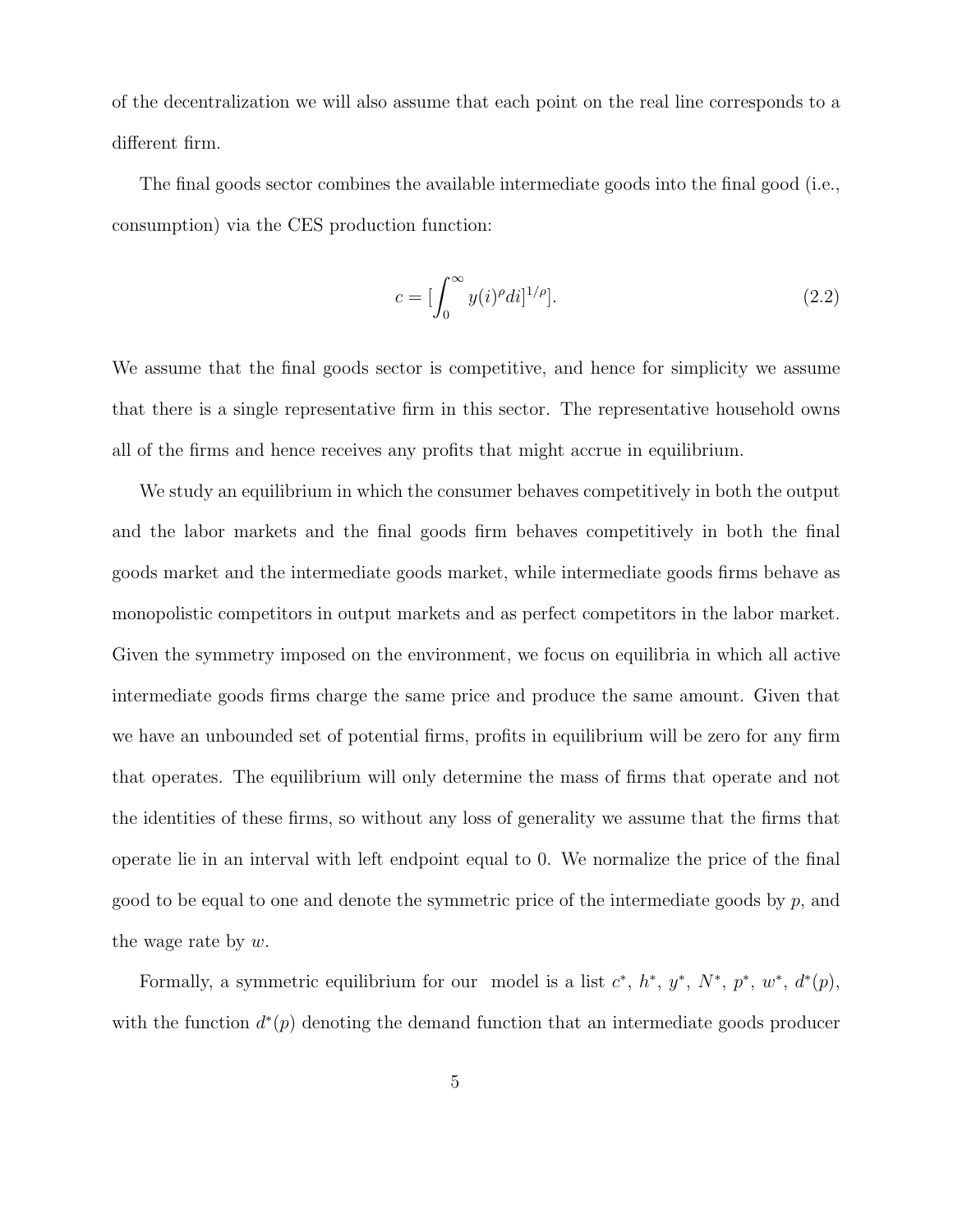faces for its product. It is easy to characterize the equilibrium for this model, and since this derivation is useful for the policy exercises conducted in the next section, we sketch it here. The production function of the final good producer implies that the demand function  $d^{*}(p)$  takes the form  $d^{*}(p) = Bp^{\frac{1}{p-1}}$ , where B is a constant that depends on the number of intermediate producers. This demand function in turn implies a simple markup rule for the equilibrium price of intermediate goods:  $p^* = \frac{1}{q}$  $\frac{1}{\rho}w^*$ .

The consumer maximization problem is to choose values of  $c$  and  $h$  to maximize utility subject to the budget constraint  $c = w^* h$ .<sup>2</sup> This yields the first order condition:

$$
\frac{(1-\alpha)}{\alpha} \frac{h^*}{(1-h^*)^{\gamma}} = 1,
$$
\n(2.3)

which completely characterizes the equilibrium value of h.

The zero profit condition for an intermediate goods producer is:  $(p^* - w^*)y^* = w^*\phi$ . Using the fact that  $p^* = w^*/\rho$ , this implies  $y^* = \frac{\rho}{1-\rho}$  $\frac{\rho}{1-\rho}\phi$ . Given values for  $h^*$  and  $y^*$ , the feasibility condition determines  $N^*$  as  $N^* = \frac{h^*}{(n^* + h)}$  $\frac{h^*}{(y^*+\phi)}$ . Finally, consumption of the final good is then computed as  $c^* = N^{*1/\rho} y^*$ .

## 2.2 Labor Taxes and Market Work

While our objective is to understand the effects of product market regulations on time devoted to market work, one of our main results is that the effects of product market regulations are intimately related to the effects of labor income taxes. It is therefore useful as a first step to characterize the effect of a proportional tax  $\tau$  on labor income. A key message from economic theory is that the effects of this tax depend critically on what is done with the

 ${}^{2}$ Recall that the price of the final good is normalized to one and that in equilibrium profits will be zero.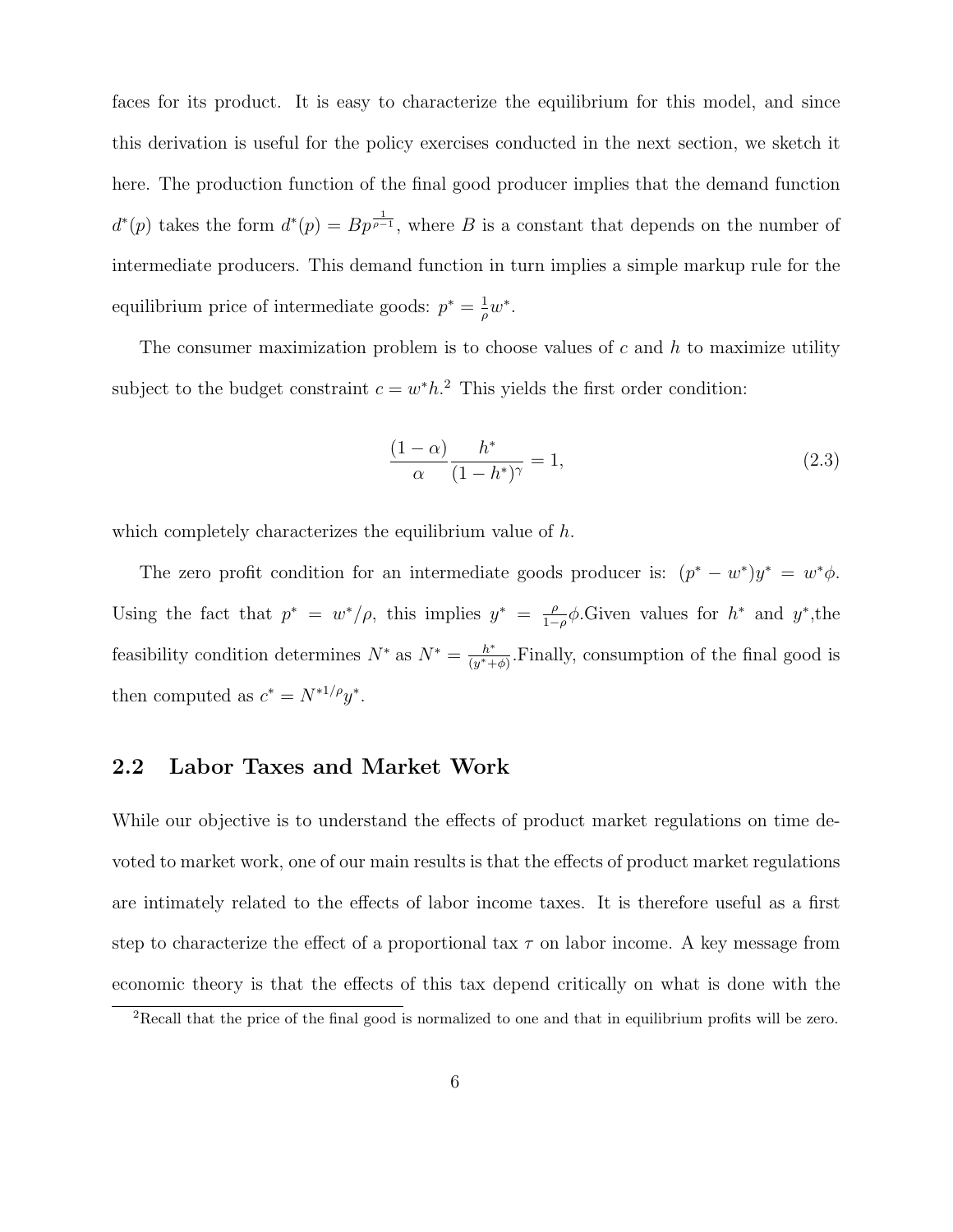resulting revenue. To illustrate this we contrast two extreme scenarios. In the first scenario we assume that the revenue is rebated lump-sum to the representative consumer.<sup>3</sup> The key feature of this scenario is that the resulting transfer serves as a perfect substitute for private spending. The second scenario assumes that the government uses its revenues to purchase the final consumption good, but assumes differently that the government discards these goods, or equivalently, uses them to in turn produce something that consumers do not value.<sup>4</sup> The key feature in this case is that the government uses revenues in a manner that does not affect the marginal utility of private consumption.

Let q denote government purchases of the final consumption good and let  $T$  denote government lump-sum transfers in units of the consumption good. The household budget equation is now written as  $c = w^*h + T^*$ . In scenario one we add the condition  $T^* =$  $g^* = \tau w^* h^*$  to the set of equilibrium conditions, while in scenario 2 we add the condition  $g^* = \tau w^* h^*$  but set  $T^* = 0$ . It is easy to show that the presence of these tax systems do not affect the form of the demand function for a given intermediate good, implying that in equilibrium the price charged by intermediate goods producers will continue to satisfy  $p^* = w^*/\rho$ . We next derive the implications for equilibrium allocations.

#### 2.2.1 Lump-Sum Transfers

With lump sum transfers, the first order condition for  $h$  is given by:

$$
\frac{\alpha(1-\tau)w^*}{(1-\tau)w^*h + T^*} = \frac{(1-\alpha)}{(1-h)^{\gamma}}
$$
\n(2.4)

<sup>&</sup>lt;sup>3</sup>In a one good model such as this it does not matter if the teh government transfers purchasing power or goods.

<sup>4</sup>Alternatively, it is equivalent to assume that the goods are used to produce a second good that enters utility additively with respect to utility from c and  $1 - h$ . National defense is a good example of this type of spending.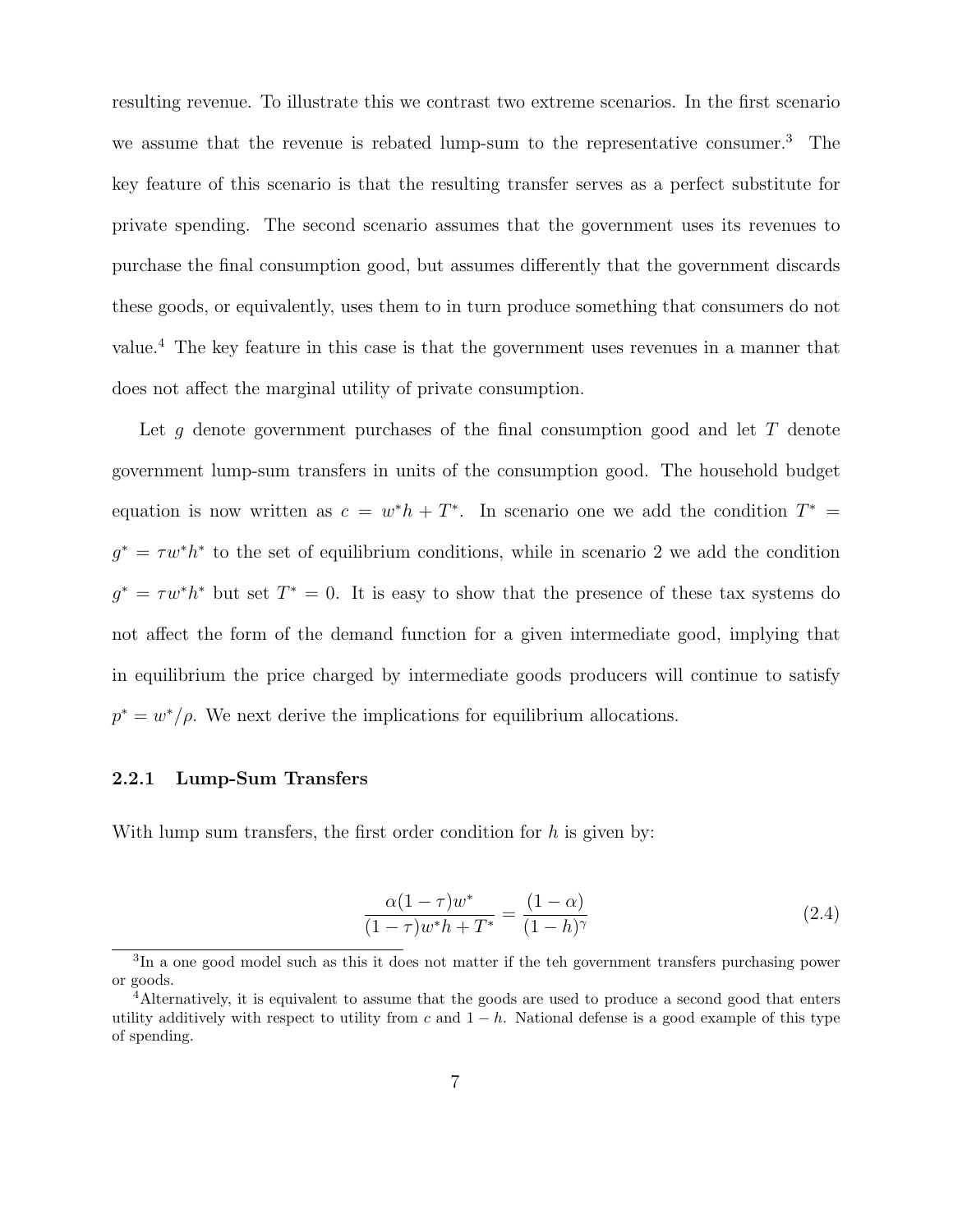Since the government budget constraint requires that  $T^* = \tau w^* h^*$ , this equation reduces to:

$$
\frac{(1-\alpha)h}{\alpha(1-h)^{\gamma}} = (1-\tau)
$$
\n(2.5)

This equation implies that if tax revenues are rebated lump-sum then hours of work are decreasing in taxes. The magnitude of this effect for a given change in  $\tau$  depends on the labor supply elasticity parameter  $\gamma$ . While our focus will be on the labor market effects, we note that the zero profit constraint implies the same value for  $y$  as in the no-tax case, i.e.,  $y=\frac{\rho}{1}$  $\frac{\rho}{1-\rho}\phi$ . Since the feasibility condition is unchanged, N decreases proportionately to the decrease in  $h$ , and  $c$  decreases with the decrease in  $N$ .

For future purposes it is also useful to rewrite equation (2.5) in the following form:

$$
\frac{(1-\alpha)h}{\alpha(1-h)^{\gamma}} = \frac{1}{1+\frac{\tau}{(1-\tau)}}
$$
\n(2.6)

Because the term  $\tau/(1-\tau)$  has the interpretation of the ratio of the transfer to after tax labor income, this equation tells us that the distortion of  $h$  is determined by the extent of the lump-sum transfer relative to after tax labor income.

#### 2.2.2 Discarded Revenues

If government revenues are discarded rather than returned to the household, the first order condition for  $h$  now yields:

$$
\frac{(1-\alpha)}{\alpha} \frac{h}{(1-h)^{\gamma}} = 1
$$
\n(2.7)

which is identical to the case in which there was no tax. Considering the outcomes for  $y$ and  $N$  it is easy to show that  $y$  continues to have the same value as in the no-tax case and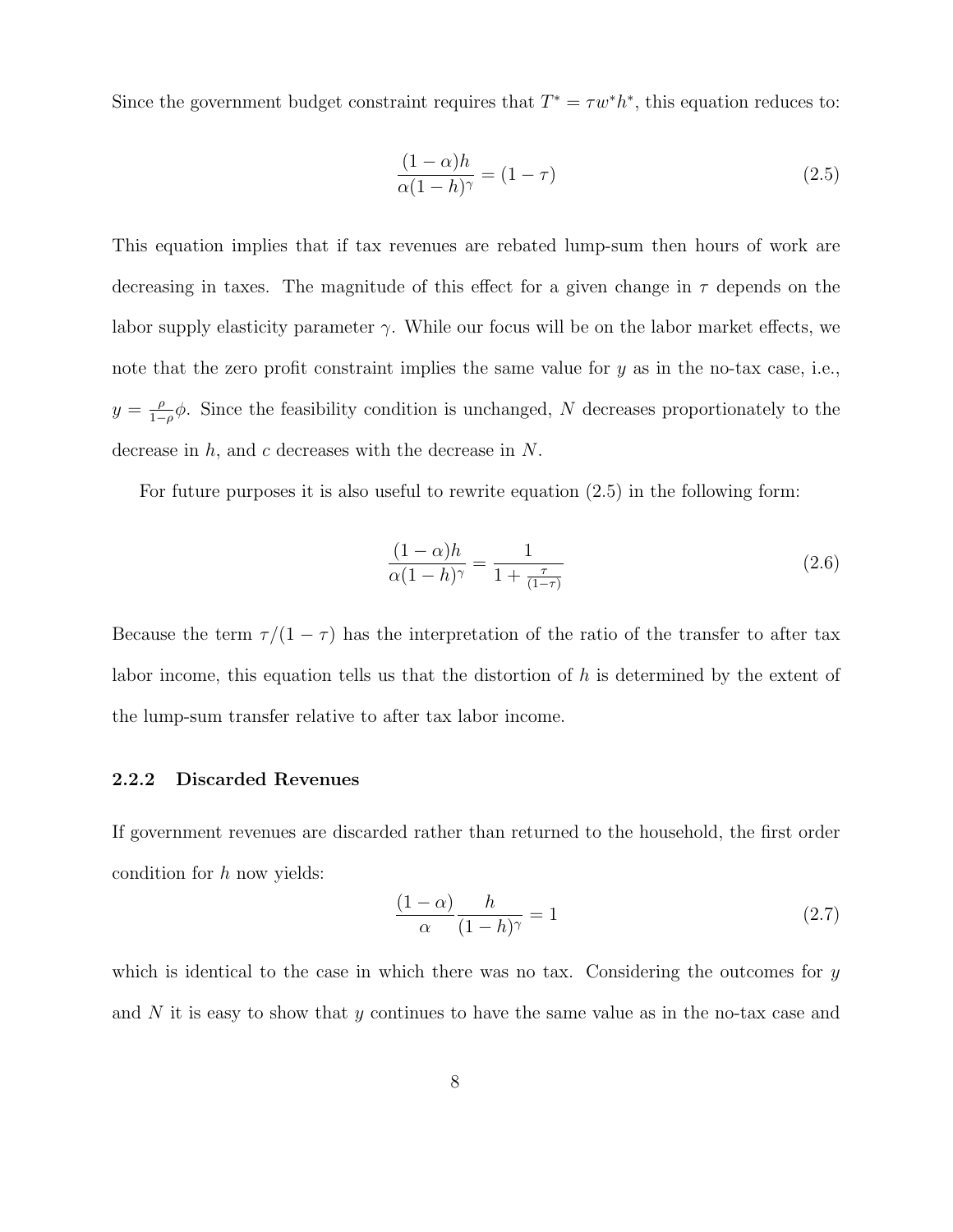therefore that  $N$  will as well. This does not imply that allocations are not affected by taxes in this case. In particular, given the budget constraint and no change in  $w$  and  $h$ , it follows that c is equal to  $(1 - \tau)$  of its value in the no-tax case.

## 2.2.3 Summary

The preceding analysis has a very important implication for assessing the role of labor taxes in accounting for the large differences in hours of work across countries, For a given value of the labor supply parameter  $\gamma$ , what matters is not the difference in tax rates across countries but rather the difference in the amount of income that is being transferred relative to labor income. Large differences in tax rates that are not accompanied by large differences in transfer payments (whether monetary or in kind) do not generate large differences in hours of work. As we will see in the next section, this same message will apply forcefully to the analysis of how entry barriers affect market work.

# 2.3 Product Market Regulation and Market Work

Given the simple form of our model we cannot consider a rich class of regulatory policies. However, the literature that we referred to in the introduction typically focuses on one particular aspect of regulatory policy, and this is the size of fixed costs associated with entry. Hence, we focus on regulatory policies as they impact on the size of the fixed entry cost  $\phi$ . Consistent with the preceding analysis of labor taxes, which shows that the consequences for labor market outcomes depend very much on what is done with the tax revenue, the same result will emerge in the analysis of entry barriers. To show this we consider two different kinds of regulatory entry barriers. The first type of barrier represents real resource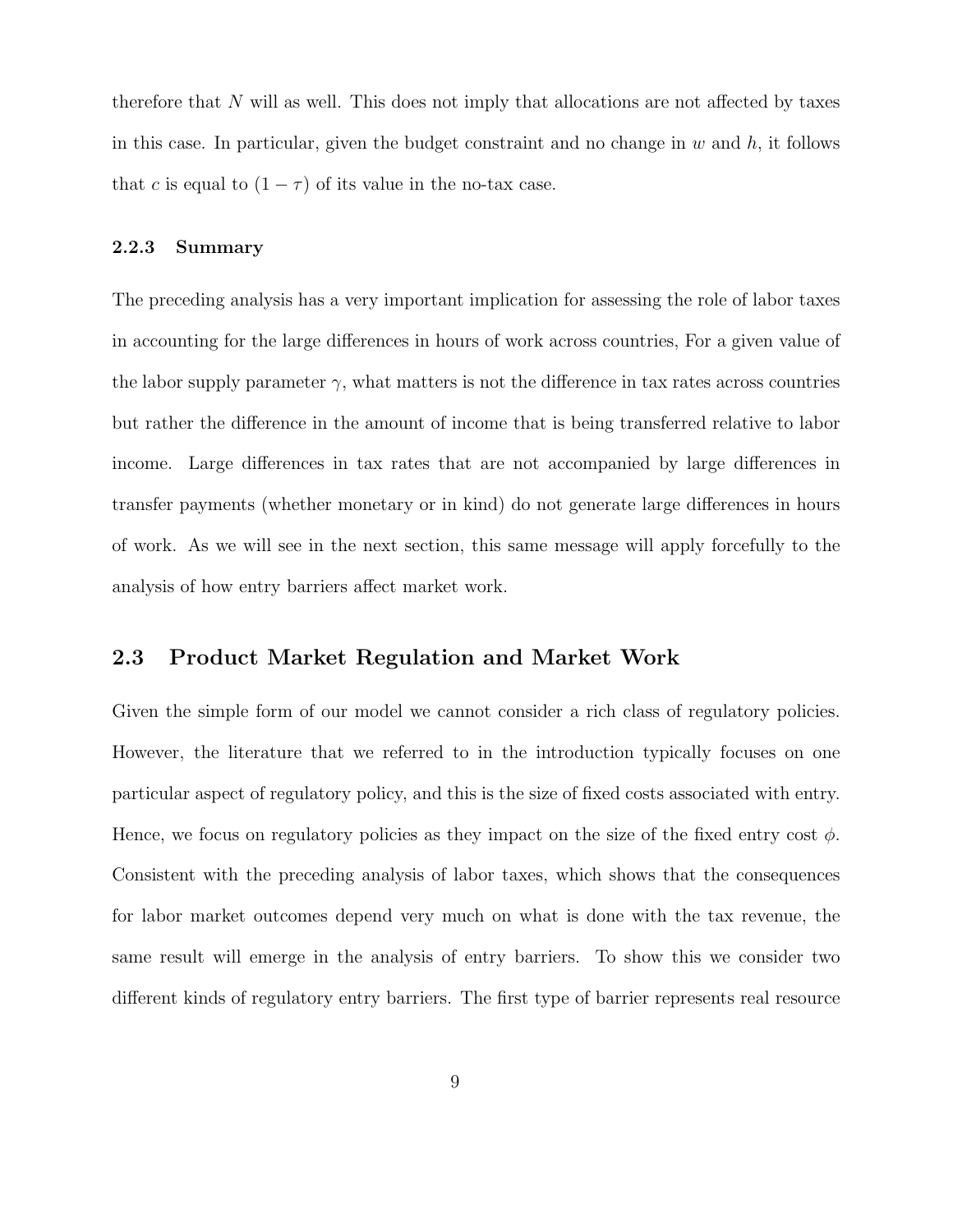costs. Examples of this include regulations that require additional resources to be used up in the entry process, by requiring additional studies, filing additional reports, requiring more meetings and approval at various levels etc....The second type of regulation involves purely a nominal cost and does not involve any direct use of resources. An example of this is when entry requires the purchase of a license. In line with the analysis of tax policies, in this case we will further distinguish between two cases based on what is done with the revenues generated by the nominal entry cost payments: are they returned to consumers via a lump-sum transfer or are they discarded.

In all of the above cases, equilibrium will continue to require that profits are zero. A fourth case that we consider is one in which the nature of regulation does not lead to zero profits. In particular, we will consider a policy in which the government controls the number of firms that operate in equilibrium, possibly by randomly issuing permits, but that there is no market for these permits. Assuming the number of permits is less than the equilibrium value of  $N$  in the case without permits, then any firm that receives a permit will make positive profits in equilibrium.

## 2.3.1 Barriers to Entry I: Real Resource Costs

Assume that the barrier takes the form of a real resource cost, i.e., it represents an increase in the fixed cost  $\phi$ , which recall was measured in units of labor. From the expressions derived earlier to characterize equilibrium we see that an increase in the value of  $\phi$  has no effect on h, but leads to an increase in y and a decrease in N. Intuitively, higher entry costs lead to less entry, but in equilibrium firm size increases. While there is no effect on market work, it is important to note that the decrease in N leads to lower productivity in the final goods sector and hence lower consumption and lower welfare. This result is directly relevant for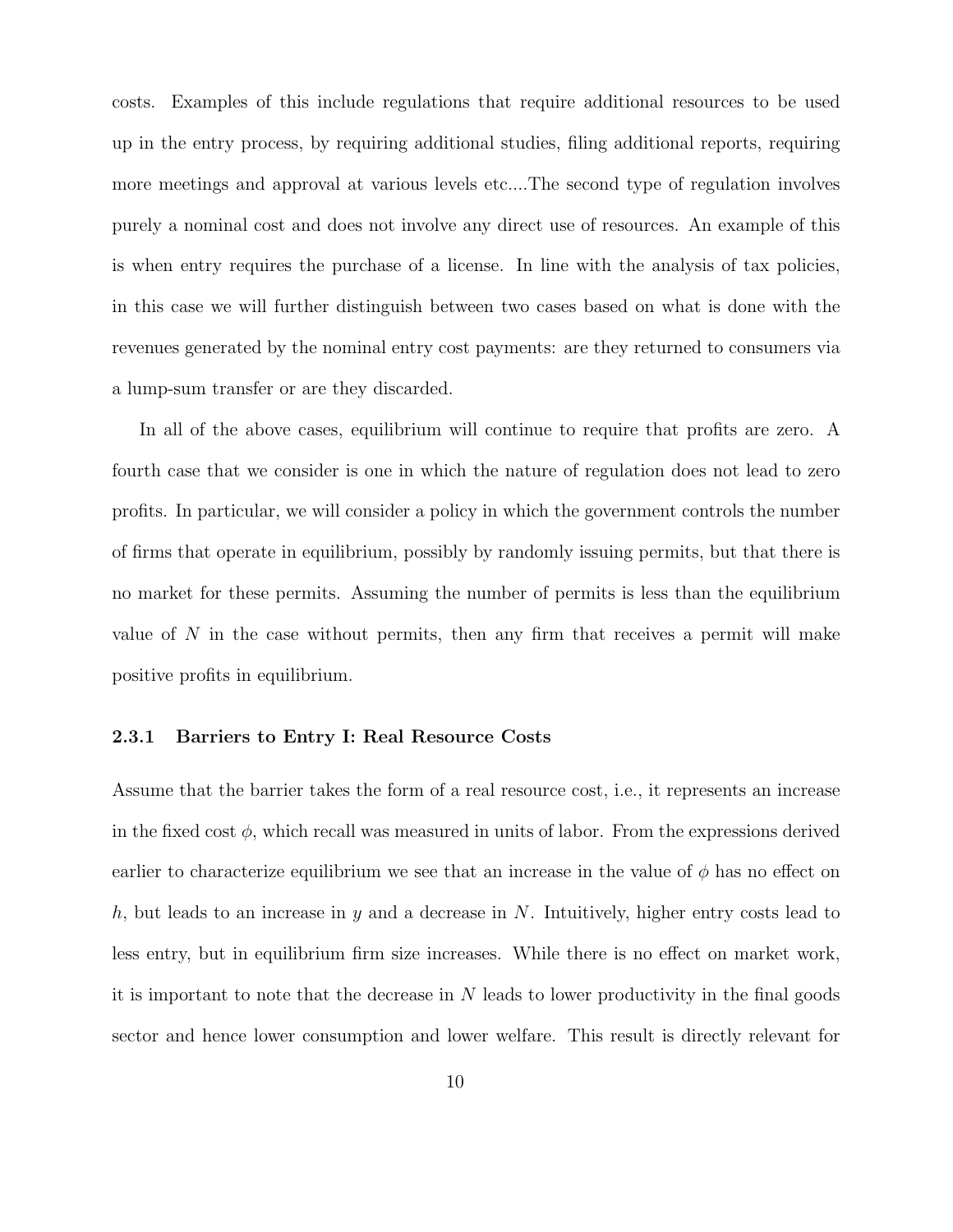evaluating many arguments about the effect of entry barriers on labor market outcomes. In particular, since most measures of entry barriers, including those in Djankov et al (2002) reflect the actual time costs associated with entry the above result is the relevant one, and it says that while these barriers do affect economic outcomes, they do not affect equilibrium hours of work.

This result serves to highlight the importance of analyzing the labor market effects of entry barriers in a model that features the canonical consumption-leisure tradeoff in an empirically plausible form. In particular, if one followed much of the literature and adopted a specification of preferences in which there are no income effects, i.e., the utility function is linear in consumption, one would conclude that entry barriers that take the form of real resource costs do lead to less market work.

#### 2.3.2 Barriers to Entry II: License Fees

Assume now that the barrier takes the form of an entry fee, denoted by  $\kappa$ , and for convenience assume that the fee is denominated in units of the wage rate  $w^*$ . This entry fee will generate government revenues, and completely analogously to the earlier discussion of labor taxes, we will see that the effect on hours of work depend critically on what is done with the revenue. We first consider the case in which the proceeds from this entry fee are thrown away by the government, i.e., that the government uses the proceeds to purchase the final consumption good but then discards it. The household's optimization problem does not change and as a result the first order condition for the consumer maximization problem continues to generate the usual expression for h: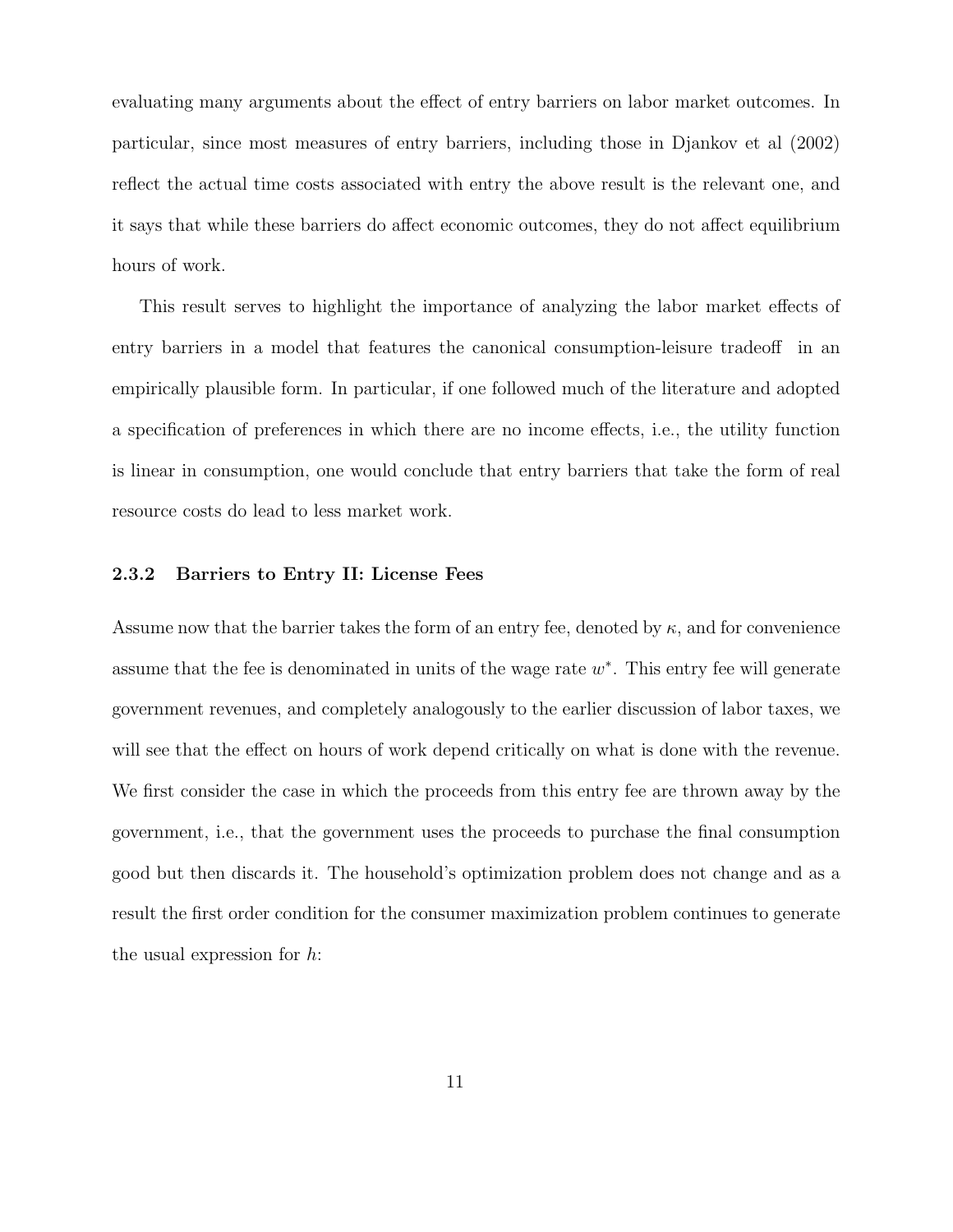$$
\frac{(1-\alpha)}{\alpha} \frac{h}{(1-h)^{\gamma}} = 1,
$$
\n(2.8)

implying that there is no effect on hours of work. There is, however, an affect on  $c$  and y. In particular, the zero profit condition now reads  $(\frac{1}{\rho}w^* - w^*)y^* = w^*(\phi + \kappa)$ , implying that  $y^* = \frac{\rho}{1}$  $\frac{\rho}{1-\rho}(\phi+\kappa)$ . It follows that  $y^*$  is increasing in  $\kappa$ . But since  $\kappa$  only represents a pecuniary cost, the feasibility condition is the same as before, so that  $N^* = \frac{h^*}{(n^* + 1)^*}$  $\frac{h^*}{(y^*+\phi)}$ . It follows that allocations in this case are identical to those obtained in the case where the entry cost represents a real resource cost. Specifically, although product market regulations in this context do affect allocations and welfare, they do not manifest themselves in changes in hours of market work.

Next assume that the government rebates the proceeds to the household as a lump-sum transfer. In this case the household budget constraint becomes  $c = w^*h + T$  where T is the size of the transfer. Solving the consumer's maximization problem, the implied condition for h is

$$
\frac{(1-\alpha)}{\alpha} \frac{w^* h + T}{(1-h)^\gamma} = w^*.
$$
\n(2.9)

The size of the transfer is determined by the government budget constraint:  $T^* = w^* N^* \kappa$ . As before,  $y^*$  can be determined solely from the zero-profit condition, and N can then be determined from the feasibility condition as a function of  $h$ . Using the resulting expression to substitute into the government budget equation gives:

$$
T^* = w^* N^* \kappa = \frac{(1 - \rho)\kappa}{\phi + \rho \kappa} w^* h \tag{2.10}
$$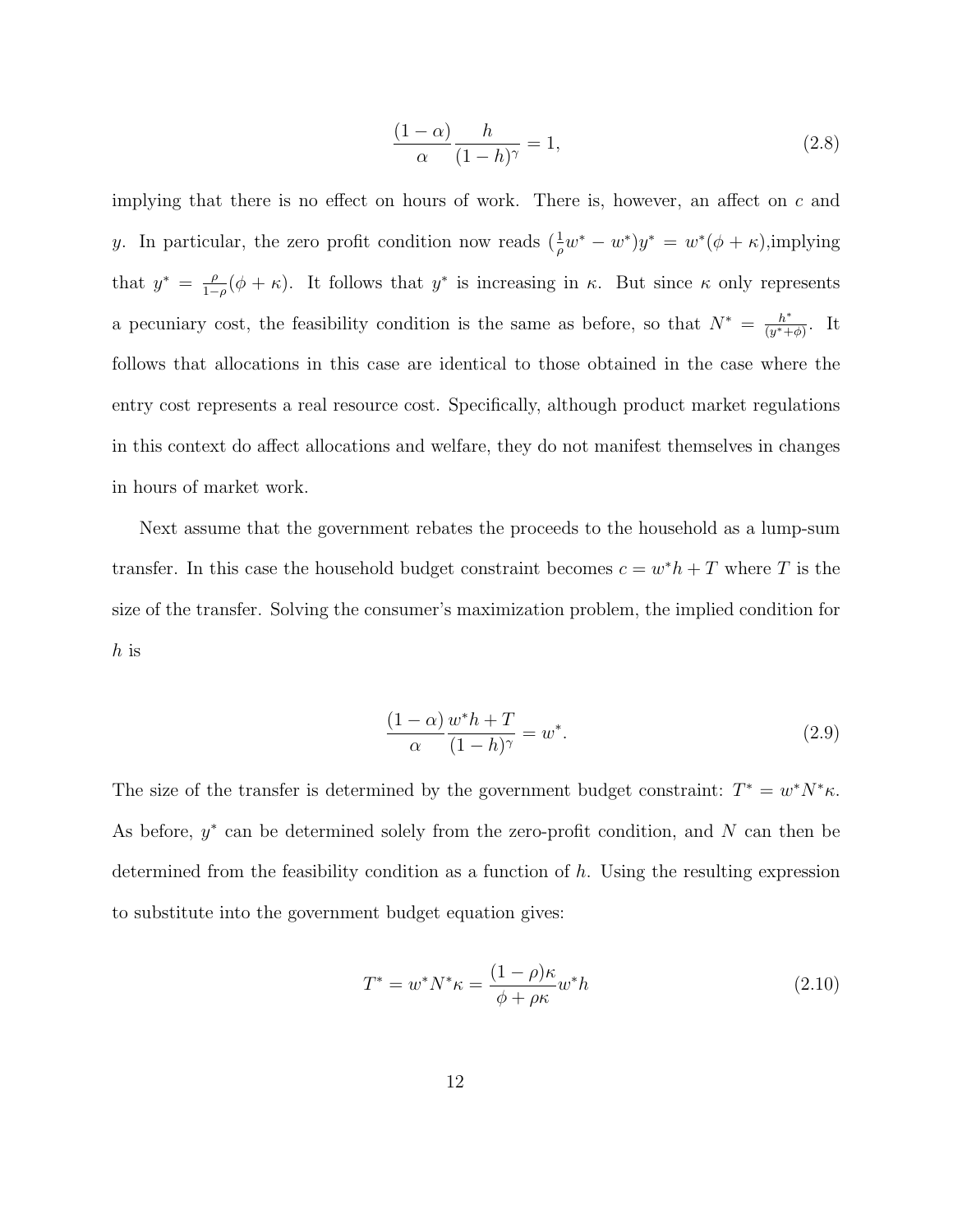Using this in equation (2.9) yields:

$$
\frac{(1-\alpha)}{\alpha} \frac{h}{(1-h)^{\gamma}} = \frac{1}{1 + \frac{(1-\rho)\kappa/\phi}{1+\rho\kappa/\phi}}
$$
(2.11)

However, it is perhaps more revealing to instead multiply both sides of equation (2.9) by h, and rearrange to yield:

$$
\frac{(1-\alpha)}{\alpha} \frac{h}{(1-h)^{\gamma}} = \frac{1}{1+\frac{T}{w^*h}}
$$
\n(2.12)

Note that the term  $T/w^*h$  represents government transfers as a fraction of total (after tax) labor income in the economy. It follows that this expression has an identical interpretation as equation (2.6). It follows that for a given value of  $\gamma$ , the key value is not the size of entry barriers but rather the size of the income transfer relative to labor income that is generated by entry barriers.

#### 2.3.3 Barriers to Entry III: Direct Restriction on Entry

In this subsection we assume that the government directly controls entry through a process of permits, but there is no charge for a permit. Specifically, in order to operate an intermediate producer must obtain a permit, and we assume that the government restricts the number of permits to be less than the entry that would occur in a decentralized equilibrium. If the number of permits is less than the amount of entry in the decentralized equilibrium, it follows that profits will be positive for any firm that receives a permit. Hence, if it is costless to apply for a permit, all firms would apply. Government policy can be thought of as granting permits to a randomly chosen mass of applicants. While we have offered one possible interpretation, it is worth noting that this policy is similar to some others of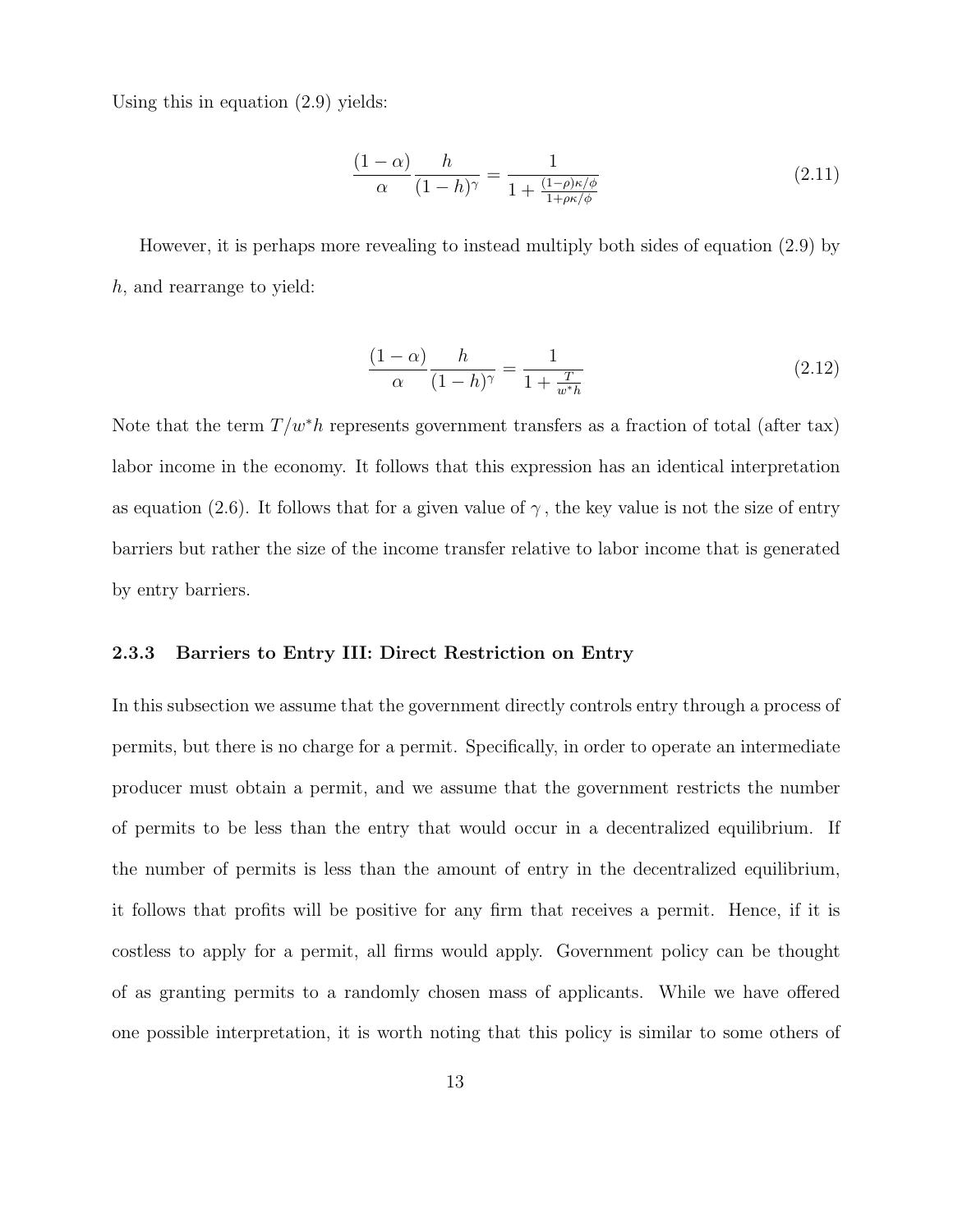potential interest. For example, suppose that for some reason (e.g., political connections) the barriers to entry for some firms are higher than they are for other firms, so that the barriers keep out potential entrants even though profits are positive for firms that operate. The permit policy described above is a special case of this policy in which the policy induced barrier is zero for some firms and infinite for other firms.

Let  $\overline{N}$  be the mass of permits granted by the government, and assume that this number is binding, in the sense that absent the restriction on permits, additional firms would like to operate. Denote profits earned by an intermediate producer in equilibrium by  $\pi$ . Since the household owns all of the firms in the economy, these profits will be returned to the household and the household budget constraint will now be:

$$
c = w^*h + \pi \tag{2.13}
$$

The fact that entry is restricted does not change the slope of the demand function  $d^*(p)$  and hence does not change the fact that in equilibrium we will have  $p^* = w^* / \rho$ . Substituting the budget equation into the consumers objective function, one obtains the following equation to characterize the optimal choice of h:

$$
\frac{(1-\alpha)}{\alpha} \frac{w^* h + \pi}{(1-h)^\gamma} = w^*.
$$
\n(2.14)

While we could solve for  $\pi$  as a function of the equilibrium value of h and obtain an equation in only  $h$ , it is again more revealing to simply multiply both sides by  $h$  and rearrange to obtain: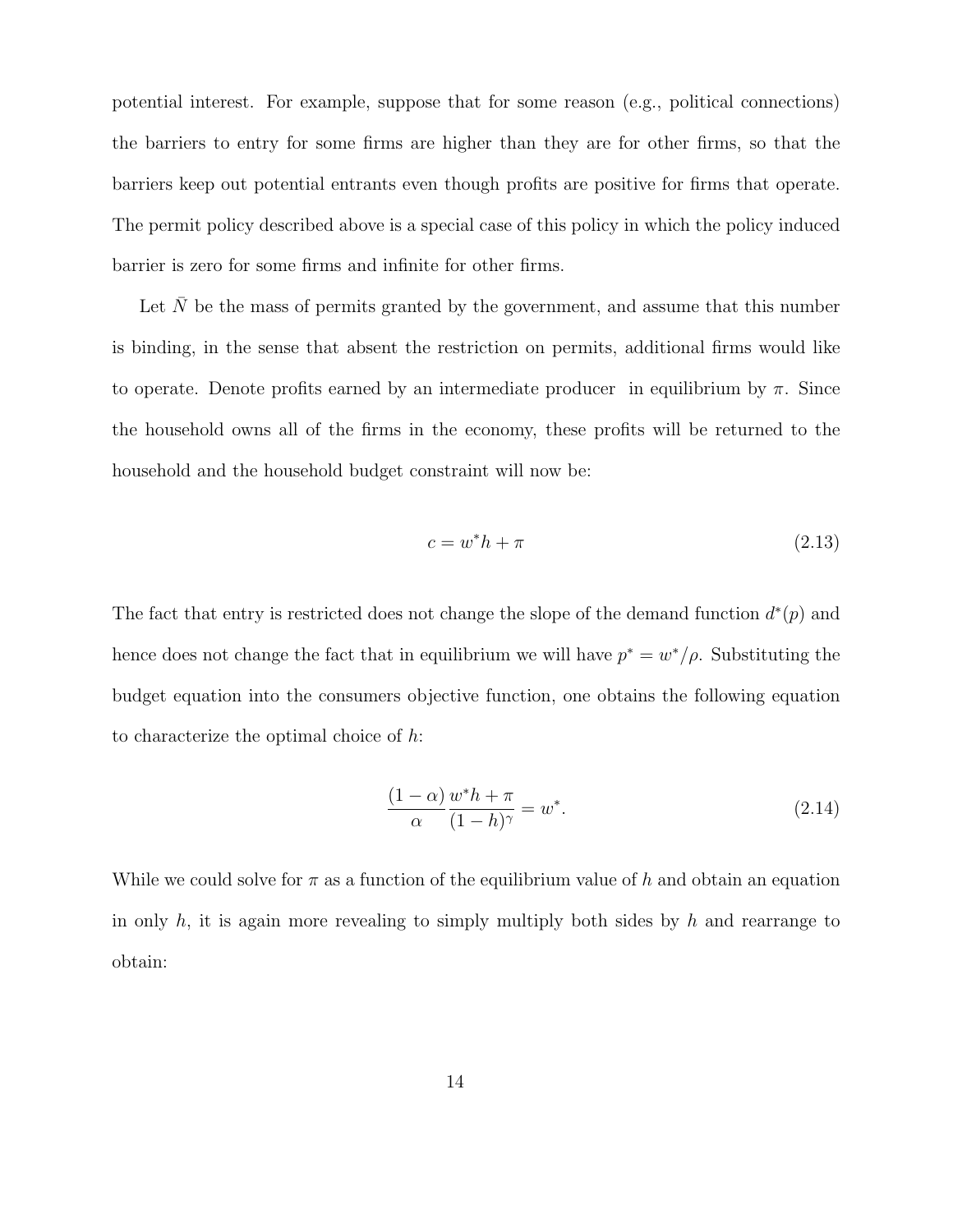$$
\frac{(1-\alpha)}{\alpha} \frac{h}{(1-h)^{\gamma}} = \frac{1}{1+\frac{\pi}{w^*h}}.\tag{2.15}
$$

The message from this expression is exactly the same as from equation  $(2.12)$  in the previous subsection. Specifically, this type of policy does have an impact on hours of work, but the key forcing variable is the magnitude of profits created by the policy relative to total labor income, and the key factor that determines how this translates into changes in hours is the labor supply elasticity.

#### 2.3.4 A Restriction on Size

The previous case imposed an exogenous restriction on the number of firms and examined the implications for the equilibrium size of these firms. It is also of interest to consider what happens if the nature of the regulation is to restrict the size of firms, but does not change in any way the cost of entering. In particular, suppose that there is a regulation that requires h to be less than some value  $\bar{h}$ . If  $\bar{h}$  is less than the original equilibrium value  $h^*$  then the regulation will be binding. The fact that firms face a size constraint implies that equilibrium value of  $p^*/w^*$  will not equal  $1/\rho$ . Instead, zero profit will require that:

$$
(p^* - w^*)\bar{h} = w^*\phi \tag{2.16}
$$

or:

$$
\frac{p^*}{w^*} = 1 + \frac{\phi}{\bar{h}}\tag{2.17}
$$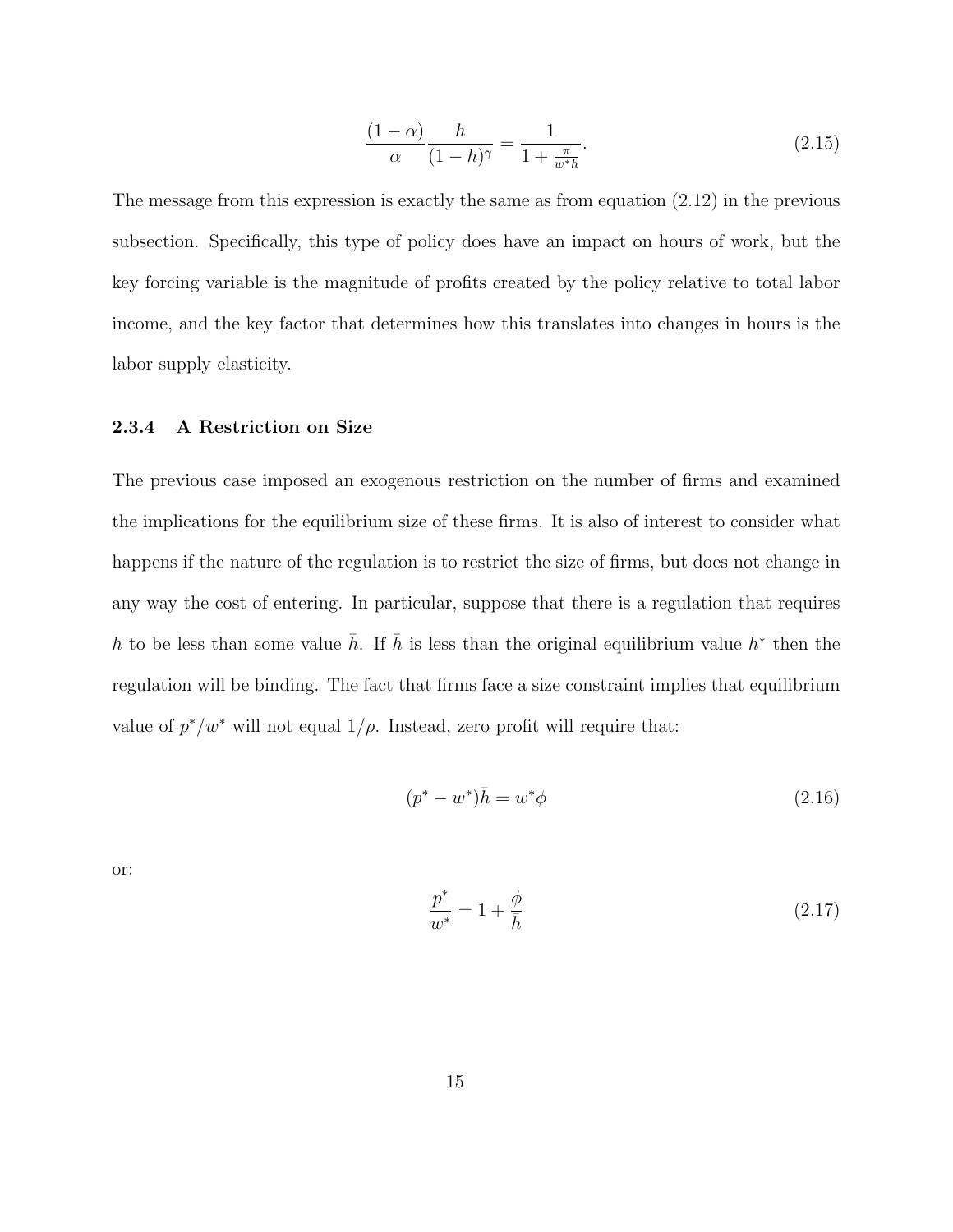But because profits are equal to zero in equilibrium and there are no transfers, it remains true that equilibrium hours are determined by the condition:

$$
\frac{(1-\alpha)}{\alpha} \frac{h}{(1-h)^{\gamma}} = 1.
$$

This implies that there is no change in h. Given that there is no change in total hours but that each firm demands fewer hours, it follows that the number of firms is larger.

#### 2.3.5 Implications for Understanding Differences in Hours of Work

The previous analysis shows that under some circumstances it is possible for entry barriers to lead to lower hours worked. A key issue is to determine whether these circumstances apply, and if so, to assess how large these effects might. As noted earlier, most studies that document differences in entry costs refer to real resource costs, and therefore have no implication for differences in hours of work. But more generally, considering the cases in which theory predicts the possibility of labor market effects, the comparison with labor taxes is extremely useful in providing guidance on at least the relative importance of entry barriers in accounting for differences in hours of work. In particular, what we know is that the key mechanism is the same when thinking about the effects of labor taxes and entry barriers, and comes down to assessing the effect on income transfers relative to labor income. In the case of labor taxes, we know the effect is determined by the extent of differences in transfers (whether in kind or monetary) that are funded by differences in labor taxes.<sup>5</sup> We know that differences in effective taxes on labor across countries are as large as twenty percentage points, implying that the scope for these differences to have large effects on transfers relative

<sup>&</sup>lt;sup>5</sup>As is well known, since both consumption and labor taxes operate by distorting to the consumptionleisure tradeoff, it is the sum of labor and consumption taxes that are relevant for this assessment.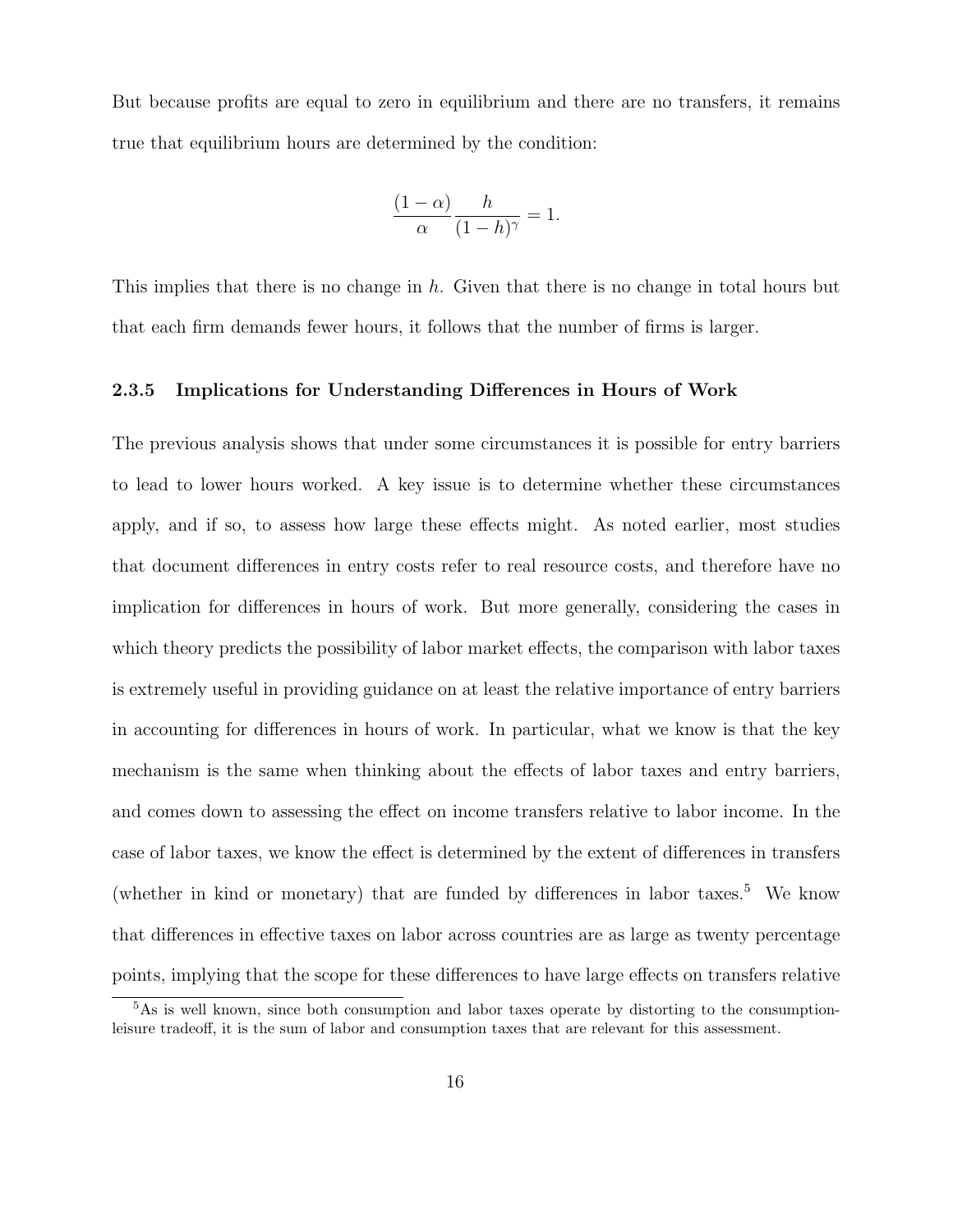to labor income is substantial. In the case of license fees, the effect is bounded by the importance of these fees as a source of government revenue.<sup>6</sup> McDaniel (2008) details the various categories of government revenues in constructing tax measures, and finds that the category that would contain this revenue source is of practically no significance in terms of generating revenue. It follows that differences in this category across countries also cannot be significant. In the case of direct restrictions on entry (whether implicit or explicit), the effect is bounded by knowing the extent of the effect on pure economic profits. Definitive measures of economic profits are somewhat scarce, but the consensus in the literature seems to be that they are small in industrialized economies, almost certainly less than 5% of total income. (See, for example, Basu and Fernald (1997) and the references contained therein.) The key conclusion is that even if the nature of entry barriers is such that hours of market work decrease, the available evidence suggests that the effects associated with entry barriers are small relative to those associated with taxes on labor. In view of this we conclude that it is highly unlikely that product market regulation that takes the form of entry barriers or size restrictions will be as important as labor taxes in accounting for differences in hours of work across countries.

# 3 Extensions to the Basic Model

In the previous section we examined how product market regulations influence equilibrium hours of work. In this section we show that the results of this analysis carry over to some more general environments.

<sup>6</sup>Many authors have produced estimates of differences in effective average tax rates on labor and consumption across countries. Mendoza et al (1994) is one of the eary examples, but more recent examples include Prescott (2004) and McDaniel (2008).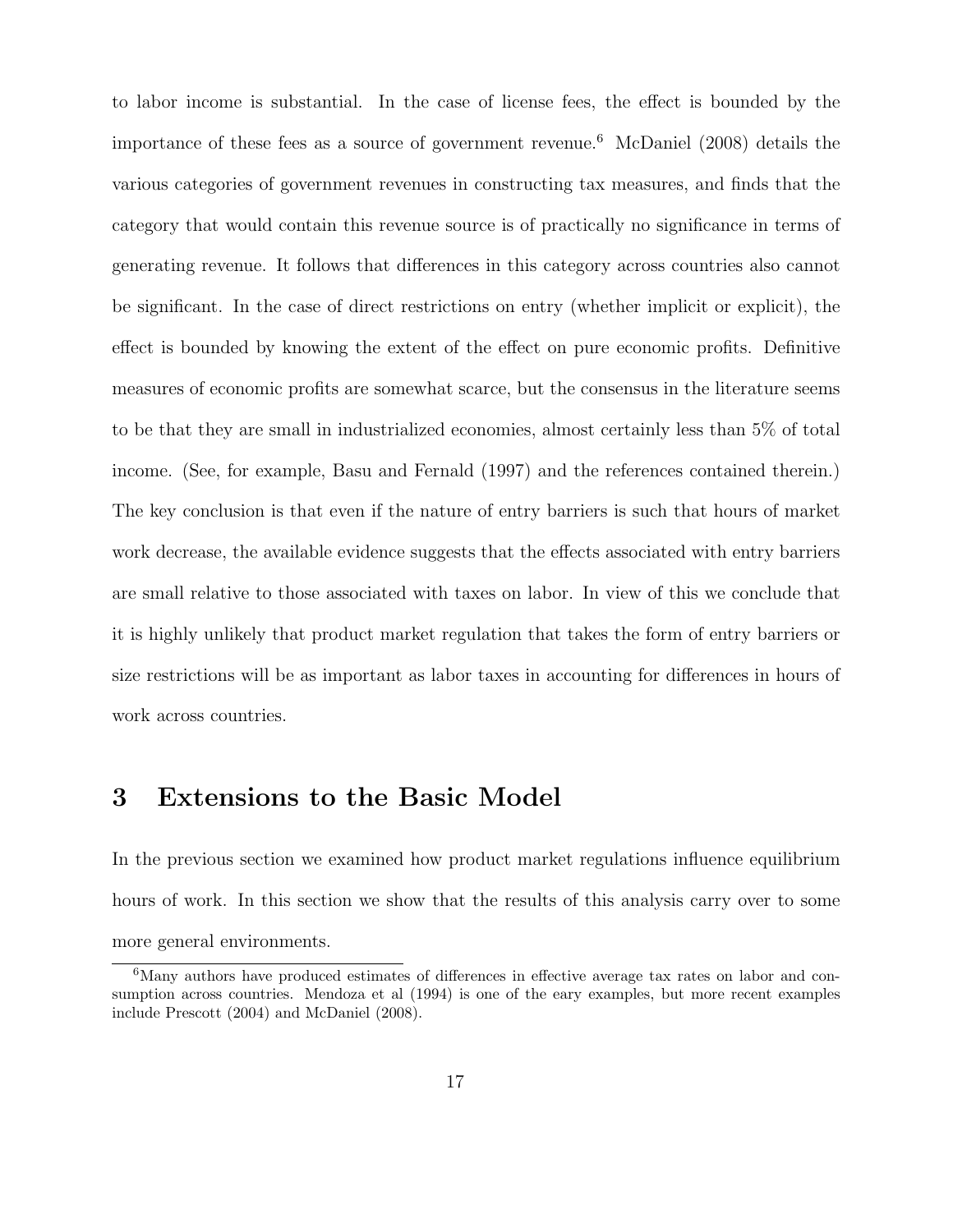# 3.1 General Preferences

The previous analysis has focused on preferences that are consistent with balanced growth. While there is good reason to use this condition to discipline preferences in the context of issues involving aggregate labor supply, it is also of interest to understand how our results carry over to other specification of preferences. The key point that we want to make in this section is that the strong link between how labor taxes and entry barriers affect hours of work continues to hold with more general preferences.

We begin with the analysis of labor income taxes. If we had simply started with a utility function  $u(c, 1-h)$ , then the expressions that we would have derived for the effect of taxes would have been:

$$
\frac{u_2((1-\tau)wh, 1-h)}{u_1((1-\tau)wh, 1-h)} = (1-\tau)w\tag{3.1}
$$

in the case where the tax revenues are not returned by a lump-sum transfer, and

$$
\frac{u_2(wh, 1-h)}{u_1(wh, 1-h)} = (1-\tau)w\tag{3.2}
$$

for the case in which revenues are returned via a lump-sum transfer. The difference between these expressions and those derived earlier is that the wage rate  $w$  now appears. In equilibrium, wages are an increasing function of  $N$ , and since taxes will influence  $N$ , the wage rate w will vary in response to tax policies, thereby introducing additional effects. However, in the first expression above, it should be noted that the effect on  $h$  is determined by the change in  $w(1 - \tau)$  in conjunction with the properties of preferences. In the second case there are two effects: holding w constant, the increase in  $\tau$  leads to lower hours worked, but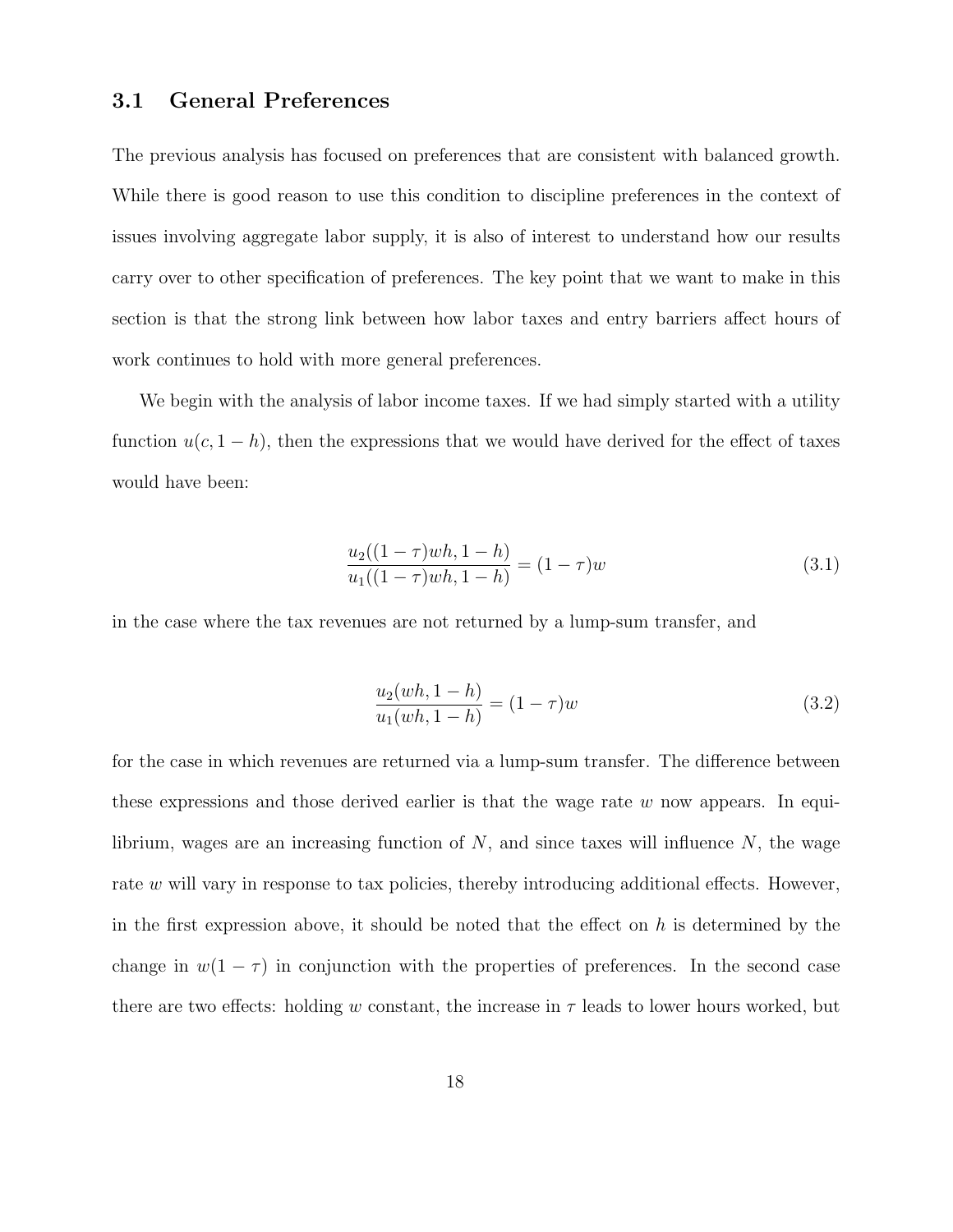then there is the additional effect on hours due to the change in  $w$ .

Next consider the case of changes to entry barriers. If the entry barrier represents real time costs, then hours will be determined by the condition:

$$
\frac{u_2(wh, 1-h)}{u_1(wh, 1-h)} = w \tag{3.3}
$$

where once again, the wage  $w$ , will be increasing in  $N$ , which is directly affected by the entry barrier. Comparing this expression to equation (3.1), the key point is that the mechanics are identical: the equations are of the exact same form, and the driving forces enter in exactly the same form. One should not conclude that the driving force is larger in the case of taxes, since the effect on  $w$  is larger in the entry barrier case due to the fact that the entry barrier has a direct effect on N.

If we instead considered the case in which the entry barrier represents a fee that is transferred to consumers via a lump-sum transfer, then the condition for hours becomes:

$$
\frac{u_2(wh+T, 1-h)}{u_1(wh+T, 1-h)} = w \tag{3.4}
$$

As before, in equilibrium,  $T$  is proportional to  $wh$ , so that letting this constant of proportionality be equal to  $b$ , this can be written as:

$$
\frac{u_2((1+b)wh, 1-h)}{u_1((1+b)wh, 1-h)} = w \tag{3.5}
$$

But making the change of variable  $\tilde{w} = (1 + b)w$ , and defining  $(1 - \tilde{\tau}) = 1/(1 + b)$ , this expression can be rewritten as: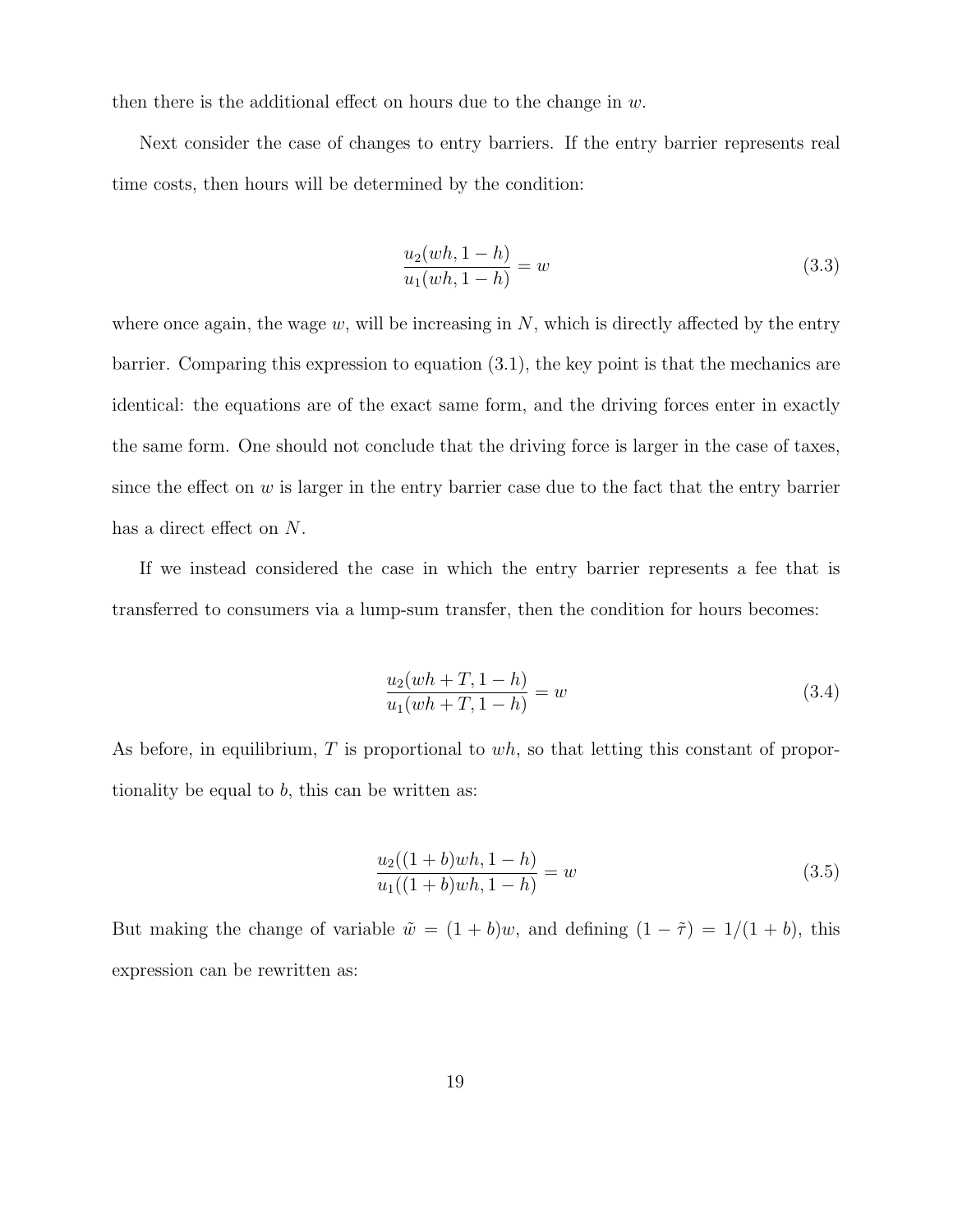$$
\frac{u_2(\tilde{w}h, 1-h)}{u_1(\tilde{w}h, 1-h)} = (1-\tilde{\tau})\tilde{w}
$$
\n(3.6)

Comparing this expression with equation (3.2), one again notes that they take on the same form.

## 3.2 Endogenous Markups

In the previous analysis policies that influence entry costs do not affect the markup of price over marginal cost in equilibrium. One might suspect that one of the key channels through which product market regulations work is to increase markups, and that by virtue of not having this channel the previous analysis is of limited interest. In this section we show that adding this channel to the analysis has no impact on the previous results.

The only change that we make to the previous model is in the technology for the final goods sector. Specifically, rather than letting  $\rho$  be a fixed parameter, we assume that  $\rho$  is an increasing function of the mass of different intermediate products that are available, and write this as  $\rho(N)$ . The motivation for this extension is the intuitive notion that as more intermediate goods are produced, the more similar they are, and hence the more substitutable they become. Formally, this should be modelled explicitly as a property of the commodity space, and the equilibrium should deal explicitly with the issue of how intermediate firms decide where to locate in the commodity space. We sidestep this issue here and simply assume that firms that operate always locate in a symmetric fashion so that all of the intermediate goods are equally substitutable, and that this substitutability is solely a function of N.

For a given mass N of operating intermediate goods producers, this model behaves just as the previous model, if we set  $\rho = \rho(N)$ . In particular, the final good producer's demand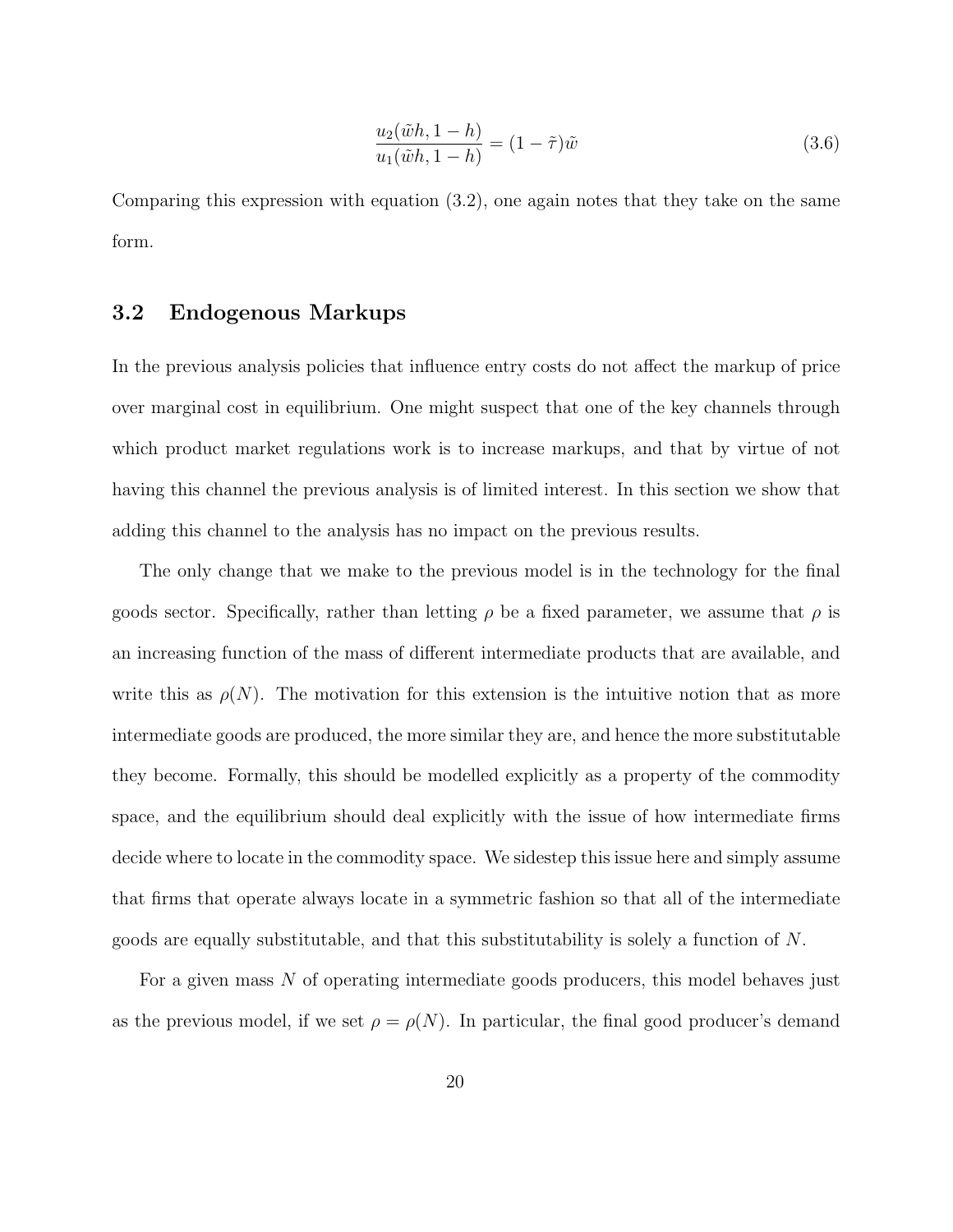function takes the same form as before and as a result, optimal behavior on the part of the intermediate goods producers will give  $p^* = w^*/\rho$ . However, it now follows that any policy which alters the value of  $N$  will necessarily alter the markup in equilibrium, through its effect on  $\rho$ .

Although this extension does have implications for the effects of tax and regulatory policies on both allocations and welfare, it turns out that it has no impact on how these policies qualitatively affect the total volume of market work. This can be seen quite readily from an examination of the household's utility maximization problem. Write the budget equation as  $c = w^*h + I$ , where we allow for the possibility that the household receives some form of non-labor income  $I$  from the government or some profits from firms. The resulting first order condition can be rearranged to give:

$$
\frac{(1-\alpha)}{\alpha} \frac{h}{(1-h)^{\gamma}} = \frac{1}{1+\frac{I}{w^*h}}.\tag{3.7}
$$

In particular, if non-labor income is zero, because either license revenues are discarded, or because the entry costs represent real costs, then there will be no effect on the volume of market work. However, we know from the previous analysis that in the case of a regulation that takes the form of a real resource cost, regulations do lead to less entry and hence a lower value of N. This lower value of N necessarily implies that there will be higher markups in equilibrium, but the above expression tells us that when  $I = 0$ , the fact that the markup increases has no implications for the volume of market work in equilibrium. It does not follow that endogenous markups have no implications for the effect of entry barriers on allocations.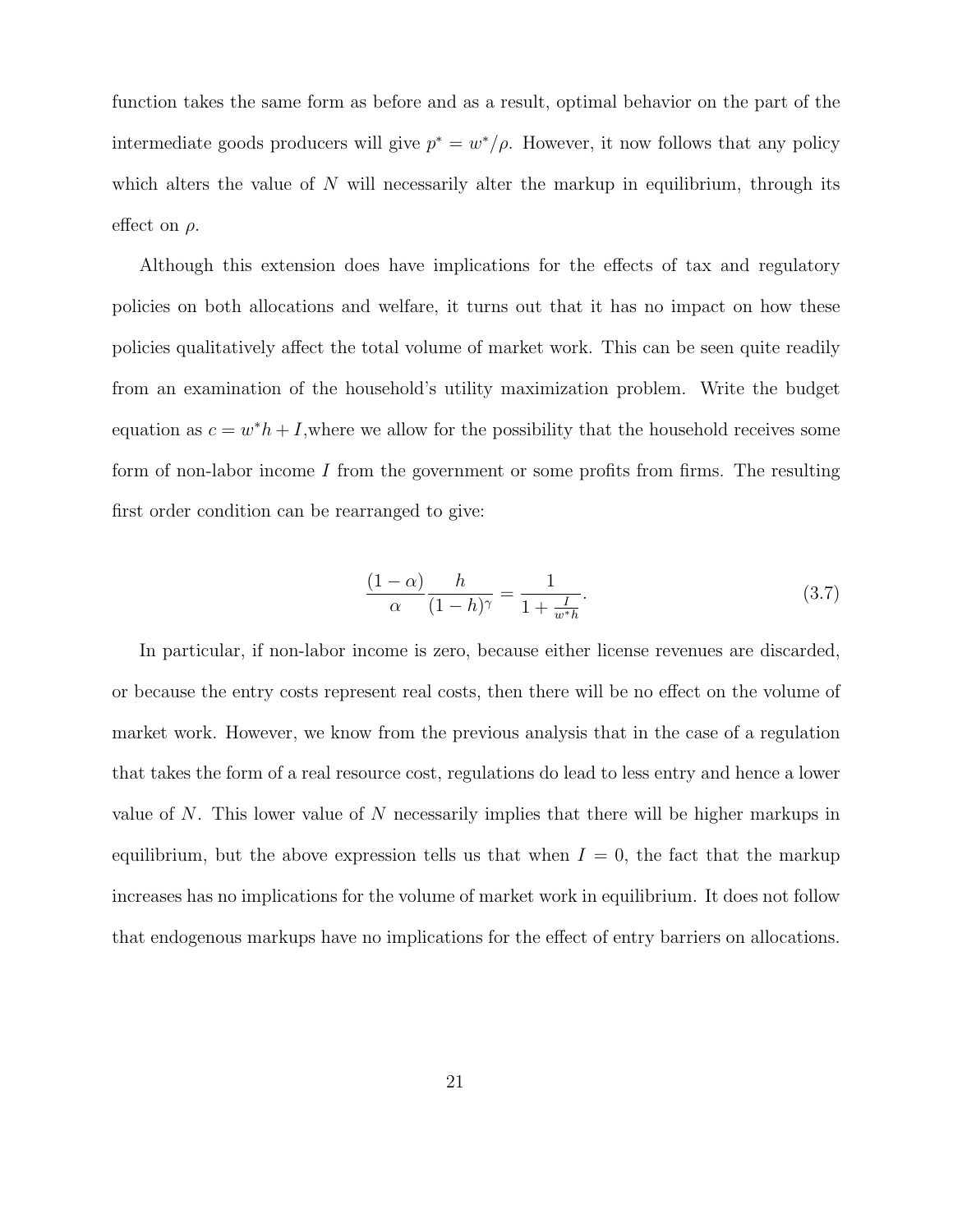The zero profit condition now implies that:

$$
y = \frac{\rho(N)}{1 - \rho(N)}\phi\tag{3.8}
$$

so that if  $\phi$  increases, the reduction in N leads to an opposing effect on y. Since feasibility requires that  $N(y + \phi) = h$  it follows that a given increase in  $\phi$  will have a smaller effect on N than in the case where markups were exogenous. Lastly, recall that consumption of the household is given by  $c = N^{1/\rho}y$  so that the endogenous markup will affect the drop in c associated with a given increase in  $\phi$  due to regulations.

In cases where the regulation leads to non-labor income, either through rebate of license fees or through higher profits, it remains true that the key impulse is the size of the transfer relative to labor income and that the key parameter that determines the magnitude of the effect is the labor supply elasticity  $\gamma$ . In particular, given the volume of the transfer relative to labor income, from the perspective of what happens to hours of market work it is completely irrelevant whether the regulation is accompanied by a change in markups.

## 3.3 Imperfect Competition in the Labor Market

The previous analysis has assumed that labor markets are competitive. Several papers suggest that the effect of regulation, specifically entry barriers, on labor market outcomes is very much influenced by this assumption. In this section we extend the model to allow for monopolistically competitive behavior in the labor market on the part of workers and show that the results from the previous analysis continue to hold. This finding should not be interpreted to suggest that noncompetitive wage setting cannot have interactions with product market regulation that influence time devoted to market work. Rather, the analysis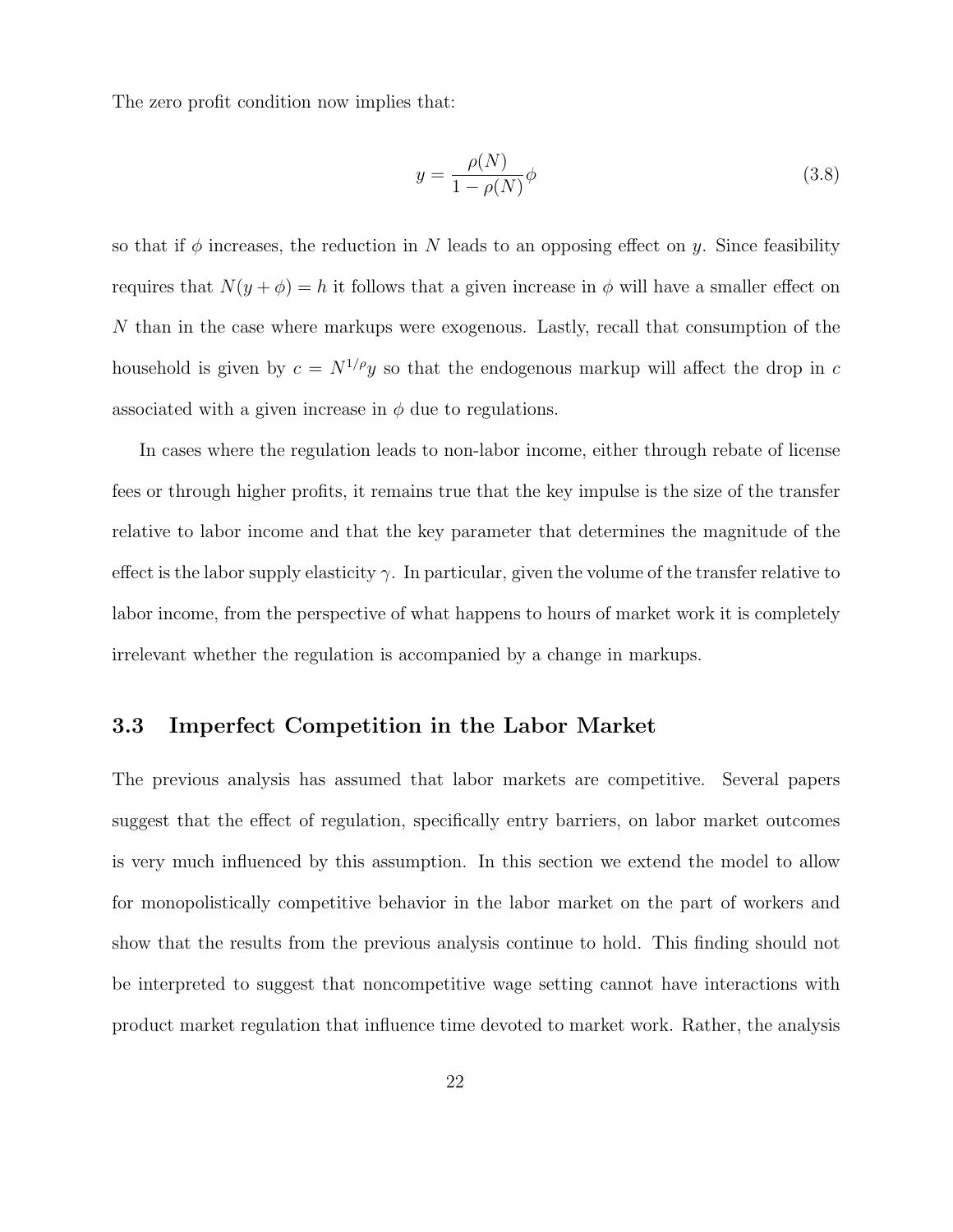should be interpreted as showing that the mere presence of noncompetitive wage setting does not overturn the previous results.

The extension that we consider seems a natural way to bring noncompetitive wage-setting into the standard model of time allocation that does not introduce trading frictions, and follows the approach in Comin and Gertler (2006). Specifically, we now assume a continuum of households with mass equal to one, each with the same preferences as used earlier in the analysis. What distinguishes the households is that each is endowed with a different type of labor services. The production technology for intermediate goods is now written as:

$$
y(i) = \left[\int_0^1 h(j)^{\eta} dj\right]^{1/\eta} \tag{3.9}
$$

where  $h(j)$  is the input of labor services from household j, and  $0 < \eta < 1$  determines the degree of substitutability of the various labor types. Our previous analysis can be seen as the special case of  $\eta = 1$ , in which case all labor services are perfect substitutes. Once again there is a fixed cost  $\phi$  associated with operating each intermediate goods technology, but it is now more convenient to assume that this cost is measured in units of the final consumption good rather than labor, since labor is no longer homogeneous.

We consider a decentralized equilibrium in which each household sets the wage rate for its labor taking as given all other prices in the economy. Each intermediate producer will behave competitively in the labor market, taking the wages of each labor type as given. We first solve for the decentralized equilibrium in the absence of any taxes or regulations, though in the interest of space we focus on the equilibrium value of  $h$ . Because this case is a relatively straightforward extension of the earlier model we do repeat a formal definition of equilibrium. We note, however, that a symmetric equilibrium will now involve all of the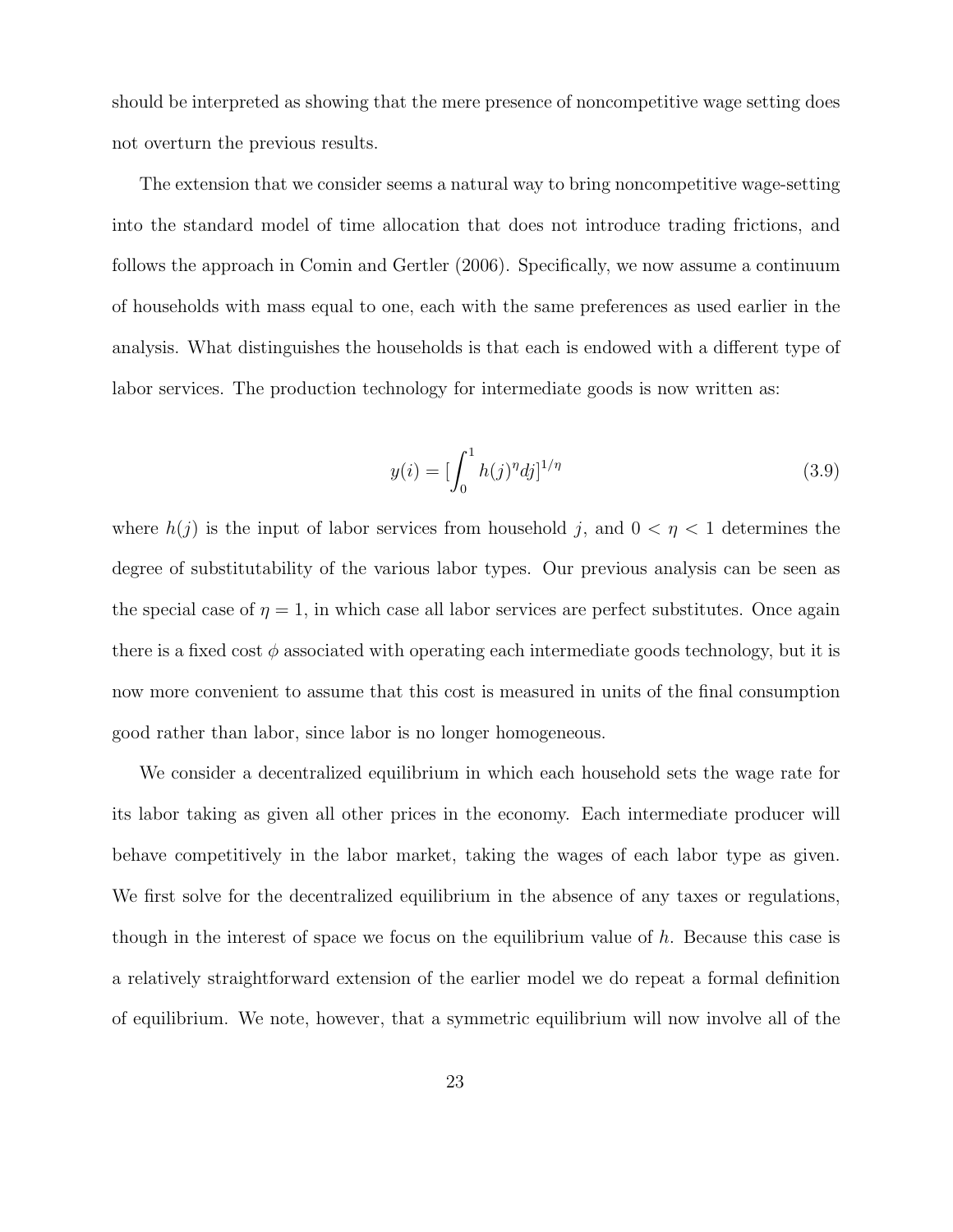same objects as before, and a new function  $g^*(w)$  that represents the demand for each type of labor as a function of its own wage holding all other prices equal to their equilibrium values. Similarly to what happens in the market for intermediate goods, it is easy to show that this function takes the form  $Bw^{\frac{1}{\eta-1}}$ , where B is a constant. It follows that in equilibrium, household  $j$  will choose  $c$ ,  $h$  and  $w$  to maximize:

$$
\alpha \log(c) + (1 - \alpha) \frac{(1 - h)^{1 - \gamma} - 1}{1 - \gamma} \tag{3.10}
$$

subject to:

$$
c = wh
$$
\n
$$
h = Bw^{\frac{1}{\eta - 1}}
$$
\n
$$
(3.11)
$$

Substituting into the objective function, taking first order conditions and rearranging, one obtains the following expression that characterizes the optimal choice of  $h$ :

$$
\frac{(1-\alpha)}{\alpha} \frac{h}{(1-h)^{\gamma}} = \eta.
$$
\n(3.12)

This expression has a natural interpretation in terms of markups. The inverse of the lefthand side of this equation reflects the gain to the worker of supplying an extra unit of labor, and the right hand side says that in the monopolistically competitive equilibrium this value will be a markup of  $1/\eta$  times its value in the competitive case.

It turns out that the previous analysis of the effects on hours of work goes through without any change. Specifically, all of the previous expressions for hours of work remain unchanged except for the addition of the term  $\eta$  on the right hand side. It follows that the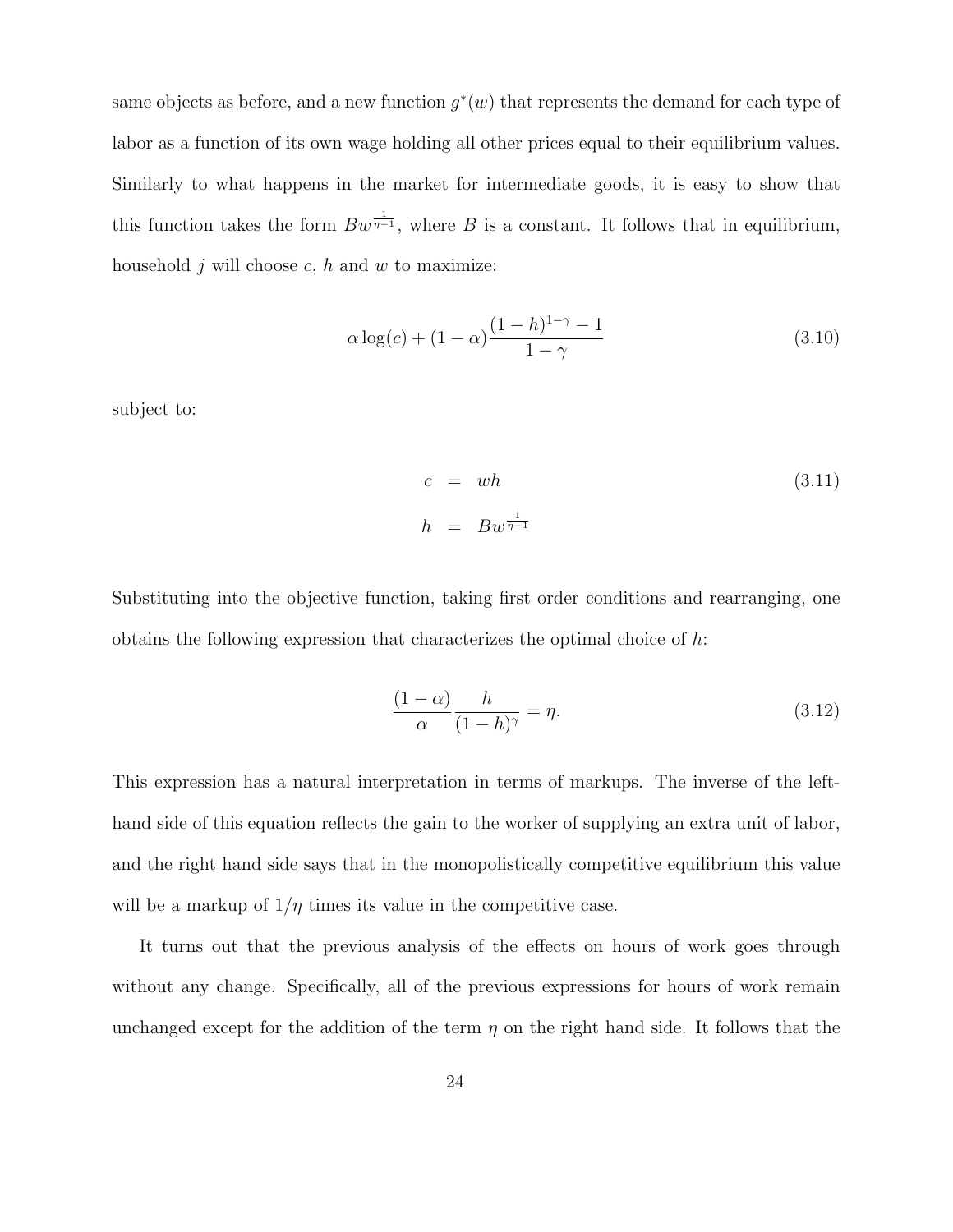presence of labor market imperfections of the sort considered here has effectively no impact on how changes in regulation affect market work. In particular, the result that regulations that increase the real resource costs associated with entry has no effect on time allocated to market work continues to hold in this model, independently of the value of  $\eta$ . The same holds true for the case of license fees that are thrown away. In the case of license fees that are rebated, it remains true that the key driving force is the size of the rebates relative to labor income and the key parameter that dictates how this driving force is transformed in a change in hours is the labor supply elasticity parameter  $\gamma$ .

The statement that the value of  $\eta$  does not affect how a given change in product market regulations affect total market work should not be confused with the statement that the value of  $\eta$  does not affect hours of market work. Our results most definitely imply that differences in  $\eta$  do impact on hours of work, so that economies with different values of  $\eta$  will have different equilibrium time allocations.

## 3.4 A Two-Sector Analysis

The framework used for the above analysis is best suited to comparing two economies which have differences in product market regulation across all sectors. However, in reality there are many prominent examples of product market regulations that are sector specific. In this section we consider the simplest extension of the model to permit an analysis of this issue. To pursue this we extend the original model to allow for two final consumption goods. We now write preferences as:

$$
\alpha \log(c) + (1 - \alpha) \frac{(1 - h)^{1 - \gamma} - 1}{1 - \gamma}
$$
\n(3.13)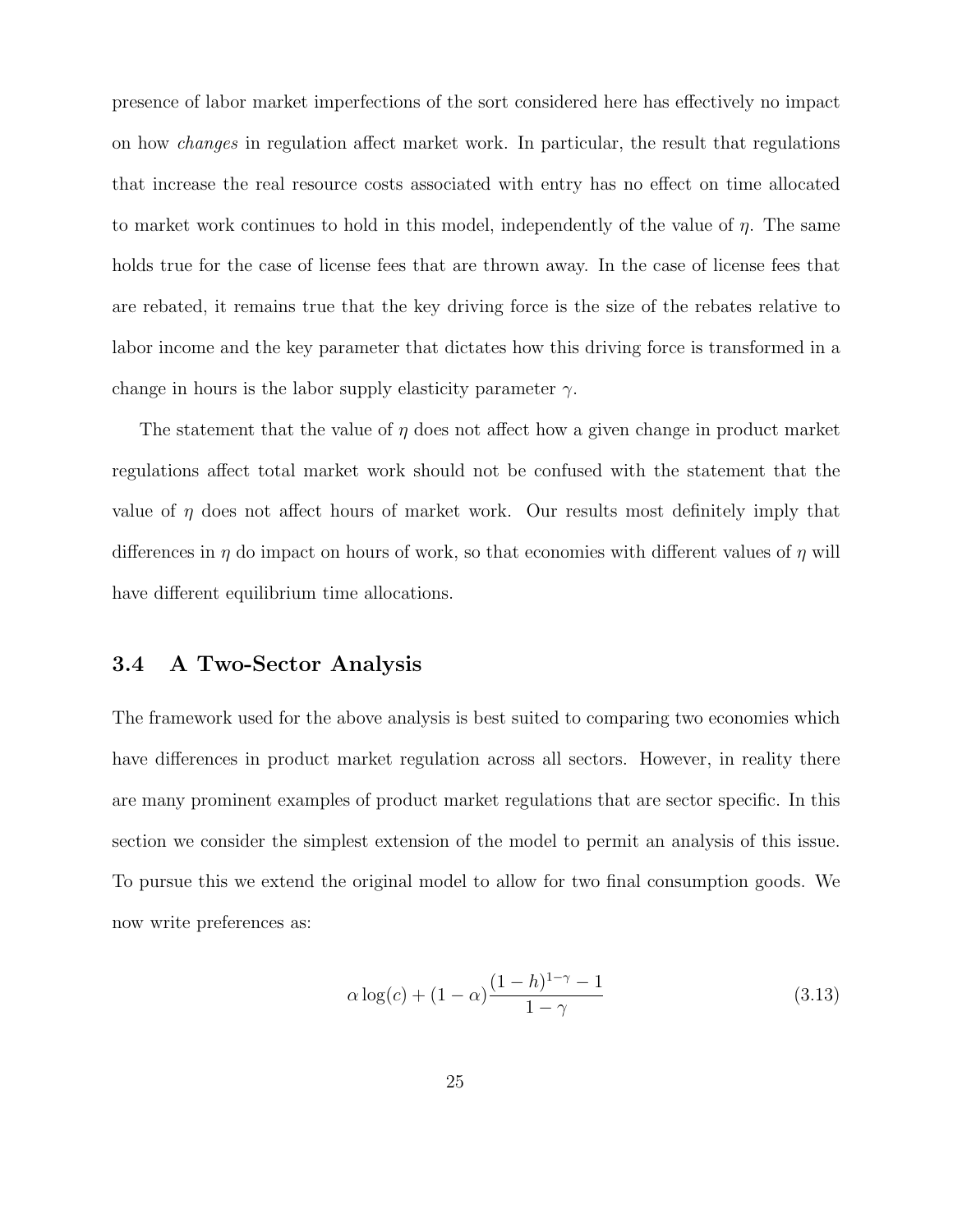where c is now total consumption and h is total time devoted to market work. Total consumption is a CES aggregate of the two final consumption goods, denoted by  $c_1$  and  $c_2$ :

$$
c = (\mu c_1^{\varepsilon} + (1 - \mu)c_2)^{1/\varepsilon}
$$
\n(3.14)

where  $\varepsilon$  determines the elasticity of substitution between the two goods.

The technology in sector 2 is the same as that considered previously: there is a continuum of potential intermediate goods that have linear production functions with unit marginal cost and face the fixed set-up cost  $\phi$ , and there is a final goods producer that aggregates the intermediate goods into the final consumption good  $c_2$ :

$$
c_2 = \left[\int_0^N y(i)^{\rho} di\right]^{1/\rho}.
$$
\n(3.15)

While we could consider a symmetric structure for the production of the other final good, for our purposes it is sufficient to consider the simpler structure in which  $c_1$  is produced using only labor with a linear technology. We set the marginal productivity of this technology to one and assume that there are no fixed costs of operation in this sector.

We consider an equilibrium in which the market for labor and the markets for final goods are competitive, but assume that the market for intermediates used in production of the  $c_2$ is monopolistically competitive as before. Equilibrium for this economy is a straightforward generalization of that in the previous economies studied, so we do not present the details here. As before, we focus on symmetric equilibria, in which the prices of all intermediate goods are the same, denoted by  $p_y^*$ . We normalize the price of  $c_1$  to be one, denote the wage rate by  $w^*$ , and the price of  $c_2$  by  $p_2^*$ . Given the linear technology to produce  $c_1$ , it must be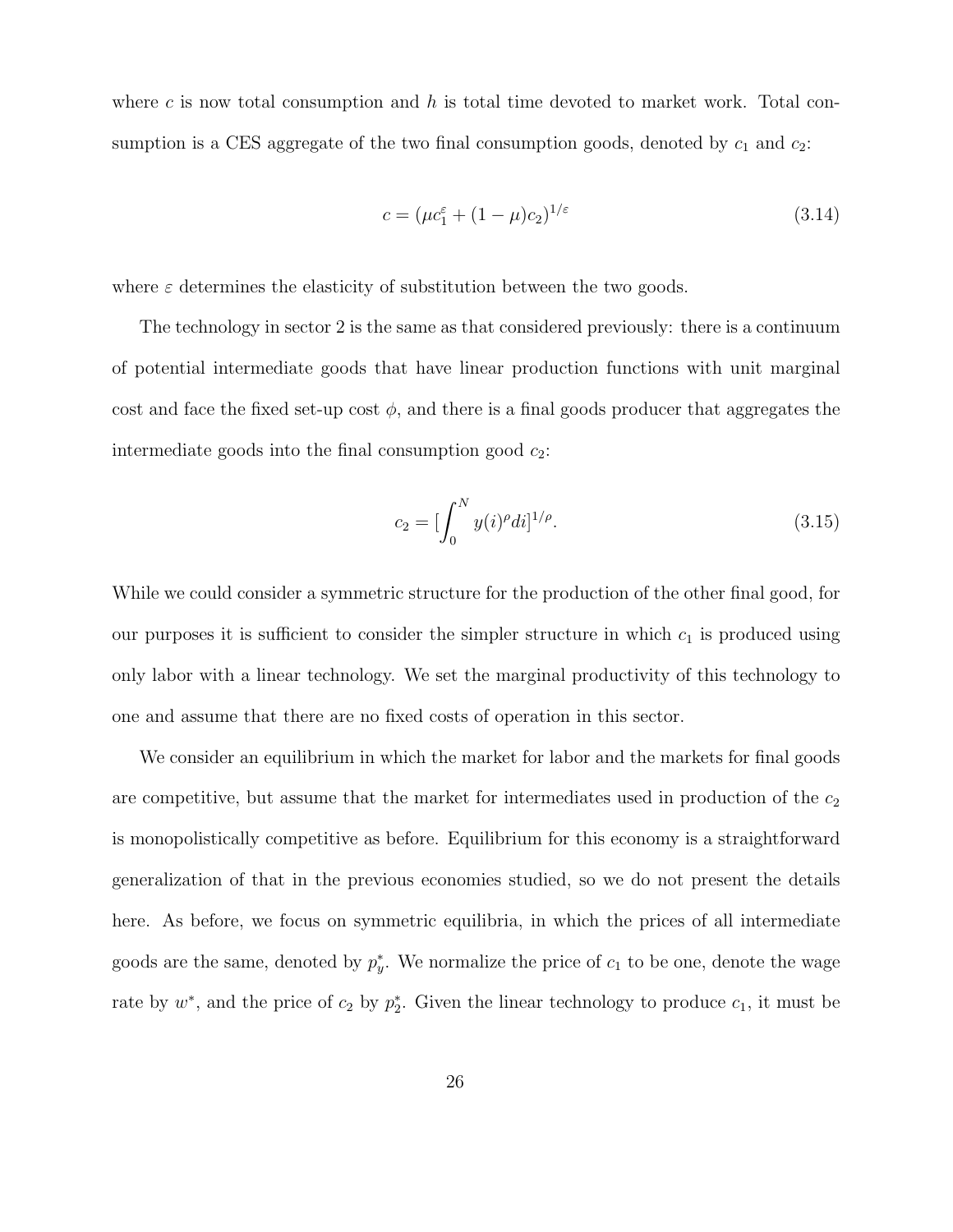that  $w^* = 1$  in equilibrium. The demand functions for intermediate goods take on the same form as previously, and hence prices in equilibrium will still be given by the same markup,  $p_y^*=\frac{1}{\rho}$  $\frac{1}{\rho}$ . Finally, given that the final goods producer of  $c_2$  is competitive, profits must equal zero in equilibrium, implying that  $p_2^* N^{1/\rho} y^* - N p_y^* y^* = 0$ . Using  $p_y^* = 1/\rho$  implies that:

$$
p_2^* = \frac{1}{\rho} N^{\frac{\rho - 1}{\rho}}.
$$
\n(3.16)

Letting  $\lambda$  be the multiplier on the budget constraint, the three first order conditions to the consumer's problem are: we obtain first order conditions:

$$
(1 - \alpha)(1 - h)^{-\gamma} = \lambda \tag{3.17}
$$

$$
\frac{\alpha \mu}{c^{\varepsilon}} c_1^{\varepsilon - 1} = \lambda \tag{3.18}
$$

$$
\frac{\alpha(1-\mu)}{c^{\varepsilon}}c_2^{\varepsilon-1} = \lambda p_2^* \tag{3.19}
$$

Combining equations (3.17), (3.18) gives:

$$
(1 - \alpha)(1 - h)^{-\gamma} = \frac{\alpha\mu}{c_1(\mu + (1 - \mu)[\frac{c_2}{c_1}]^{\varepsilon})}.
$$
\n(3.20)

Equations  $(3.18)$  and  $(3.19)$  and and  $(3.16)$  imply:

$$
\frac{c_2}{c_1} = \left[\frac{\mu}{(1-\mu)\rho} N^{\frac{\rho-1}{\rho}}\right]^{\frac{1}{\varepsilon-1}} = A(N) \tag{3.21}
$$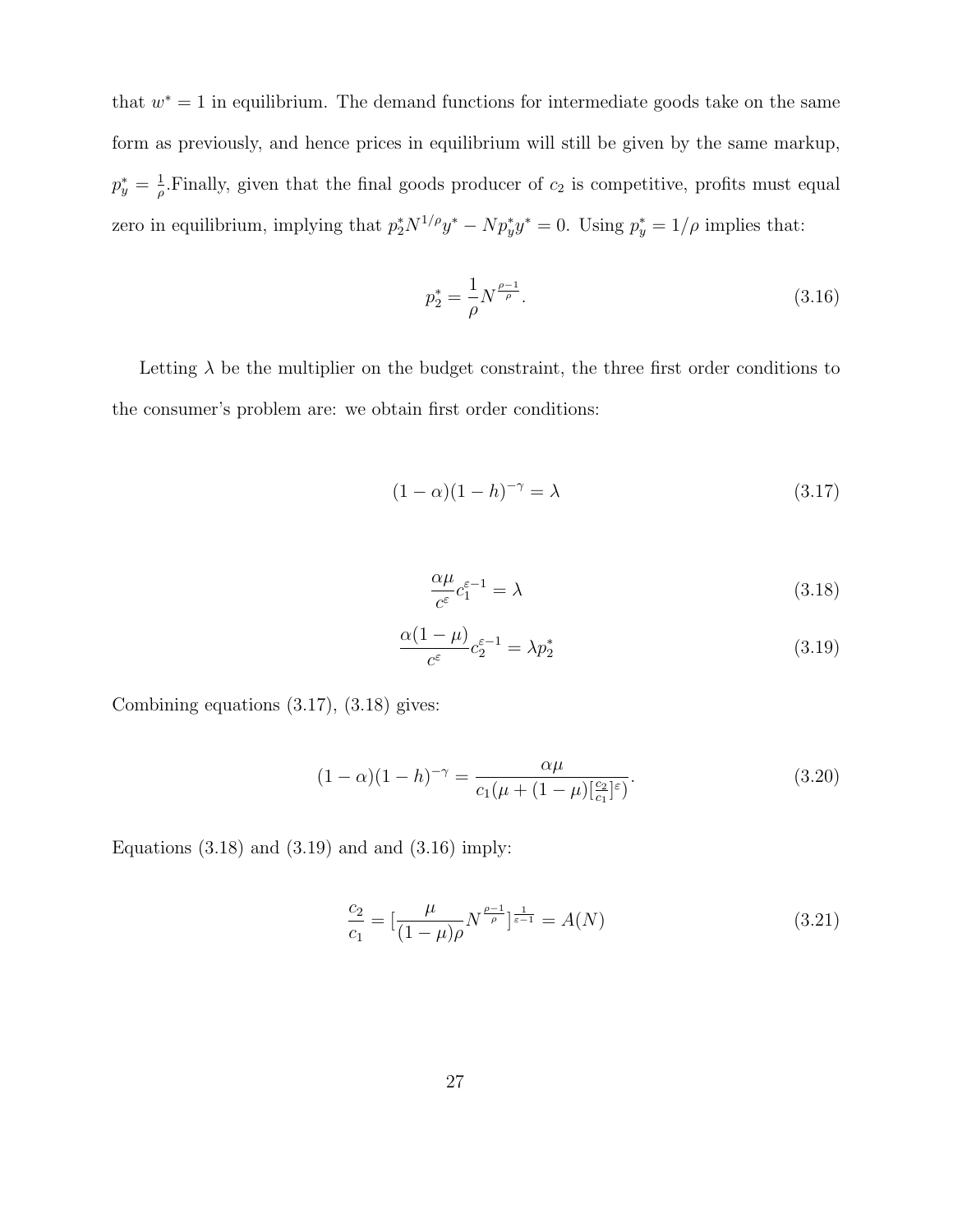Using equation (3.16) to substitute for  $p_2^*$  in the budget equation gives:

$$
N^{(\rho-1)/\rho}c_2 = \rho(h - c_1). \tag{3.22}
$$

Using equation (3.21) this can be written as:

$$
c_1 = \frac{\rho h}{N^{(\rho - 1)/\rho} A(N) + \rho}.
$$
\n(3.23)

Substituting equations (3.21) and (3.23) into the right hand side of equation (3.20) and simplifying yields:

$$
\frac{(1-\alpha)}{\alpha} \frac{h}{(1-h)^{\gamma}} = 1
$$
\n(3.24)

which is exactly the same expression as in the one-sector case. Having determined the equilibrium value of  $h$  one can easily solve for the other components of the equilibrium allocation.

One can now show that the previous analysis continues to carry over to the current context as well. In particular, if there is a regulation that involves a license fee  $\kappa$  to enter the intermediate goods sector, then aggregate market work will satisfy:

$$
\frac{(1-\alpha)}{\alpha} \frac{h+T}{(1-h)^{\gamma}} = 1
$$
\n(3.25)

where  $T$  is the magnitude of the transfer from the government to the representative household. This gives rise to the same type of expression as derived earlier in the one sector case.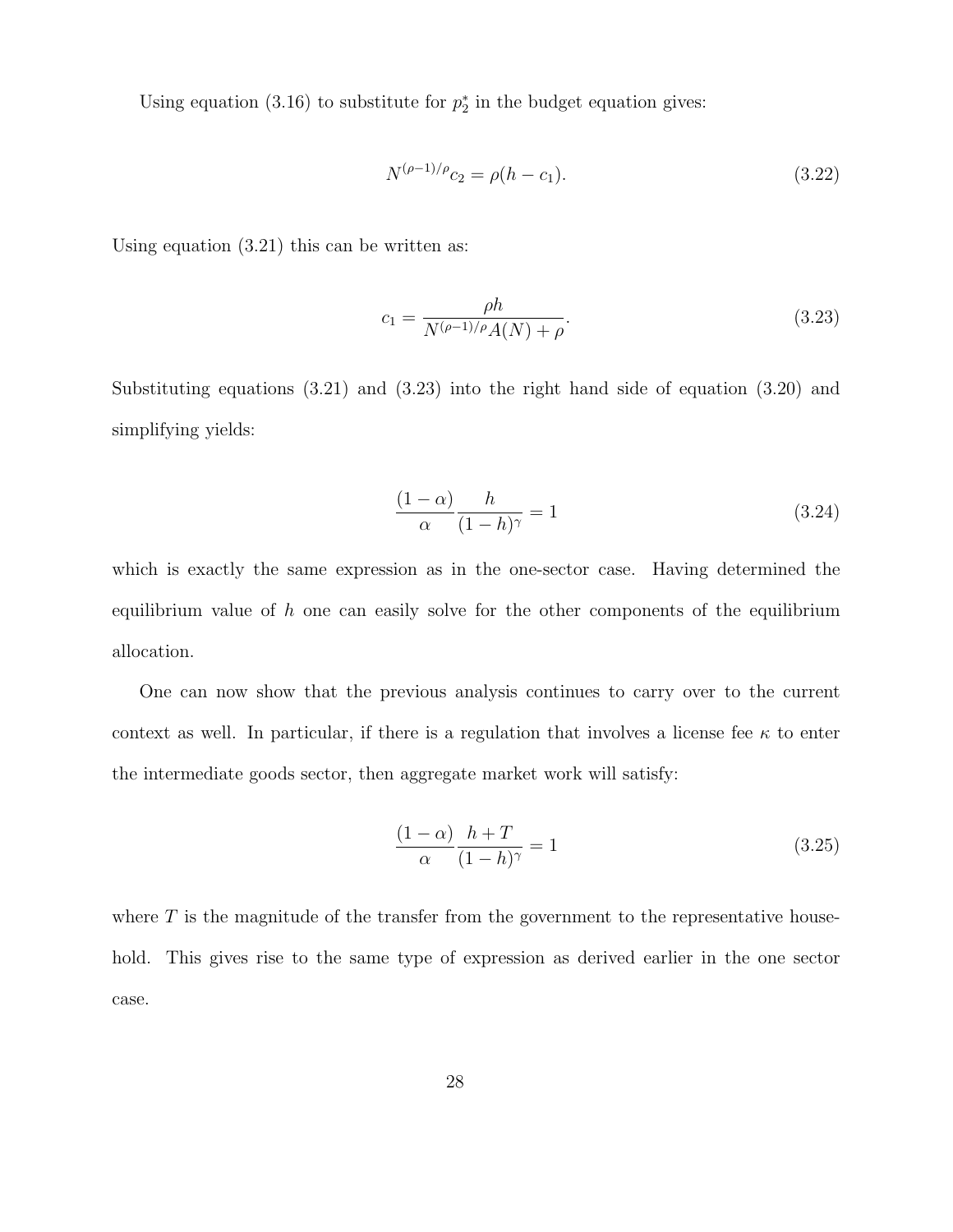An interesting feature of the two-sector analysis is that we can also address how industry specific regulations affect the sectoral allocation of hours. In this regard, it is of interest to rewrite expression (3.23) as:

$$
\frac{h_1}{h} = \frac{\rho}{A(N)N^{(1-\rho)/\rho} + \rho}
$$
\n(3.26)

which can be simplified to:

$$
\frac{h_1}{h} = \frac{1}{\left(\frac{\mu}{1-\mu}\right)^{\frac{1}{\varepsilon-1}} \rho^{\frac{\varepsilon}{1-\varepsilon}} N^{\frac{\varepsilon(\rho-1)}{\varepsilon-1\rho}} + 1} \tag{3.27}
$$

This expression gives the fraction of total work that is carried out in sector 1. This expression is useful in interpreting findings from industry level studies. In particular, consider the case of a regulation that increases entry costs in the intermediate goods sector, and assume that this increase takes the form of real resource outlays, i.e., an increase in the value of  $\phi$ . As was true in the one-good model, our earlier analysis tells us that this regulation will have no effect on aggregate market work. However, this type of regulation will lead to a decrease in the mass of intermediate goods firms that operate, and equation (3.27) shows how this decrease in N will translate into a change in the relative amount of work done in each of the two sectors. The size of this effect depends on the two elasticity parameters,  $\varepsilon$  and ρ, but recalling that ρ satisfies 0 < ρ < 1, the sign of the response will be determined by the sign of  $\varepsilon$ . In particular, if  $\varepsilon > 0$ , then hours of market work in sector 2 will decrease, while if  $\varepsilon$  < 0, hours of market work in sector 2 will actually increase. The key point however, is that the change in industry hours is not informative about the effect of this type of regulation on aggregate hours of work.

There is an alternative interpretation of our two-sector analysis which is also of potential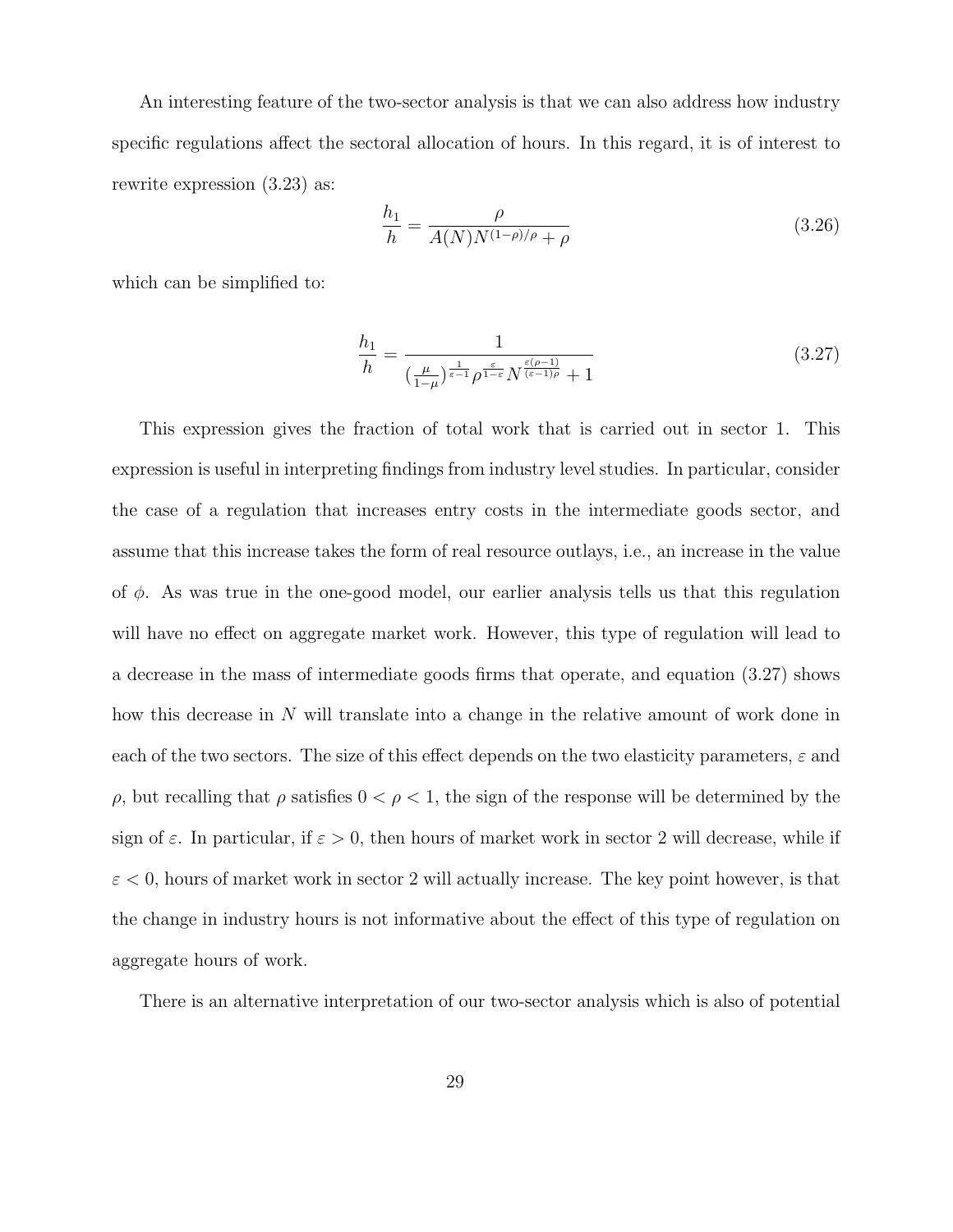interest. Specifically, rather than interpreting the two sectors to be two different market sectors, one could interpret sector 1 to be the home sector and sector 2 to be the market sector. In this case, any movement of hours between the two sectors will show up as changes in market work even if changes in total work are constant. In the case just discussed in the previous paragraph, if we assume that home and market goods are relatively good substitutes, so that  $\varepsilon > 0$ , then a regulation which increases the real resource costs of entry in the intermediate goods sector will lead to a fall in hours of market work. Of course, this fall in market work will be accompanied by an offsetting increase in the amount of homework. Recent work on cross-country comparisons of time use (see e.g., Freeman and Schettkat (2002), Olovsson (2004) and Ragan (2005)) indicate that homework is higher in the countries of continental Europe, so this channel may be significant. Of course, as shown in Olovsson (2004), Ragan (2005) and Rogerson (2006, 2007), it is also true that adding home production influences how market hours respond to other driving forces, such as taxes.

# 4 Dynamic Analysis

In the previous sections we provided analytic results for a static economy with a particular production structure. In this section we build and calibrate a monopolistic competition version of the dynamic industry equilibrium model used by Hopenhayn and Rogerson (1993) to study the effects of firing taxes, and use it to assess the steady state effects of entry barriers. This analysis is of potential interest for three reasons. First, in a dynamic setting, entry barriers will influence both the entry and exit decision, and therefore influence the distribution of firm level productivities via a selection effect. A dynamic model allows us to evaluate this effect. Second, whereas in a static model the free entry condition implies that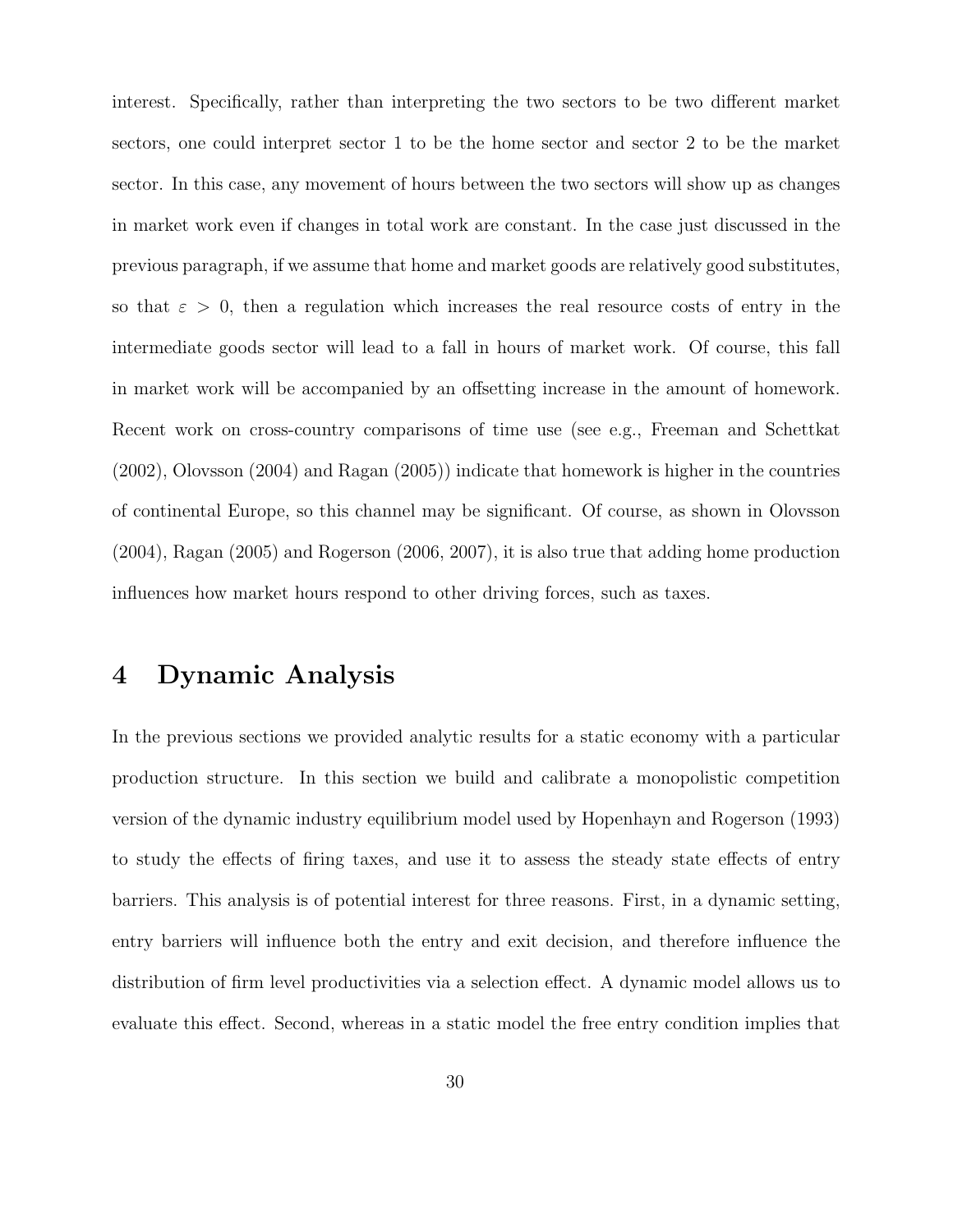profits are zero in equilibrium, in a dynamic model the free entry condition only implies that the expected present value of profits are equal to zero. If interest rates are positive, this does not imply that the steady state profit flow is equal to zero. Changes in steady state profits induce income effects on labor supply and hence our dynamic model allows us to evaluate this additional effect. Finally, this analysis allows us to compare the effects of entry barriers and firing taxes. Hopenhayn and Rogerson (1993) found that firing taxes had somewhat small but negative effects on hours of work. Since the direct effects of entry barriers and firing taxes is similar, in that both distort the allocation of labor across establishments, one might infer that the labor market effects would also be similar. We argue that the Hopenhayn and Rogerson (1993) require an important qualification. Consistent with our previous analysis, we show that the effects of firing taxes on hours of work depend critically on whether the firing taxes represent a real resource cost as opposed to being a source of revenue that leads to a lump-sum transfer. While entry barrier and firing taxes that represent real resource costs do have important effects on allocations and welfare, our quantitative analysis finds that the effect of these policies on hours of work is effectively zero.

## 4.1 Model and Calibration

There is a single household, with preferences over consumption  $(c_t)$  and leisure  $(1-h_t)$  given by:

$$
\sum_{t=0}^{\infty} \beta^t [\alpha \log(c_t) + (1 - \alpha) \log(1 - h_t)] \tag{4.1}
$$

where  $0 < \beta < 1$  is a discount factor. Note that we have imposed preferences that are consistent with balanced growth, implying that income and substitution effects are offsetting. The household in endowed with one unit of time each period.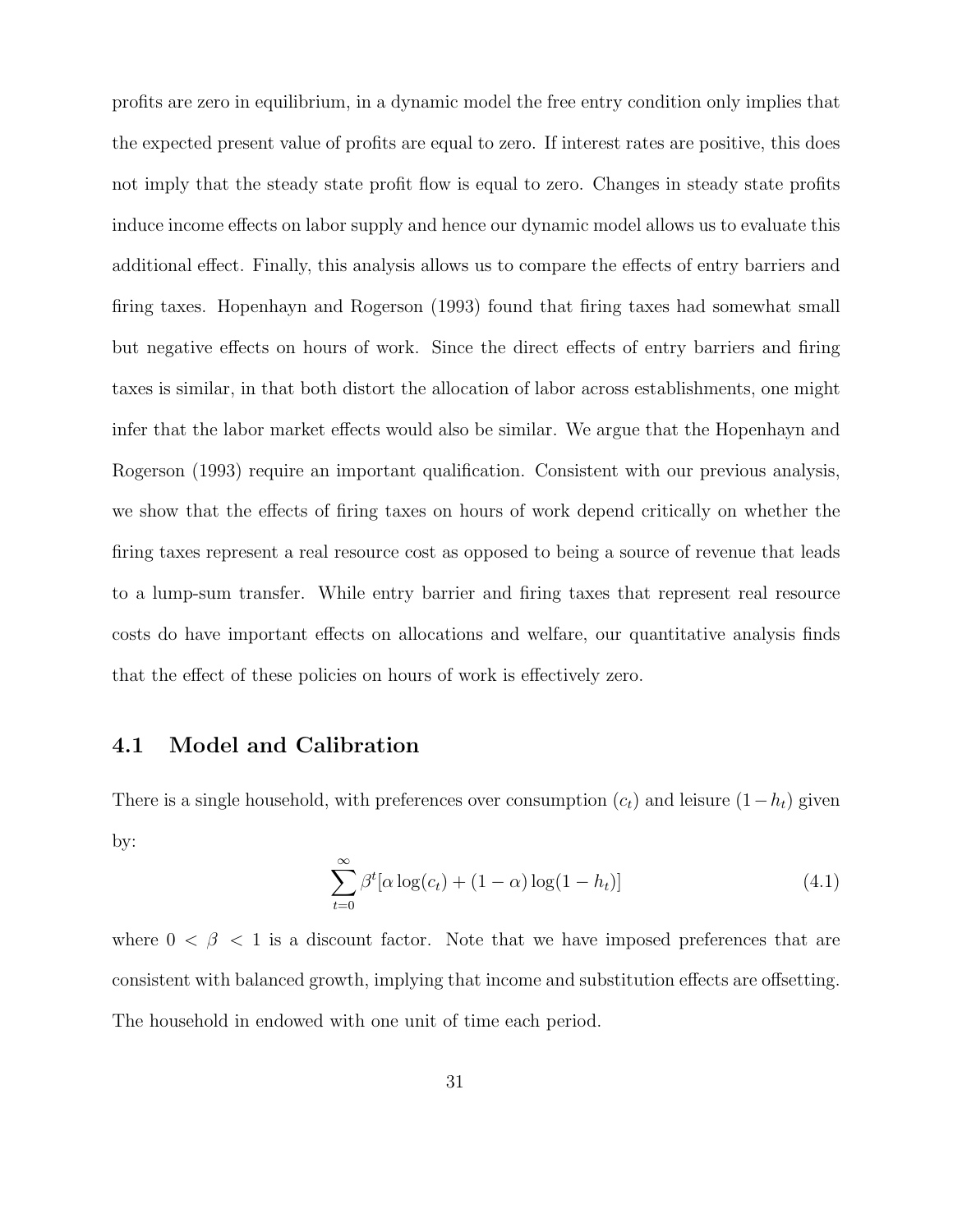As in the static analysis, we assume that there are two production sectors, one that combines intermediate goods into the final output good, and another that uses labor to produce intermediate goods. We assume that the final good sector is competitive with a constant returns to scale technology, and so for simplicity assume that it consists of a single firm, with a production function given by:

$$
Y_t = \left[\int_0^{N_t} y_t(i)^{\rho} di\right]^{1/\rho} \tag{4.2}
$$

where  $N_t$  is the mass of intermediate goods firms at time t.

Firms in the intermediate goods sector are subjected to persistent idiosyncratic productivity shocks and face two fixed costs. As in the static model we assume that there is a fixed labor cost associated with entry, which we denote by  $h_e$ . In order to generate endogenous exit, we also assume that there is a fixed per period operating cost, which is also expressed in units of labor and is denoted by  $h_f$ . Consider a firm that produced in period  $t-1$  and had productivity parameter  $A_{t-1}$ . At the beginning of period t, this firm must decide whether to remain in operation or exit. If it chooses to remain in operation it must pay the fixed cost  $h_f$ . If it pays this cost, it will learn its new productivity, which is described by a density function  $f(A_t, A_{t-1})$ . We assume that a higher value of  $A_{t-1}$  leads to a distribution of  $A_t$  that first order stochastically dominates the previous distribution. The process for the idiosyncratic shocks is the same for all intermediate firms, but the realization of the shocks is iid across firms. If the firm paid the cost  $h_f$  and received a new draw  $A_t$  it then faces a linear production technology given by:

$$
y_t = A_t h_t \tag{4.3}
$$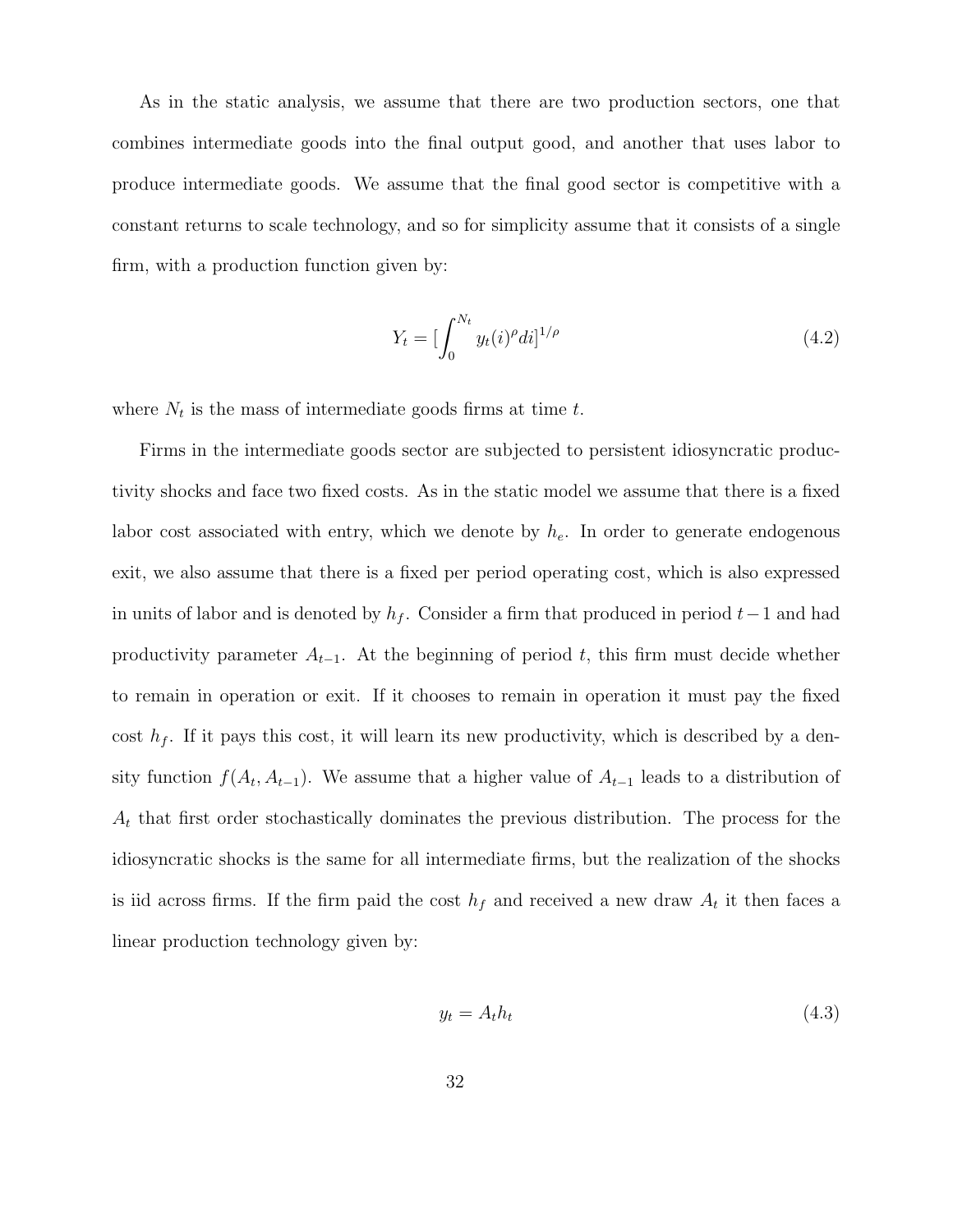If a firm chooses to not pay the fixed cost  $h_f$  then it exits and ceases to exist.

We also need to specify how the initial productivity for new entrants is set. We assume that entry occurs in the beginning of the period, prior to any production decisions. Hence, if a firm pays the entry cost  $h_e$  at the beginning of period t it will be able to produce in period t and its idiosyncratic productivity will be a random draw from a distribution with density  $g(A)$ . All of the fixed costs for entrants are captured by  $h_e$ , and so all entrants will produce for at least one period no matter how low their productivity is. All potential entrants draw from the same distribution, but the draws are iid across entrants. We assume that each firm produces a different intermediate good, so that the mass of intermediate goods is the same as the mass of firms. All of the firms (including potential firms) are owned by the household.

We focus on the steady state equilibrium for this model, assuming that intermediate goods producers behave as monopolistic competitors in the product market, and that all other markets are competitive. There is an unlimited number of potential entrants into the intermediate goods sector, so that in equilibrium the net profit from entering must equal zero. Some notation will help to outline the specifics in more detail. Normalize the wage rate to one and let  $p_c$  be the equilibrium price of the final good. Because our intermediate producers are no longer symmetric there will no longer be a single price for intermediate goods. We let  $p(A)$  denote the price charged by an intermediate producer who has current productivity A. Given a mass of intermediate goods producers equal to  $N$ , the problem of the final good producer reduces to a sequence of static problems, and as is standard, the demand for each input is a constant elasticity demand function with own price elasticity equal to  $1/(1-\rho)$  and scale parameter B, i.e., demand is given by  $Bp^{1/(\rho-1)}$  for some constant B. In equilibrium, B will be a function of the mass of firms,  $N$ , the outputs of each of the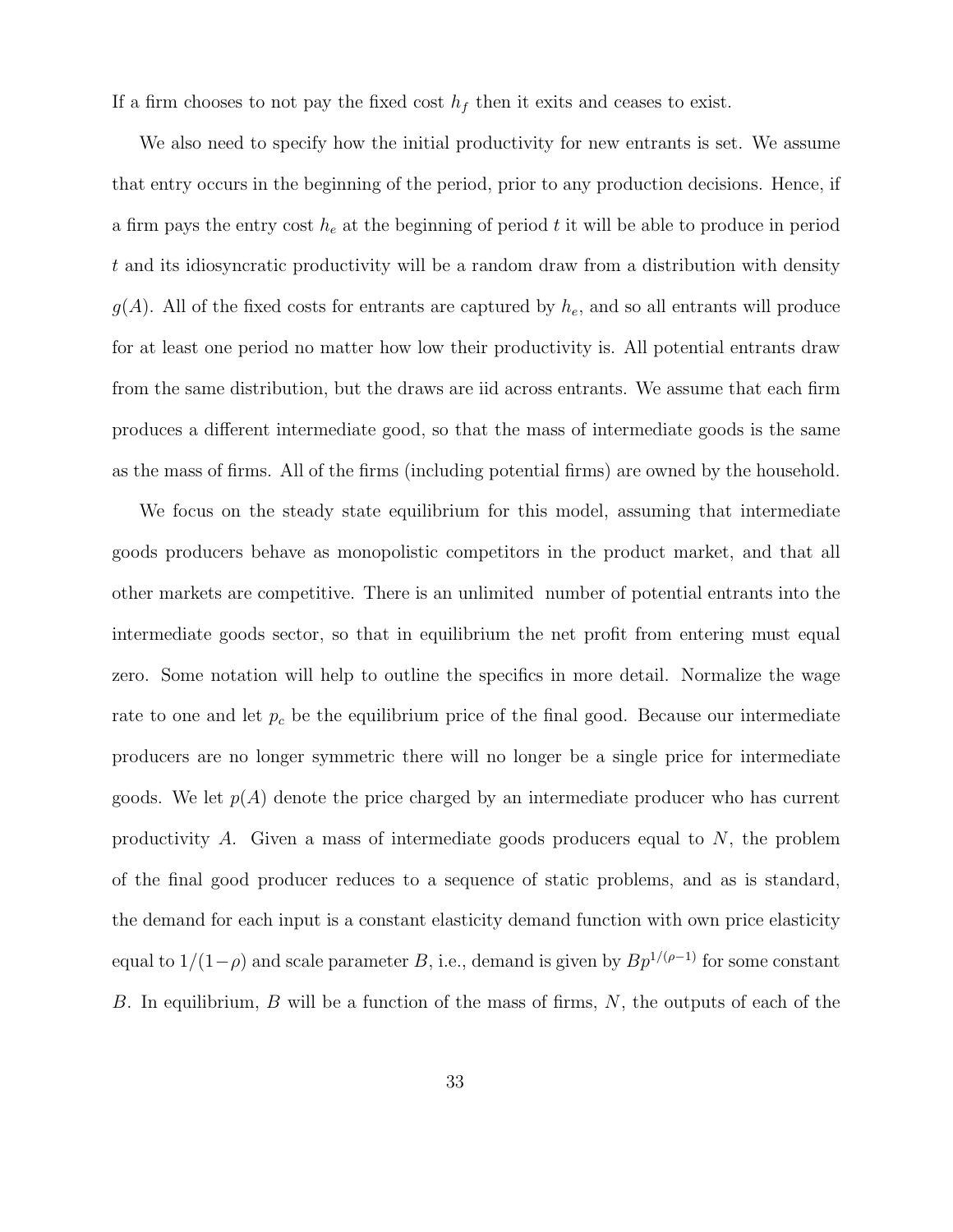firms  $(y_j)$ , and the price of the final good  $p_c$ , given by:

$$
B = p_c^{1/(1-\rho)} \left[ \int_0^N y_j^{\rho} dj \right]^{1/\rho} \tag{4.4}
$$

Let  $\mu(A)$  denote the measure of firms in the current period after the fixed operating costs have been paid (i.e., after the exit decision has been taken) the new realizations of productivity have been realized, and entry has taken place. The mass of intermediate goods producers is given by  $N = \int \mu(A) dA$ . Recalling that we have normalized the wage to be one, the value function for a firm at this point in time is given by:

$$
V(A) = \max_{p,h} \{pAh - h\} + \beta \max\{0, -h_f + \int V(A')f(A', A)dA'\}
$$
 (4.5)

subject to taking the demand function for its product as given. Note that the only dynamic decision involves whether to exit at the beginning of next period. Independently of whether the firm plans to exit at the beginning of the next period, the optimal decision for price and labor input are determined by maximizing current period profits, since the operating cost paid earlier in the period represents a sunk cost at this point. It follows that the optimal pricing decision will be a markup over marginal cost, so that the equilibrium price for an intermediate goods firm with current productivity A will be  $p(A) = \frac{1}{\rho}$ w  $\frac{w}{A}$ . Let  $h(A)$  be the optimal decision rule for labor demand, and let  $X(A)$  denote the optimal decision rule for the exit decision at the beginning of the next period with the convention that  $X = 1$  denotes exit. Given our assumption that higher A today leads to a distribution of A tomorrow that is first order stochastically higher, it is straightforward to show that the function  $V$  is weakly increasing in A and hence that the optimal exit rule will be described by a reservation rule: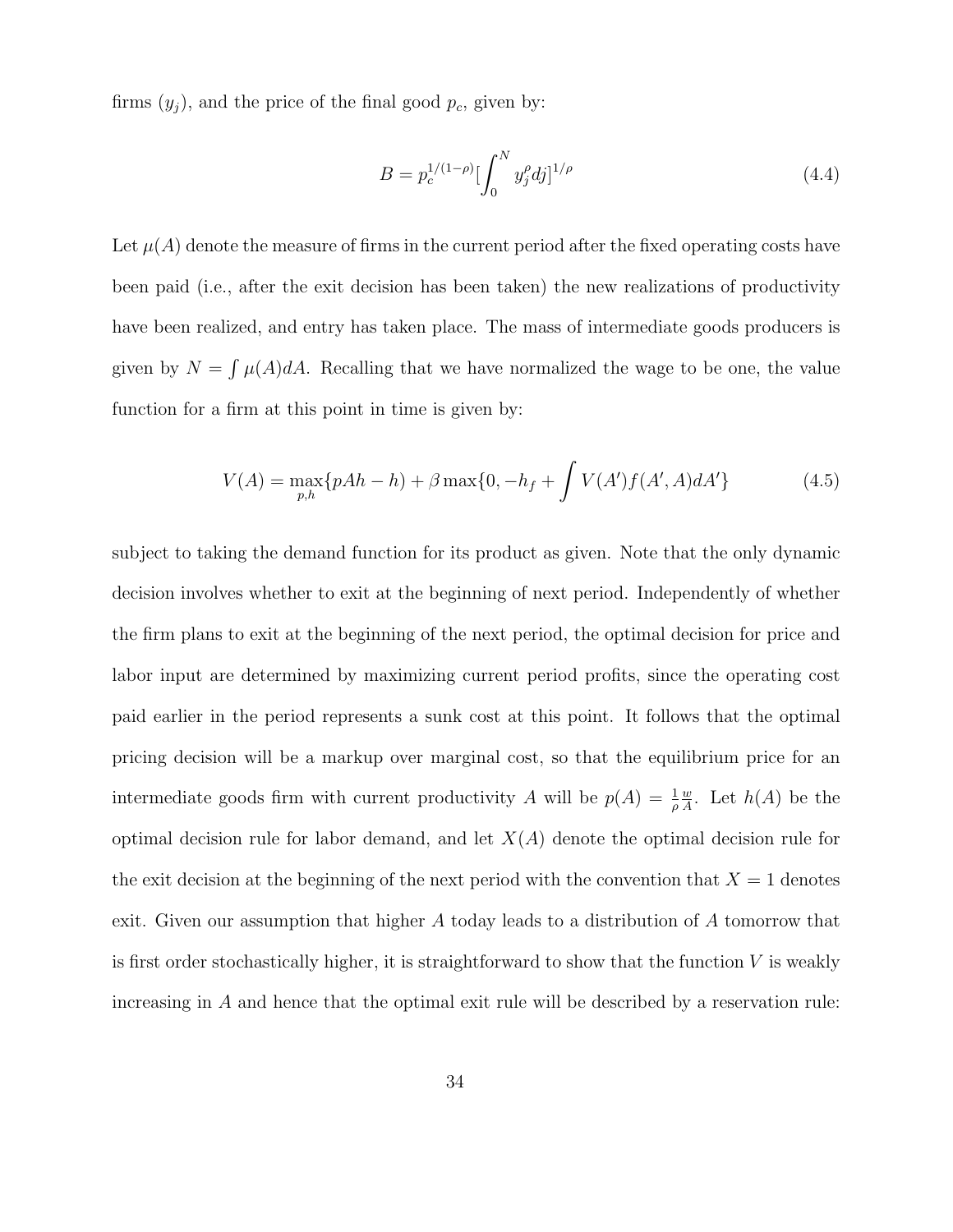exit if  $A < A$ . For future reference we note that it is also straightforward to show that the value function  $V$  is increasing in the scale parameter  $B$ .

Next consider the problem of a potential entrant. The expected value from entering the market is given by:

$$
-h_e + \int V(A)g(A)dA \tag{4.6}
$$

If there is entry in the steady state equilibrium then this value must equal zero.<sup>7</sup> Since the value function  $V$  is increasing in the scale of demand for intermediate goods, it follows that the zero profit condition will uniquely pin down the value of  $B$ . Given the value of  $B$ , one can solve for the optimal decision rules  $h(A)$  and  $X(A)$ .

There are two remaining equilibrium values to be determined: the level of entry,  $E$ , and the price of the final good,  $p_c$ . In general these values need to be solved for jointly, but our assumption that utility from consumption takes the form of  $\log c$  implies that the values of  $E$  and  $p_c$  can be determined sequentially. In particular, the steady state equilibrium level of entry is determined by the labor market clearing condition. To see this, note first that the household labor supply decision in steady state reduces to a static problem of maximizing current period utility taking the price  $p_c$  and current profit flow, which we denote by  $\pi$ , as given. The choice of  $\log c$  for the utility function implies that labor supply is independent of  $p_c$  so we can write the optimal labor supply choice as  $H^S(\pi)$ . Note that although free entry implies that the net discounted profit from entry is equal to zero in equilibrium, it does not follow that the current flow of profit is equal to zero, since the interest rate is positive. Given our preference specification, leisure is a normal good and this function is decreasing in  $\pi$ .

<sup>7</sup>As in the analysis of Hopenhayn and Rogerson (1993), it is possible that there does not exist a steady state equilibrium with entry. Given that we calibrate the model to be consistent with entry in the steady state equilibrium, we focus only on this case.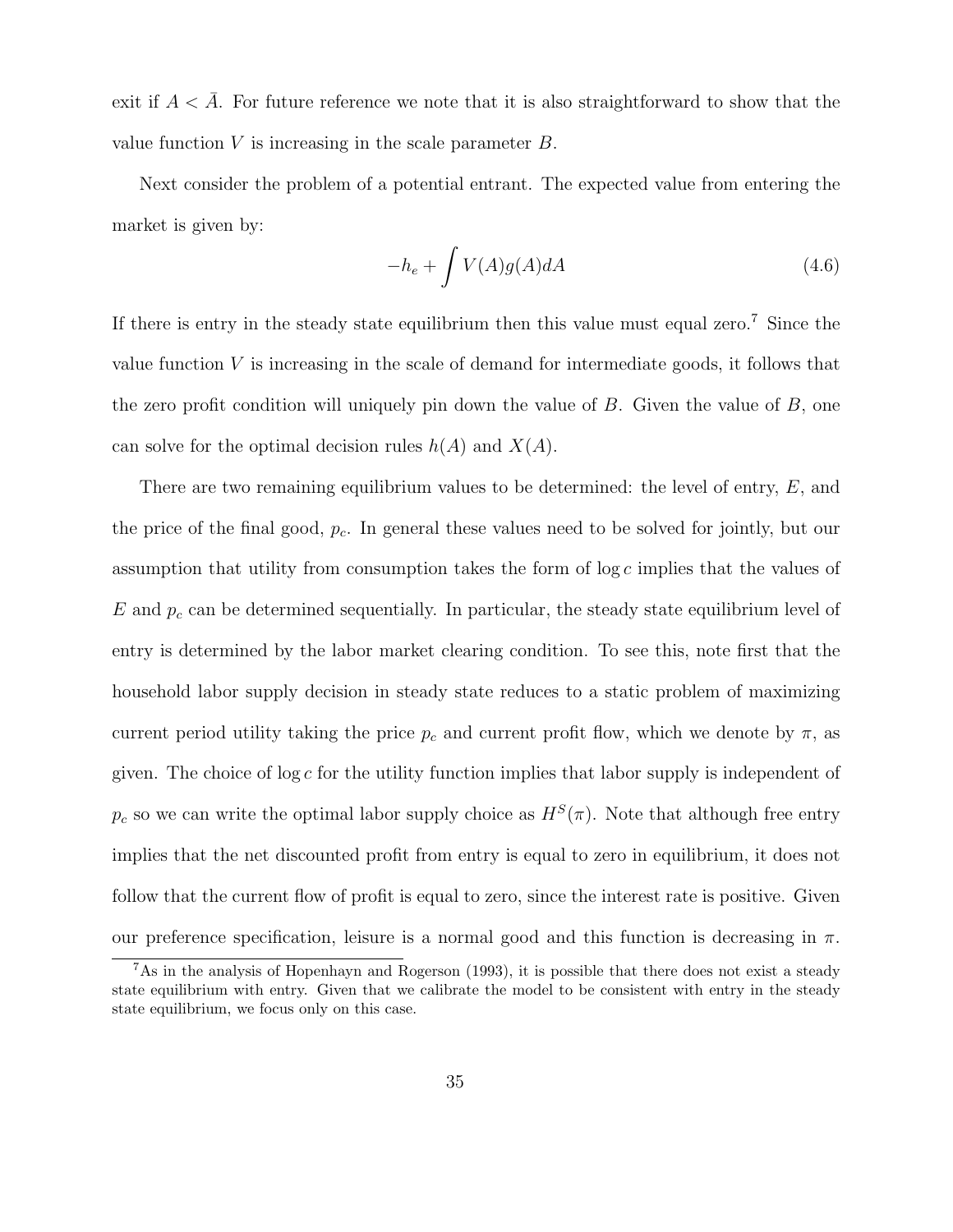The labor market clearing condition in steady state equilibrium can be written as:

$$
\int (h(A) + h_f)\mu(A)dA + E(h_e - h_f) = H^s(\pi)
$$
\n(4.7)

Note that we multiply E by  $(h_e - h_f)$  since we assumed that the fixed operating cost is included in the entry cost. Given decision rules  $h(A)$  and  $X(A)$ , one can easily show that the resulting invariant distribution  $\mu(A)$  is scaled proportionately by E, as is the aggregate profit flow  $\pi$ . It follows that this equation uniquely determines steady state entry. Having determined entry, and given that we know the steady state value of B, it follows that we can determine the steady state value of  $p_c$  from equation (4.4).

There are a few properties of the steady state equilibrium that one can infer from the above constructive argument that are worth noting in terms of the future analysis. First, changes in taxes will affect the labor supply function  $H<sup>S</sup>$ . But they will not affect the steady state value of B that emerges from the free entry condition, and hence will not affect the decision rules  $h(A)$  and  $X(A)$ . It follows that taxes will affect the scale of the steady state distribution  $\mu$  but not its shape. As a result many statistics will not change, such as average firm size and the exit rate. While the productivity of intermediate goods producers will not be affected, there will be an aggregate productivity effect associated with the change in N. Similarly, in the case of a change in  $h_e$ , the effect on firm decision rules will be independent of whether the increase represents a real resource cost or is used to fund a transfer payment to households. It follows that variables such as the entry rate and average firm size will not be affected by this difference.

Having laid out the model and qualitatively described some features of the equilibrium, we will next turn to a quantitative analysis of the effect of product market regulations. To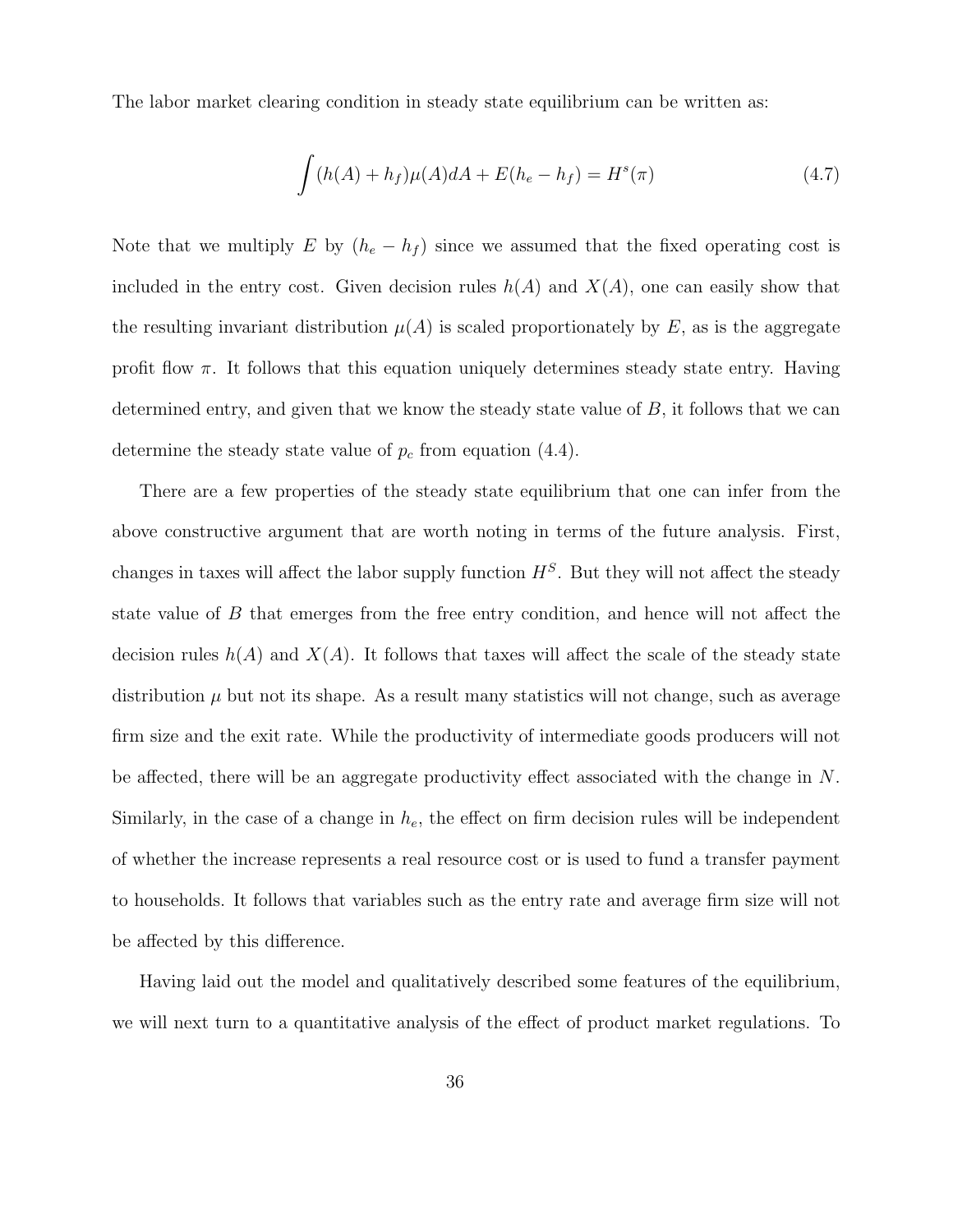do this it is necessary to choose functional forms for the stochastic elements of the model and to assign parameter values. To facilitate comparison with earlier work, we follow the choices of Hopenhayn and Rogerson (1993) where possible. Although the values of many of the parameters are jointly determined, it is useful to describe the calibration procedure as linking specific parameter values and targets. As in Hopenhayn and Rogerson, we set the time period equal to five years. The preference parameter  $\alpha$  is chosen so that total hours of work in the steady state is equal to .3, and the resulting value is .3042. The discount factor is the five year equivalent of .96 per year, which equals .80. We assume that the constant term B in the demand for intermediate goods by the final good producer is equal to one in equilibrium. This is equivalent to normalizing the price of the final good, which is tantamount to a choice of units. We assume that the idiosyncratic shock process follows an  $AR(1)$  process on  $log(A)$ , with persistence  $\rho_A$  and log normal innovations, and that the distribution for entrants is uniform. As in Hopenahyn and Rogerson, based on data from the LED we set the persistence parameter equal to .93 and the standard deviation of the innovations to be .2621. With  $B$  normalized to one, the free entry condition determines the calibrated value of  $h_e$ . The mean of the innovation influences the mean productivity, and  $h_f$ influences the reservation productivity value. These two values are chosen so as to match a five year exit rate of .37 and an average firm size of 61.<sup>8</sup> For our benchmark specification we set  $\rho = 5/6$ , implying that markups will be 20% in equilibrium. This value is at the upper end of what many studies assume, but in terms of the effects on hours of work we found that

<sup>8</sup>Our model only says how many hours a firm hires. We convert this to workers by assuming that a worker works 40 hours a week for 52 weeks a year for five years, and express this relative to the time endowment which assumes 100 hours per week. Our model is homogeneous of degree one in population, so the number of firms is linear in the size of the population. While normalizing the population size to be one and having an average firm size equal to 61 may sound peculiar, it simply implies that we have a small mass of firms operating in equilibrium. But assuming population of 300 million would have zero effect on all of our reported results.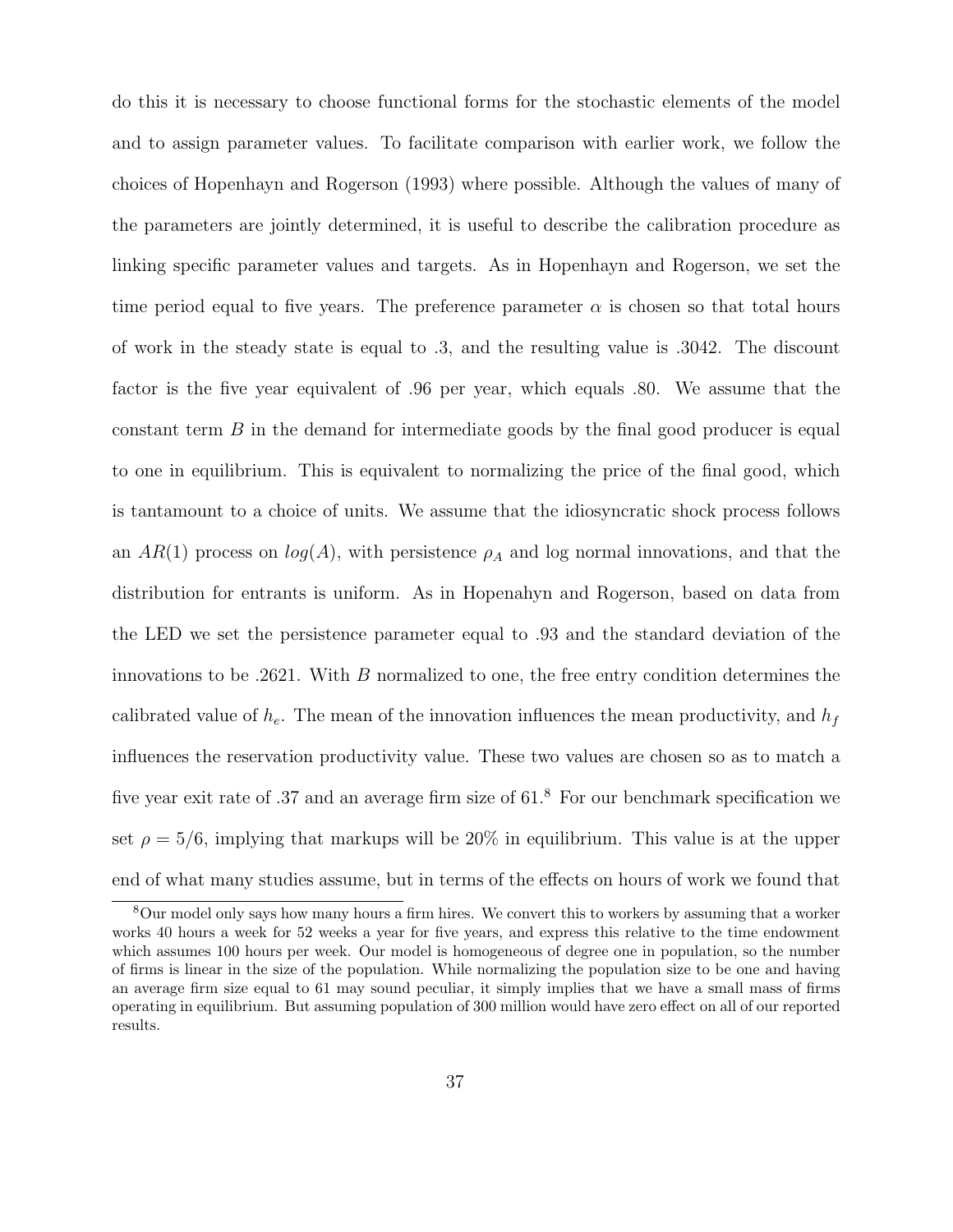the results are basically the same for smaller values so will only report results for this case. The one dimension that is affected by the value of  $\rho$  is the size of the aggregate productivity effects, since the policies that we consider will typically influence the mass of firms operating in the steady state equilibrium, and the magnitude of how this affects aggregate productivity is very much dependent on  $\rho$ .

# 4.2 Results

We are now ready to evaluate some of the policies examined earlier in the paper in the static version of the model. But before we do so it is important to note one feature of the steady state equilibrium. As noted earlier, although free entry implies that the expected present discounted value of profits for an entrant is equal to zero, it does not follow that the one period aggregate profits are equal to zero in steady state. Nonetheless, the aggregate one period profit flow is very small, amounting to only 2% of labor income.

We begin by considering the effects of an increase in labor taxes when they are used to fund a lump-sum transfer. As is standard in this literature, we focus on the comparison of what happens when taxes are increased from .30 to .50, since this reflects the typical values for the US versus countries in continental Europe. Table 1 presents the results, where all values are values for the high tax economy relative to the lower tax economy.

| Table 1                                          |                                  |  |  |  |                               |  |  |  |  |
|--------------------------------------------------|----------------------------------|--|--|--|-------------------------------|--|--|--|--|
| Outcomes for $\tau = .5$ Relative to $\tau = .3$ |                                  |  |  |  |                               |  |  |  |  |
|                                                  |                                  |  |  |  | H $E/N$ $Y/H$ $\pi$ $N$ $H/N$ |  |  |  |  |
|                                                  | .76    1.00    .95    .77    .76 |  |  |  | $-1.00$                       |  |  |  |  |

The effect of a twenty percent increase in the tax rate used to fund a lump sum transfer reduces steady state hours of work by about  $1/4$ . We note that this is effectively the same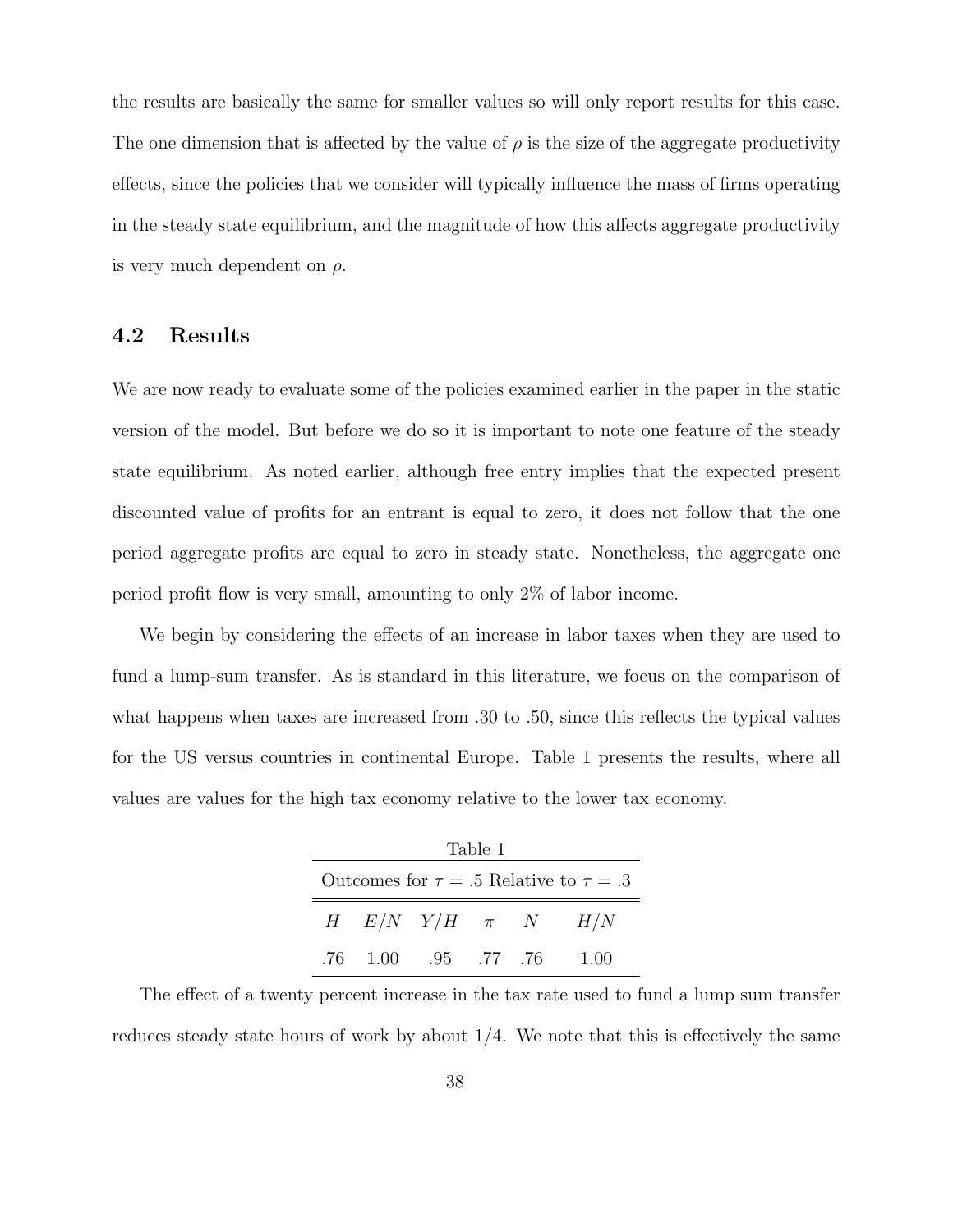prediction that one would obtain from the static analysis carried out earlier in the paper. Relative to the static model, and as noted previously, this model has one additional margin that could influence the labor supply response, and that is the effect on profits. Although the tax and transfer policy has a substantial impact on profits in percentage terms, because profits are small relative to labor income, the effect of this change on labor supply is very small. Consistent with earlier comments on the construction of the steady state equilibrium, taxes have no effect on the entry rate or on average firm size. The large decrease in N produces substantial effects on productivity, though we note that if markups were 10% instead of 20%, this effect would be less than one-half as large.

We now turn to an analysis of the effect of entry barriers. We consider the case of an increase in entry costs  $h_e$  due to license fees, which we denote by  $\kappa$ . As in the earlier analysis, we assume that  $\kappa$  is measured in units of labor so that the effective entry cost becomes  $h_e+\kappa$ . We then consider two separate cases, depending upon what is done with the revenue that is raised by the fees.<sup>9</sup> Table 2 reports the results for the case in which revenues are discarded. Once again, all values are relative to the initial steady state.

| Table 2                                  |       |         |                                          |  |  |               |  |  |  |
|------------------------------------------|-------|---------|------------------------------------------|--|--|---------------|--|--|--|
| Effects of Entry Fee, Proceeds Discarded |       |         |                                          |  |  |               |  |  |  |
|                                          |       |         | $\kappa/h_e$ H $E/N$ $Y/H$ $\pi$ N $H/N$ |  |  |               |  |  |  |
|                                          |       |         | .20 .999 .96 .99 1.05 .88 1.14           |  |  |               |  |  |  |
|                                          |       |         | .50 .998 .93 .98 1.10 .73 1.35           |  |  |               |  |  |  |
|                                          |       |         | 1.00 .997 .86 .96 1.16 .61 1.64          |  |  |               |  |  |  |
| 3.00                                     | - 996 | .67 .88 |                                          |  |  | 1.30 .39 2.50 |  |  |  |

<sup>&</sup>lt;sup>9</sup>As in the static analysis, the case in which the revenues are discarded is equivalent to the case in which the higher entry fee represents a real resource cost, so we do not report separate results for the case of an increase in real resource costs.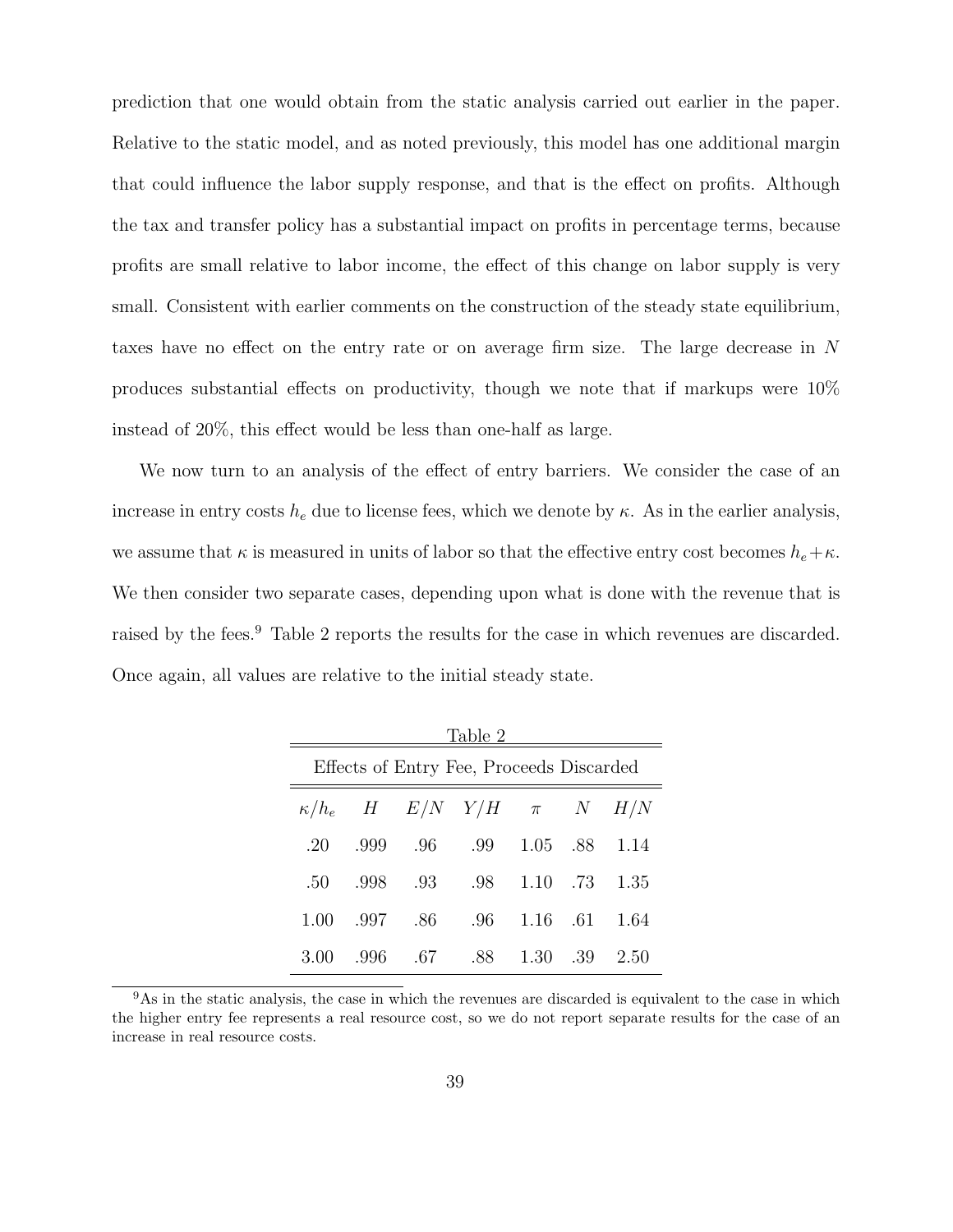The simple message from this table is that such a policy has virtually no effect on hours of work. As expected, the policy reduces the entry rate, leading to fewer firms that are on average larger. Whereas the increase in labor taxes lead to a significant decrease in the steady state profit flow, an entry fee leads to a significant increase in this flow. But once again, although this policy produces a sizeable increase in profits in percentage terms, the change is small relative to labor income and as a result the effect on hours of work is virtually nonexistent.

Table 3 considers the case where the entry cost is rebated to consumers.

| Table 3                                            |                                        |  |  |  |  |  |  |  |  |
|----------------------------------------------------|----------------------------------------|--|--|--|--|--|--|--|--|
| Effects of Entry Barrier, Proceeds Rebated         |                                        |  |  |  |  |  |  |  |  |
|                                                    | $H$ $E/N$ $Y/H$ $\pi$ $N$ $H/N$ $T/wH$ |  |  |  |  |  |  |  |  |
| $\kappa/h_e = .20$ .98 .96 .99 1.03 .86 1.14 .022  |                                        |  |  |  |  |  |  |  |  |
| $\kappa/h_e = .50$ .97 .93 .98 1.07 .71 1.35 .047  |                                        |  |  |  |  |  |  |  |  |
| $\kappa/h_e = 1.00$ .95 .86 .95 1.11 .57 1.64 .073 |                                        |  |  |  |  |  |  |  |  |
| $\kappa/h_e = 3.00$ .92 .67 .87 1.20 .37 2.50 .117 |                                        |  |  |  |  |  |  |  |  |

In this case we now see that there is a noticeable effect on hours of work if the change in entry costs is sufficiently large. But the key point here is the final column of the table, which shows the value of the transfer generated by the entry fees, relative to labor income. What it shows is that an entry fee that is sufficiently large so as to fund a transfer payment equal to more than 10% of labor income would indeed reduce steady state hours of work by 8%. In fact, this is effectively the same response that one would find from a labor tax that lead to a transfer payment equal to this fraction of (after-tax) labor income. That is, the differential effect associated with the different effects on the steady state profit flow is virtually negligible in terms of its effect on hours of work.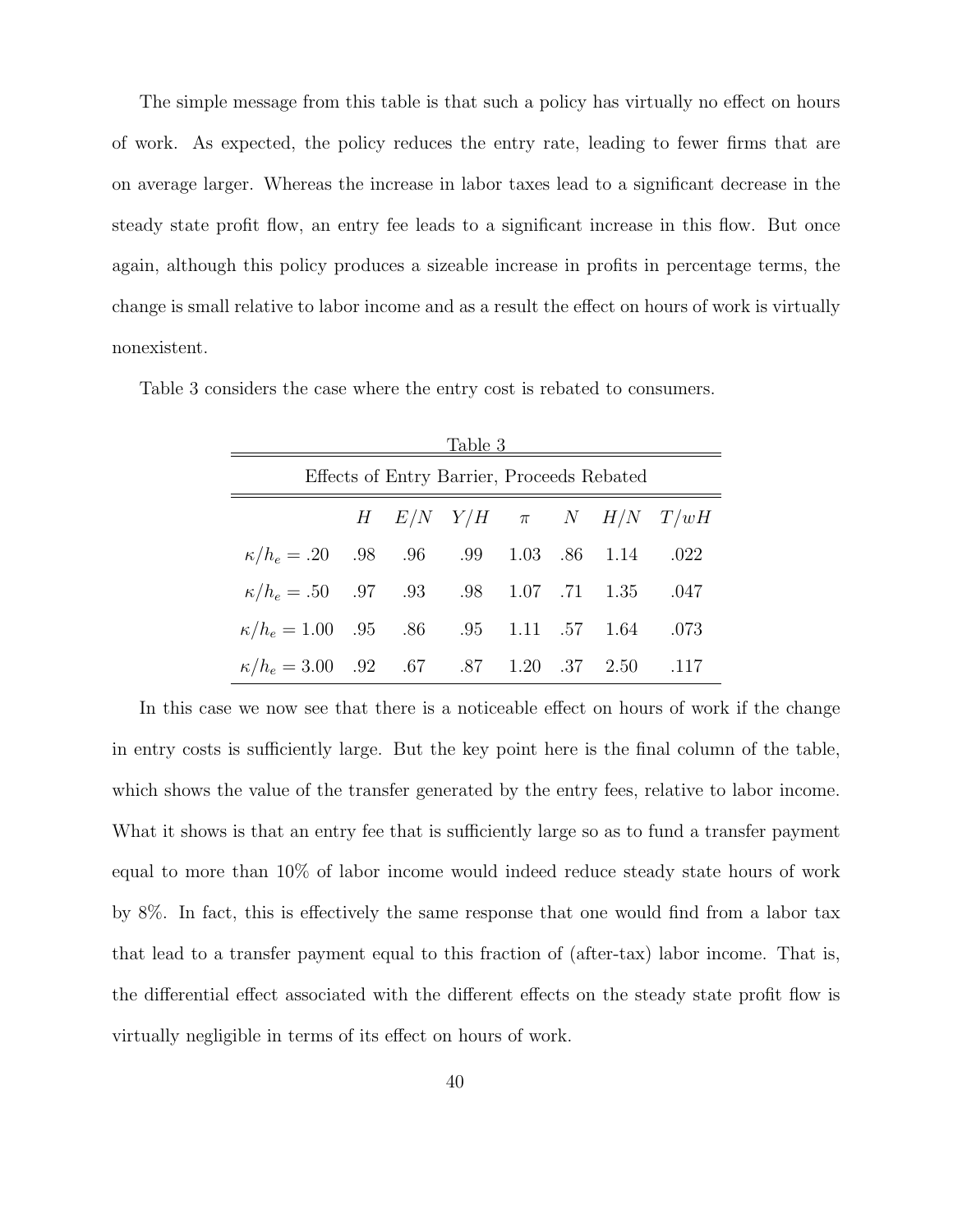Next we consider the case where the product market regulation takes the form of restricting entry, but occurs directly instead of via changes in the entry cost. This case is of interest quantitatively because one would expect that this is the case that will lead to the largest increase in profits, and thereby the largest effect on hours of work. Table 4 displays the results. We use  $E^*$  to denote the level of entry in the benchmark steady state equilibrium.

| Table 4                                 |  |  |  |  |  |  |  |  |  |
|-----------------------------------------|--|--|--|--|--|--|--|--|--|
| Direct Restriction on Entry             |  |  |  |  |  |  |  |  |  |
| H $E/N$ $Y/H$ $\pi$ $N$ $H/N$           |  |  |  |  |  |  |  |  |  |
| $E/E^* = .80$ .98 .97 .99 2.52 .81 1.21 |  |  |  |  |  |  |  |  |  |
| $E/E^* = .60$ .96 .90 .96 4.03 .64 1.51 |  |  |  |  |  |  |  |  |  |
| $E/E^* = .40$ .94 .80 .92 5.56 .47 2.02 |  |  |  |  |  |  |  |  |  |

The basic pattern of results here is similar to that in the previous table, except that now the key channel is profits as opposed to the transfer funded by the entry fee. Specifically, one can see from the fourth column that this policy has a dramatic effect on profits. Even though profits in the initial steady state are very small relative to labor income, the fact that profits increase more than fivefold when entry is reduced by 60% relative to the initial steady state implies that the effect becomes substantial. By way of comparison we note that the increase in profits relative to labor income for the case in which  $E/E^* = .40$  is roughly 10%, and that the effect on hours worked is effectively identical to that which results from the case in which the entry fee leads to a transfer payment equal to 10% of labor income. That is, in terms of assessing the effects on hours of work, it is sufficient to know the size of the increase in non-labor income relative to labor income.

For completeness we also consider the effect of a change in  $\rho$ . Blanchard and Giavazzi (2003) argued that some product market regulations could be understood in a reduced form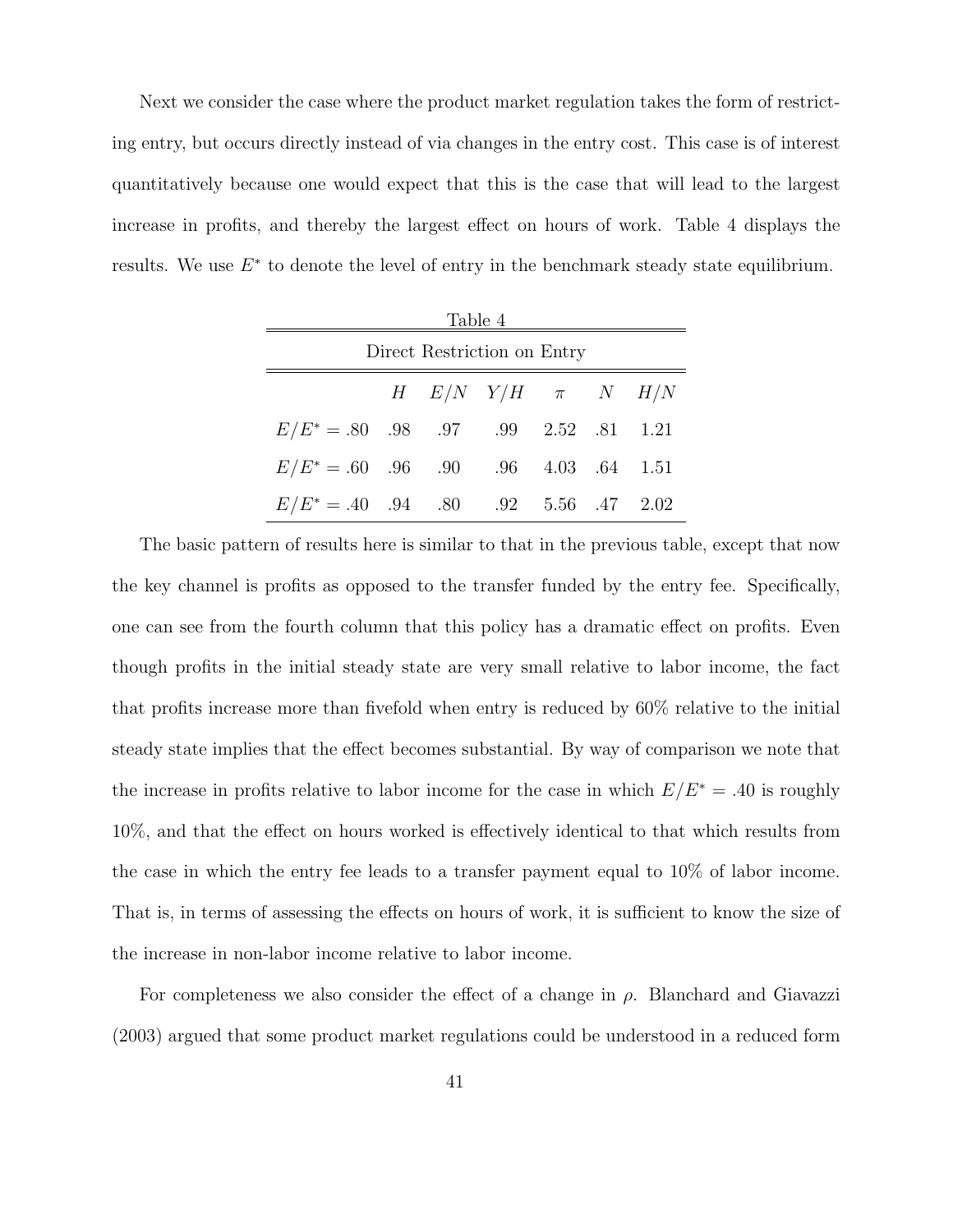sense as effectively changing  $\rho$  to the extent that product market regulation might impact on markups, and in equilibrium  $\rho$  is the markup. In their analysis they abstracted from productivity effects associated with variety, whereas we have not, so we add an additional qualification up front that the productivity effects associated with a change in  $\rho$  should probably not be taken seriously if one is interpreting the change in  $\rho$  as being due to a change in product market regulation whose direct effect is a change on markups. Table 5 shows the results.

| Table 5                                      |  |  |  |  |  |  |  |  |  |
|----------------------------------------------|--|--|--|--|--|--|--|--|--|
| Effect of Changes in $\rho$                  |  |  |  |  |  |  |  |  |  |
| $H$ $E/N$ $Y/H$ $\pi$ $N$ $H/N$              |  |  |  |  |  |  |  |  |  |
| $\rho = 1/1.15$ 1.001 1.19 2.24 .89 .64 1.57 |  |  |  |  |  |  |  |  |  |
| $\rho = 1/1.25$ .997 .86 .46 1.21 1.40 .71   |  |  |  |  |  |  |  |  |  |
| $\rho = 1/1.3$ .993 .67 .22 1.46 2.03 .49    |  |  |  |  |  |  |  |  |  |

The main result here is that this change has virtually no impact on steady state hours of work.

# 4.3 Comparison with Firing Taxes

While the focus of our analysis has been on the effect of product market regulation on hours of market work, it is of interest to compare the results that we obtain here with those obtained by Hopenhayn and Rogerson (1993) in their analysis of firing taxes. In particular, they report that a firing tax equal to one year's wage leads to a reduction in hours of work of roughly 2.5%. At first glance one might conclude that firing taxes have larger effects on hours of work than do entry barriers. However, a closer analysis reveals that this conclusion is not warranted. In particular, one of the key messages of the analysis that we have undertaken above is that the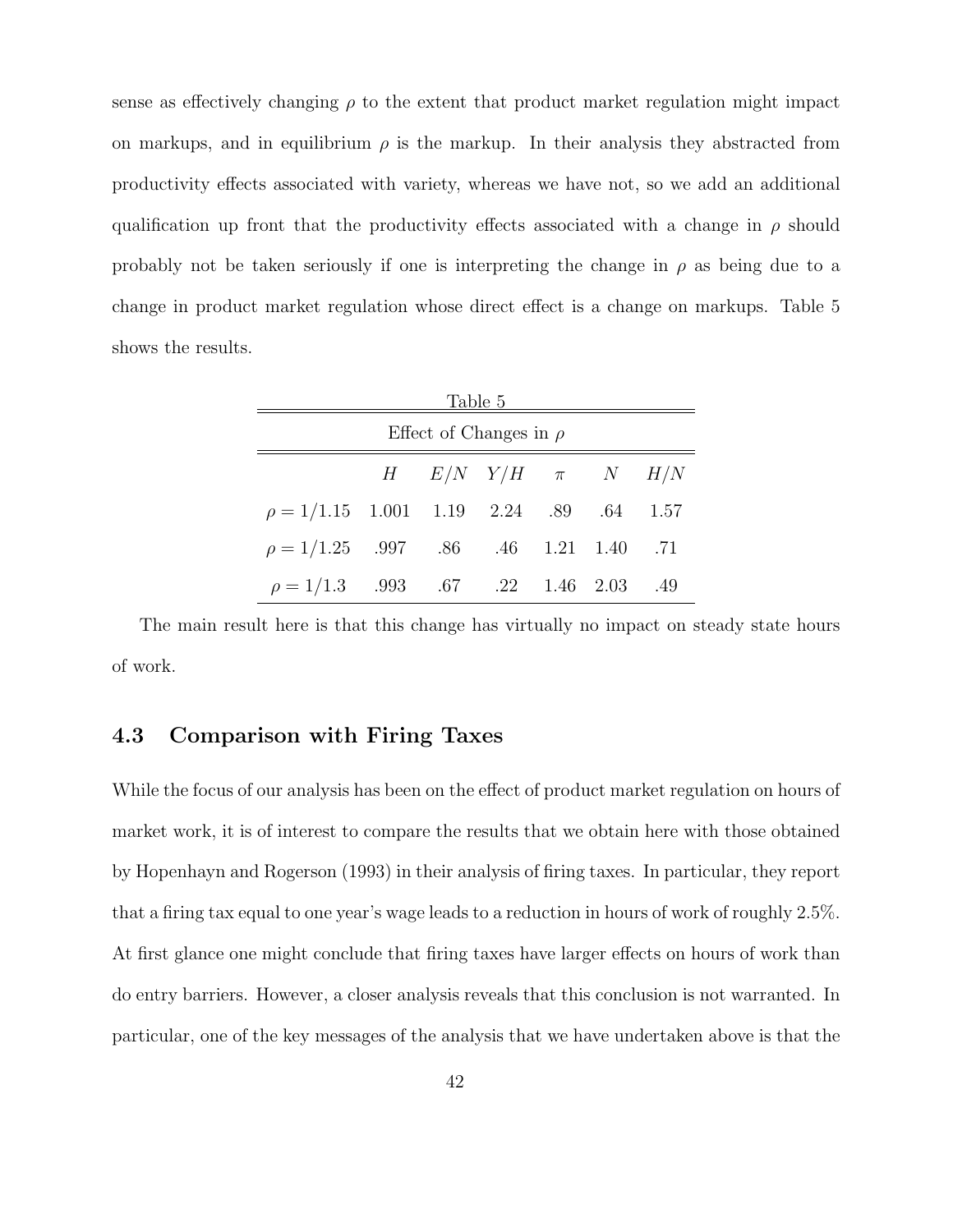effects of entry barriers on hours of market work depends critically on what is done with the revenue that is generated from the regulation, or more specifically, on the size of the effect of the regulation on income transfers relative to labor income. Hopenhayn and Rogerson assumed that the revenue from the firing taxes was used to fund a lump-sum transfer to all households. In light of the preceding analysis, we think it is interesting to ask to what extent the Hopenhayn and Rogerson results are affected by changing the assumption regarding the nature of the firing taxes. We note that both interpretations of the firing tax are reasonable, in the sense that one interpretation of the tax is that it reflects additional resources that a firm must expend in order to reduce the size of its payroll, either by hiring lawyers, meeting with government officials, preparing reports to justify the reduction in workforce etc... The other interpretation is that it reflects a lump-sum payment to workers. In this case it is critical that it reflect a lump-sum payment and not deferred compensation. We carry out an analysis of firing taxes in the context of our calibrated model, which differs slightly from Hopenhayn and Rogerson because of the assumption of differentiated intermediate goods and monopolistic competition in the intermediate good sector. Table 6 reports the results.

| Table 6                               |  |  |                     |  |  |     |  |  |
|---------------------------------------|--|--|---------------------|--|--|-----|--|--|
| Effect of Firing Tax of 1 Year's Wage |  |  |                     |  |  |     |  |  |
| $H$ $E/N$ $Y/H$ $\pi$ $N$ $H/N$       |  |  |                     |  |  |     |  |  |
| Rebated                               |  |  | .96 .90 .98 .26 .86 |  |  | .90 |  |  |
| Not-Rebated 1.01 .90                  |  |  | 99 28 91            |  |  | -90 |  |  |

If one compares the results in the first row with those in Hopenhayn and Rogerson, one sees that the presence of monopolistic competition and the intermediate goods sector does alter the precise quantitative effects, though not the general nature of their results.<sup>10</sup> In

 $10$ In Hopenhayn and Rogerson, the key curvature affecting firm level demand for labor comes from the assumption of decreasing returns to scale in production, whereas in the analysis here, the key curvature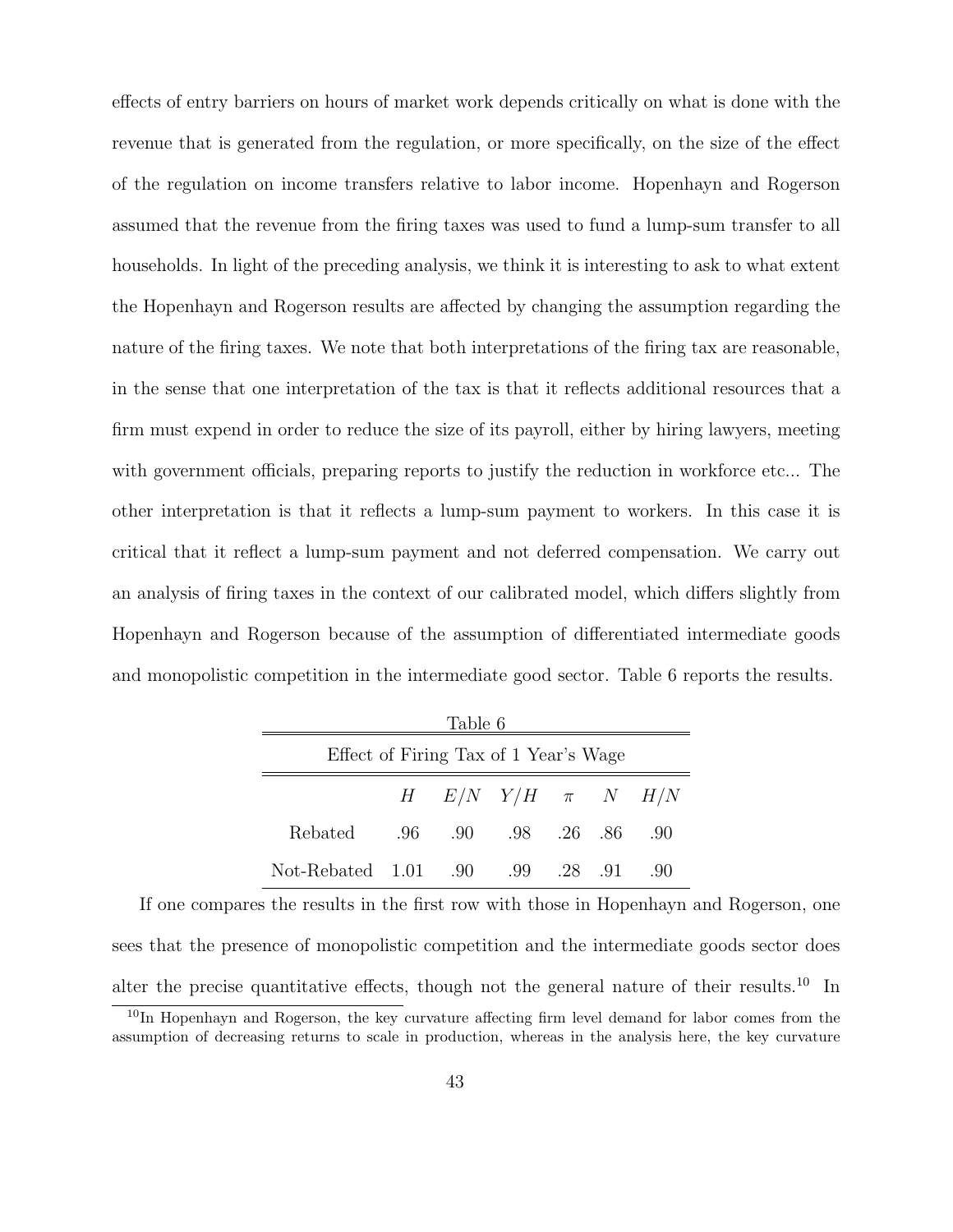particular, we find that productivity decreases by 2% and hours worked decrease by 4%, in contrast to values of 2.1% and 2.5% in Hopenhayn and Rogerson. But the key point is that when we look at the case where the revenues are not rebated, the results for productivity are similar (reducing by  $1\%$  instead of  $2\%)$ , but the change in hours is now of a different sign: an increase of 1% versus a decrease of 4%. The reason for the increase in hours is that firing taxes lead to a significantly lower steady state profit flow. However, as was the case in the analysis of entry barriers, because profits are small relative to labor income, even a large percentage change in profits leads to a relatively small effect on hours of work.

# 4.4 Summary

The main result that we want to emphasize from the above simulations is that the results from our static analysis continue to hold in a dynamic model with ore realistic processes for firm level dynamics, particularly for the processes of entry and exit. While the dynamic models do feature some additional effects relative to those in the static model, these effects turn out to be very small in our calibrated model. We also show that the results of Hopenhayn and Rogerson (1993) need to be interpreted with caution, since the same basic point applies equally well to the analysis of labor market regulations such as firing taxes. That is, the key mechanism that leads to changes in hours worked in their model is changes in non-labor income associated with the revenues from the firing taxes.

comes from the substitutability among intermediates. The calibrations imply different degrees of curvature and hence the effects of firing taxes differ somewhat.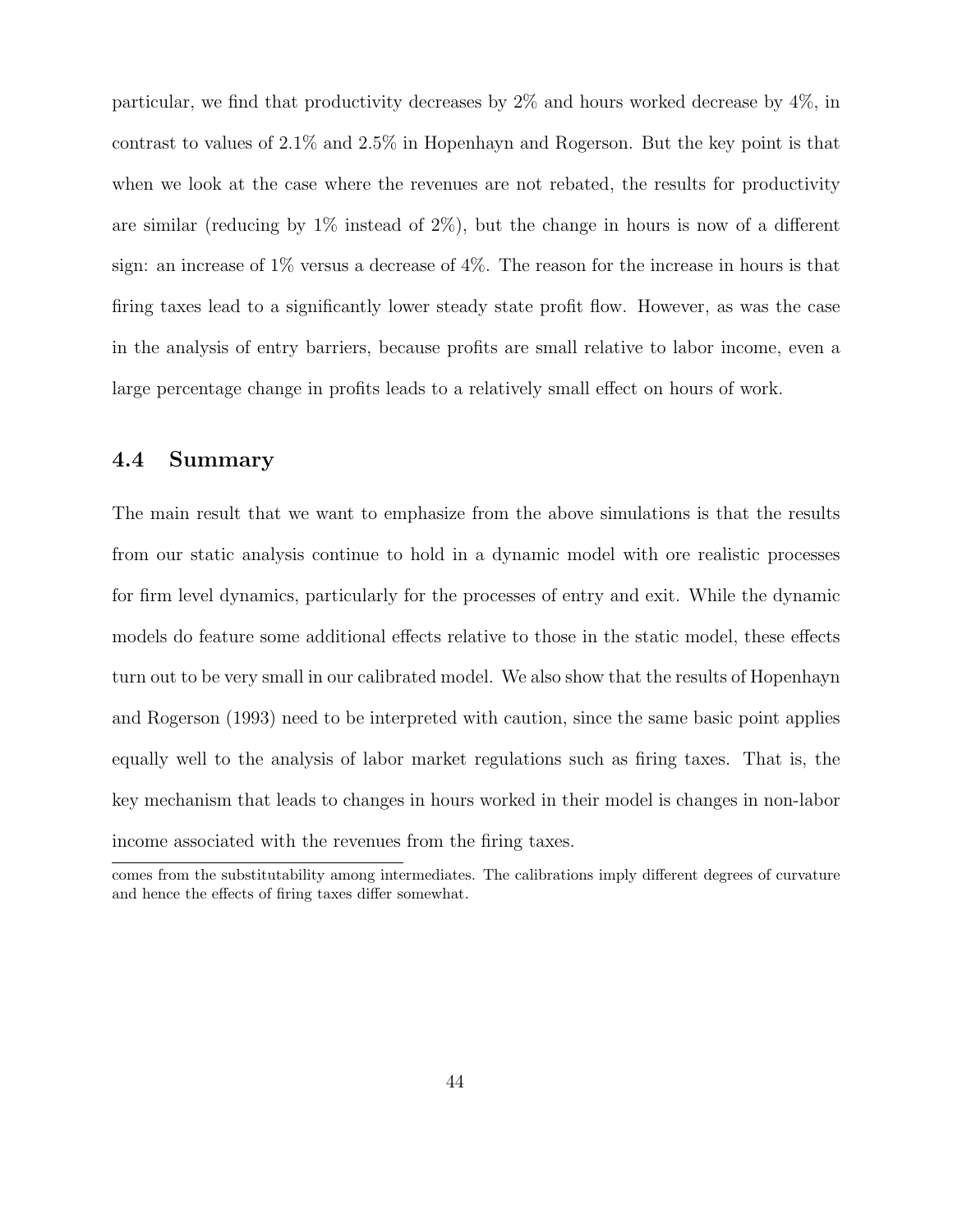# 5 Conclusions

The goal of this paper was to assess the effect of product market regulations which take the form of increased entry costs on time allocated to market work in the context of a standard aggregate model of time allocation. Several results have emerged. The effect of product market regulation on time allocated to market work can be understood in exactly the same way as the effect of labor or consumption taxes on the time allocated to market work. The key driving force in both cases is the implicit transfer of resources to households as a fraction of total labor income, and the key feature of the model that influences the propagation of this driving force is the labor supply elasticity. A direct implication of this is that regulations which increase the real resource costs associated with entry have no impact on time devoted to market work given standard assumptions about preferences. Measures of the differences in the magnitude of entry barriers associated with regulation are by themselves not very informative about the impact of regulations on market work, since large differences in regulatory barriers may be associated with small differences in effective transfer payments. Our results were robust to allowing for endogenous markups, a particular form of imperfect competition in the labor market, and to having multiple final goods. The multi-sector model also indicates that analysis of outcomes in individual sectors are unlikely to yield information regarding the effect of labor market regulation on total market work. Taken at face value, our results indicate that stories which stress product market regulation rather than taxes as a key driving force face a key challenge. Since the propagation mechanisms are identical, the relative importance of the two is determined by the relative importance of the implied transfer payments. We are aware of no evidence that suggests that differences in implicit transfers or economic profits associated with product market regulation are comparable to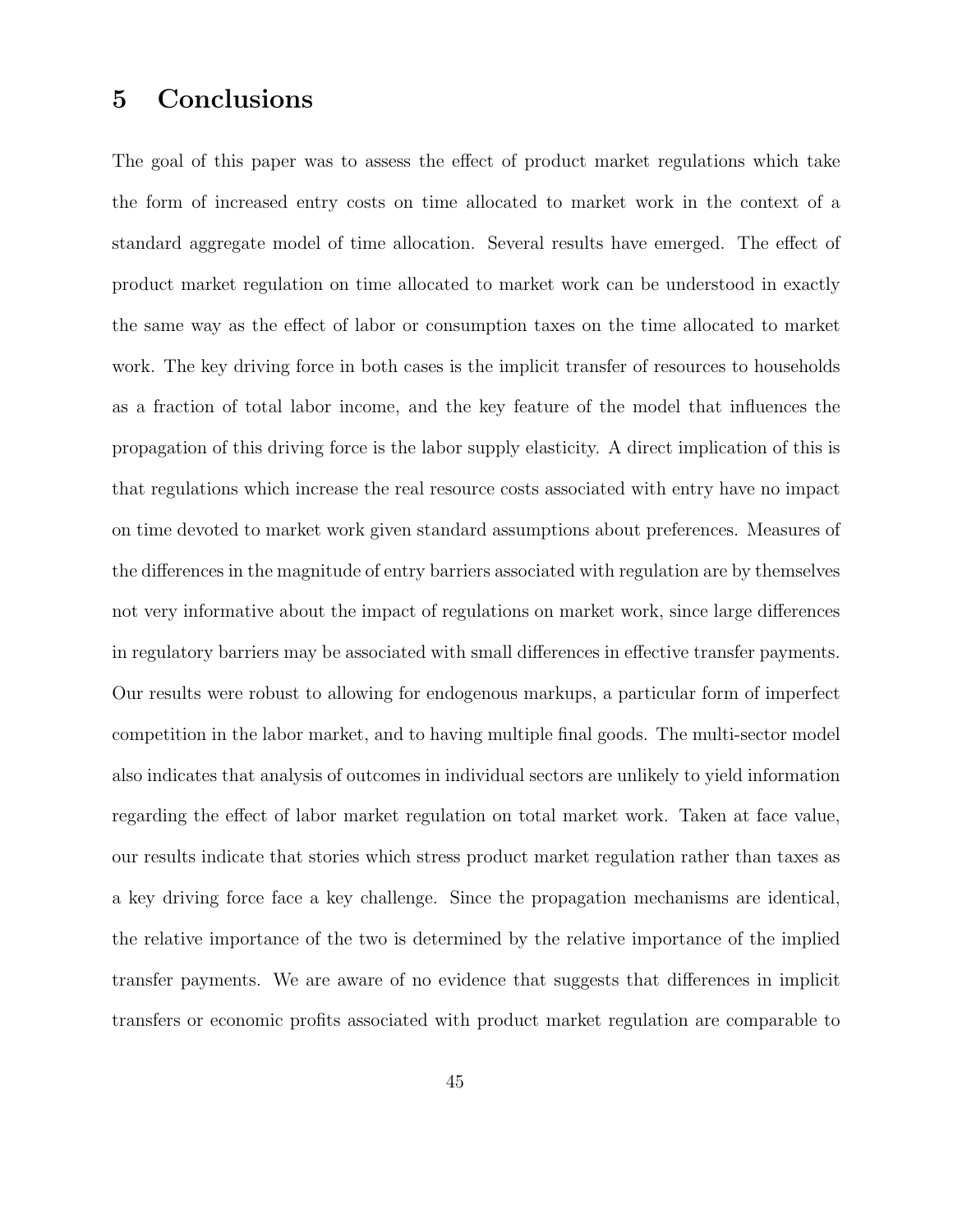the differences in revenues associated with either labor or consumption taxation.

Our analysis of a two sector model does suggest one channel which seems promising for future research. If product market regulation leads to higher prices of market produced goods and services, then they encourage individuals to substitute from market produced services to home produced services when good nonmarket substitutes are available. This suggests that future work should focus on identifying product market regulations in those sectors for which good nonmarket substitutes do exist and examine the patterns of market work and time spent in home production in these categories of goods. This would complement the analysis of Davis and Henrekson (2004), who carried out such an exercise for the effect of taxes on various market activities.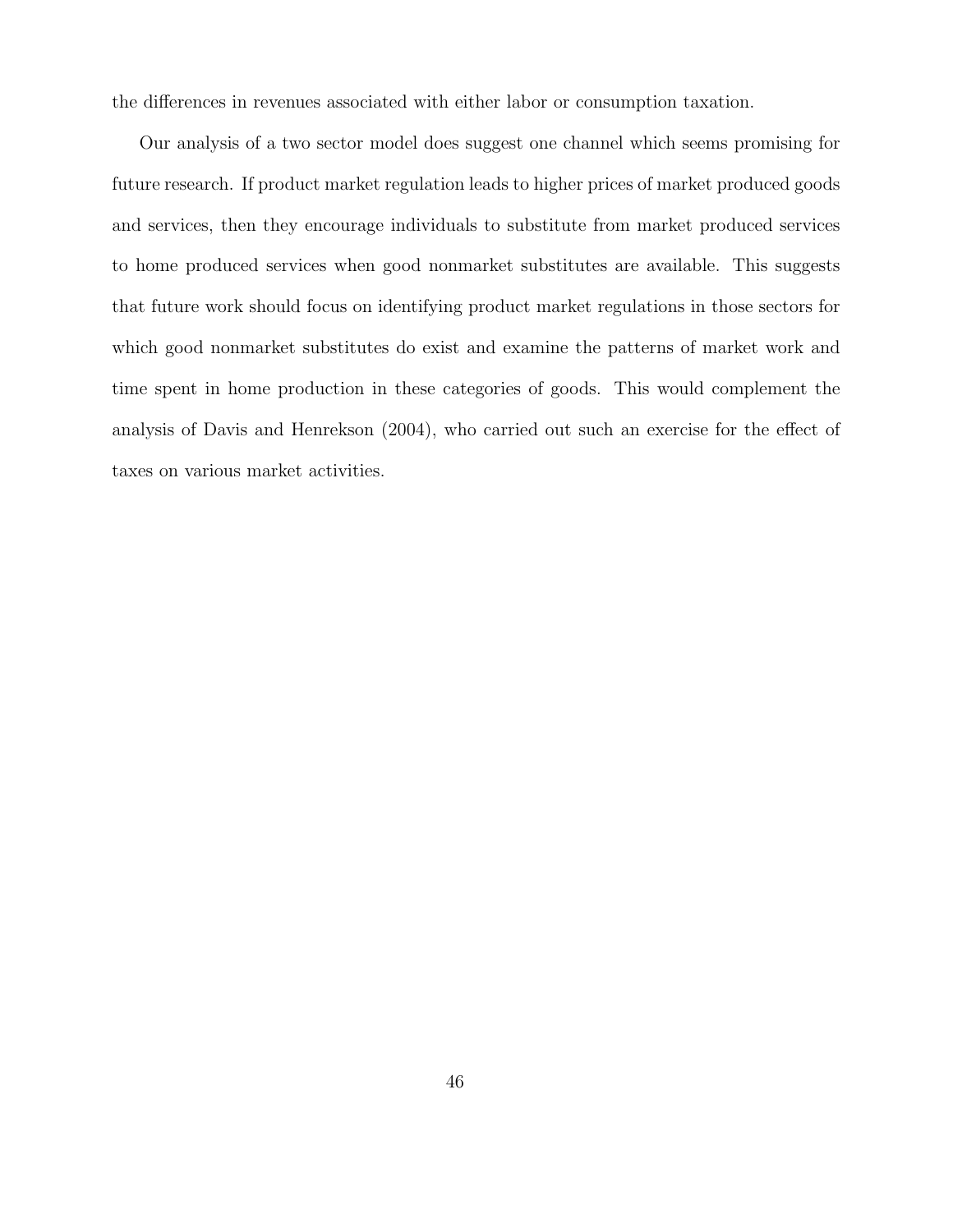# References

- [1] Alesina, A., E. Glaeser, and B. Sacerdote, "Work and Leisure in the US and Europe: Why So Different?," NBER Macroeconomics Annual, 2006.
- [2] Basu, S., and J. Fernald, "Returns to Scale in US Production: Estimates and Implications," Journal of Political Economy 105 (1997), 249-283.
- [3] Bertrand, M., and F. Kramarz, "Does Entry Regulation Hinder Job Creation? Evidence from the French Retail Industry," Quarterly Journal of Economics 117 (2002), 1369- 1413.
- [4] Blanchard, O., and F. Giavazzi, "Macroeconomic Effects of Regulation and Deregulation in Goods and Labor Markets," Quarterly Journal of Economics 117 (2003), 879-907.
- [5] Boeri, T., G. Nicoletti, and S. Scarpetta, "Regulation and Labor Market Performance," CEPR Working Paper 2420, 2000.
- [6] Comin, D., and M. Gertler, "Medium Term Business Cycles," American Economic Review, 2006.
- [7] Davis, S., and M. Henrekson, "Tax Effects on Work Activity, Industry Mix and Shadow Economy Size: Evidence from Rich Country Comparisons", NBER Working Paper #10509, 2004.
- [8] Djankov, S., R. Laporta, F. Lopez de Silanes and A. Shleifer, "The Regulation of Entry," Quarterly Journal of Economics 117 (2002), 1-37.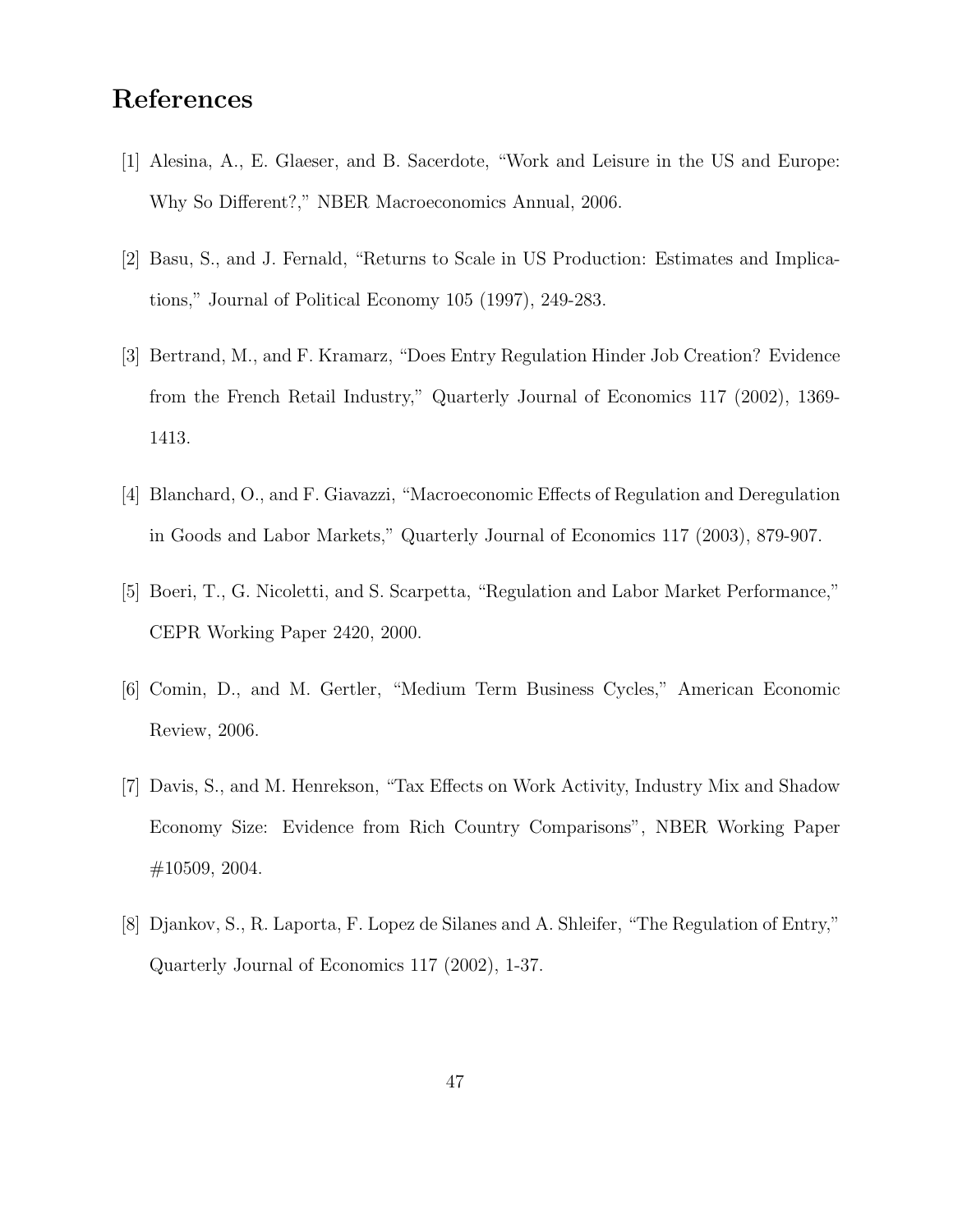- [9] Ebell, M., and C. Haefke,"The Missing Link: Product Market Regulation, Collective Bargaining and the European Unemployment Puzzle", manuscript, 2004.
- [10] Ebell, M., and C. Haefke, "Product Market Deregulation and the US Employment Miracle," manuscript, 2006.
- [11] Fonseca, R., P. Lopez-Garcia, and C. Pissarides, "Entrepreneurship, Start-Up Costs and Unemployment," European Economic Review 45 (2001), 692-705.
- [12] Freeman, R., and R. Schettkat, "Marketization of Production and the US-Europe Employment Gap", NBER Working Paper, 2002.
- [13] Hopenhayn, H., and R. Rogerson, "Job Turnover and Policy Analysis: A General Equilibrium Analysis," Journal of Political Economy 101 (1993), 915-938.
- [14] Lopez-Garcia, P., "Labor Market Performance and Start-Up Costs: OECD Evidence," CESifo Working Paper #849, 2003.
- [15] McDaniel, C., "Average Tax Rates on Labor, Consumption, Investment and Capital in the OECD: 1950-2003," mimeo, Arizona State University 2008.
- [16] Mendoza, E., A. Razin, and L. Tesar, "Effective Tax Rates in Macroeconomics: Cross-Country Estimates of Tax Rates on Factor Incomes and Consumption," Journal of Monetary Economics 34 (1994), 297-323.
- [17] Messina, J., "The Role of Product Market Regulations in the Process of Structural Change," European Economic Review 50 (2006), 1863-1890.
- [18] Nickell, S., "Product Markets and Labor Markets," Labor Economics 6 (1999), 1-20.